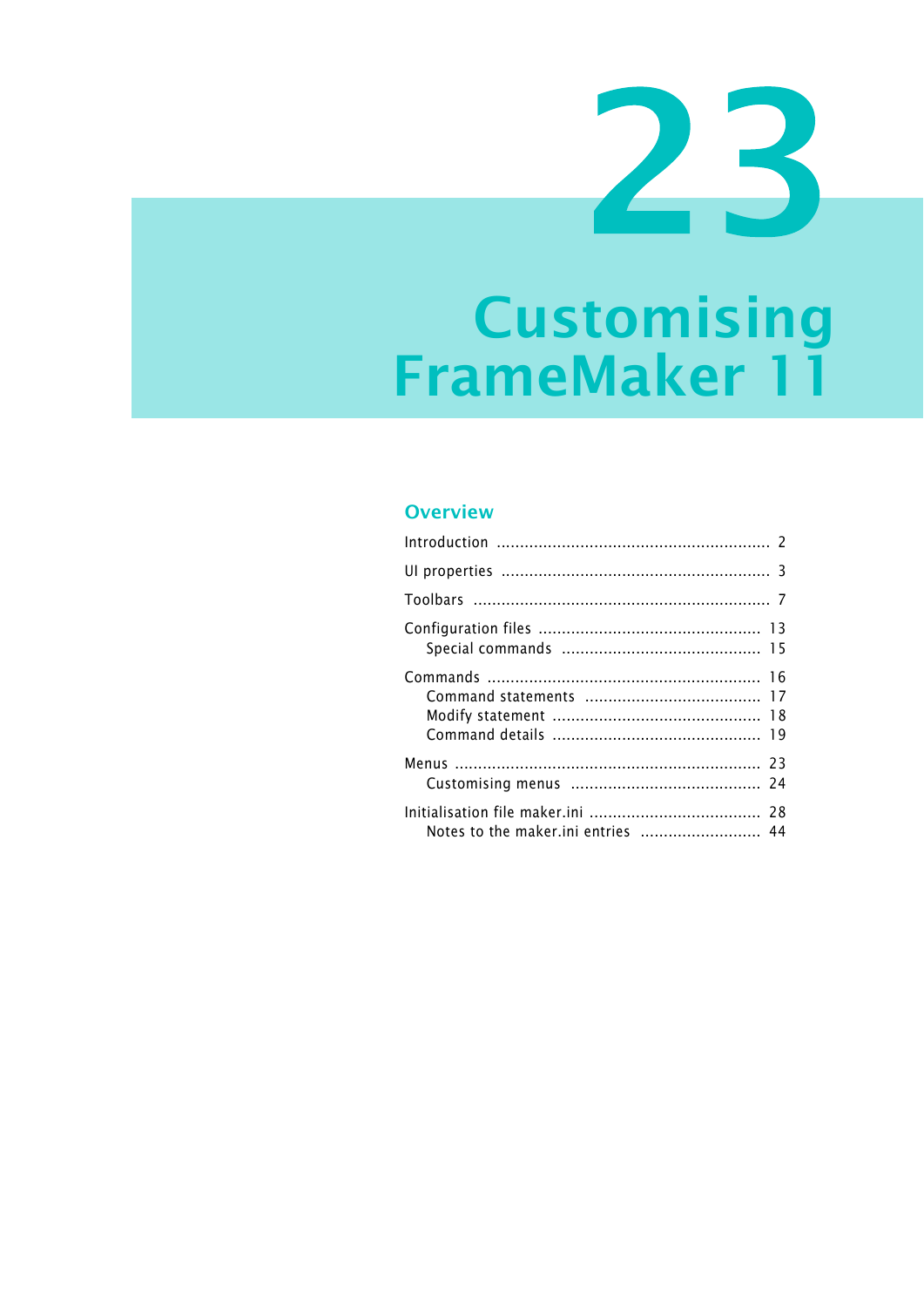# <span id="page-1-0"></span>**Introduction**

Since its beginnings it is possible to customise the user interface of FrameMaker:

- Menus can be switched from complete to quick. This is a standard feature.
- Menus can be modified.
- Commands can be created and referenced in menus and toolbars.

Until the arrival of the new user interface with FM-9 the process was described in an Adobe file, which was lastly issued for FM-7. The text provided by this file is grosso modo still valid for FM 11, but requires some added information.

### **Terminology**

| User-area                                            | In Windows 7 this is<br>C:\Users\user\AppData\Roaming\Adobe\FrameMaker\11\                                                                                                                           |
|------------------------------------------------------|------------------------------------------------------------------------------------------------------------------------------------------------------------------------------------------------------|
| \$HOME                                               | The FM installation directory. In my case this is H:\Adobe\fm-<br>11.en\AdobeFrameMaker11 $^{1)}$ .                                                                                                  |
| Panel                                                | A docked or undocked dialogue, which need not be closed to<br>work on the document. That is, it's a nonmodal dialogue.                                                                               |
| Panel group                                          | A collection of Panels which can be handled as whole.                                                                                                                                                |
| Pod                                                  | A misnomer for Panel, introduced in RoboHelp.                                                                                                                                                        |
| UI                                                   | User interface. The elements of user interaction: buttons,<br>menus, dialogues and windows. Also keyboard shortcuts<br>belong into this category.                                                    |
| <b>Sources</b>                                       | Experiments and beta testing activities, personal communica-<br>tion with Matt Sullivan.                                                                                                             |
|                                                      | • Help file for FM-9 and FM-10                                                                                                                                                                       |
|                                                      | <b>Adobe blogs</b>                                                                                                                                                                                   |
|                                                      | • Video: Getting started with the new FM-9 UI                                                                                                                                                        |
|                                                      | • Video: Workspace overview                                                                                                                                                                          |
|                                                      | • Video: Customize and manage the Workspace                                                                                                                                                          |
| <b>General procedure for</b><br><b>customisation</b> | If the requirement can not be satisfied with entries in the Ini-<br>tialisation file maker.ini on page 28, consider setting up a cus-<br>tom workspace:                                              |
|                                                      | 1 For special menu entries set up a custom menu file by<br>means of customui.cfg.                                                                                                                    |
|                                                      | 2 For special toolbars set up a custom toolbar.<br>This may require the creation of button images.<br>It does require a modification to fmtoolbar.xml and crea-<br>tion of a custom-toolbar.xml file |
|                                                      | 3 Define the custom workspace. Copy an existing workspace<br>file (xxx.fws) to a custom named file and modify the refer-<br>ences to menu and toolbar file.                                          |
|                                                      |                                                                                                                                                                                                      |

<sup>1</sup> The installation program does not allow to modify the last level. This is due to new mechanism using a data base for installation/de-installation.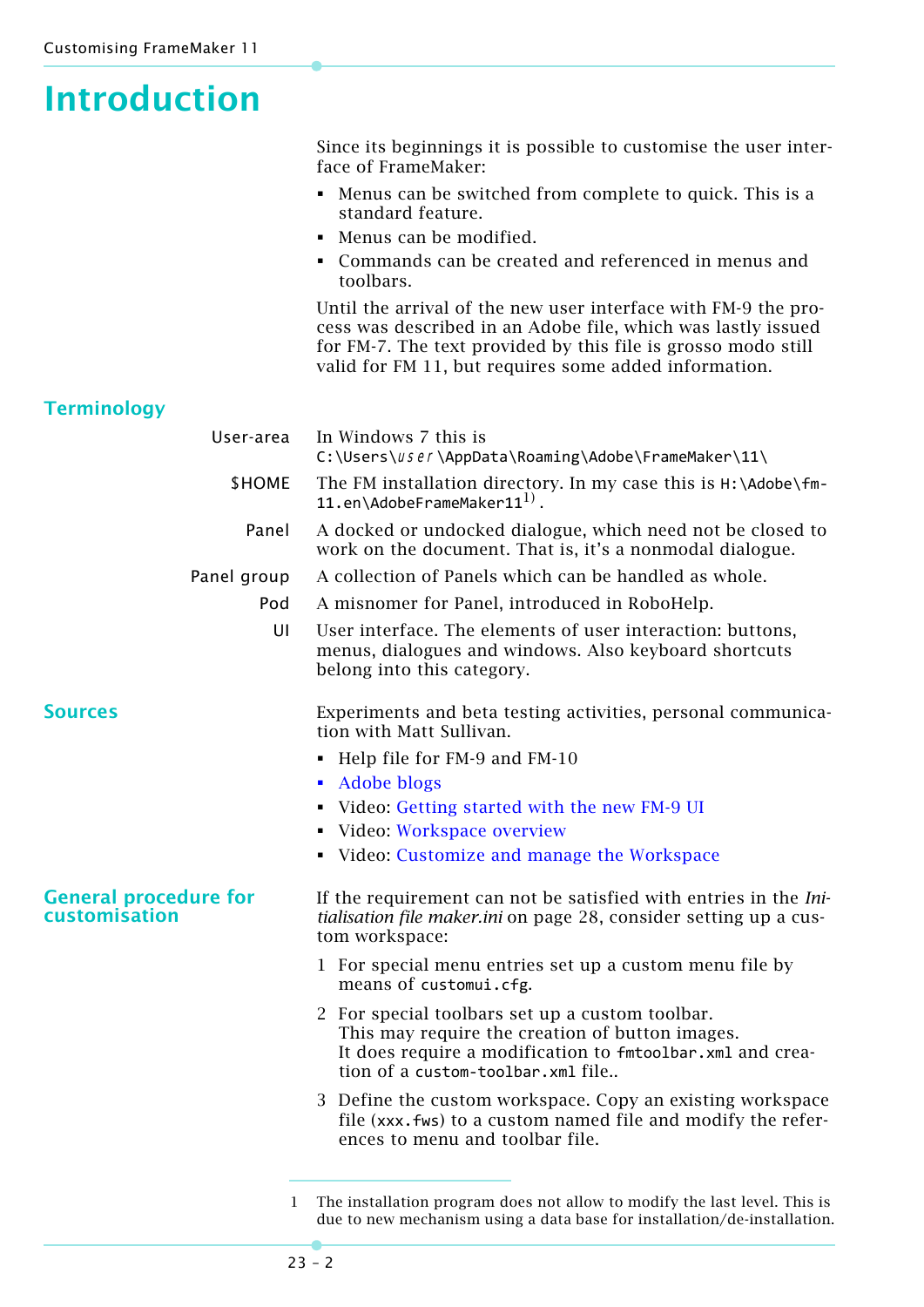# <span id="page-2-0"></span>**UI properties**

### **Initialisation file**

The maker.ini file got even more entries compared to older FM-versions. Some of them are necessary to get back the behaviour of previous FM-versions (for example SymbolSortingBeforeAlphaNumeric).

Since FM-7.1 the file in \$HOME is considered the master file and only the file in the user-area is modified individually. These files are now coded in UTF-8. Nevertheless special characters can be defined in the traditional way:

FindSpaceBefore=On !%),.:;?]}\u00bb\u201d\u2019\u203a ;SmartQuotes \xd4\xd5\xd2\xd3 ) English curved quotes SmartQuotes="""

The last line shown above uses the Unicode of the characters, while the comment line uses the traditional notation.

Of course it is possible to establish in the user-area a complete copy of the \$HOME file and then open FrameMaker. However, the entry ProductInterface is not present in the main file. You get it with the answer to the start-up prompt.

At *[Initialisation file maker.ini](#page-27-0)* on page 28 you find a complete table with all entries present in the current file.

## **Structure of UI information**

In the following diagram<sup>2)</sup> the relationship of the UI elements is displayed. Only the WYSIWYG view is elaborated.



 $-10$ 

Well, this is my interpretation of the Views - I may be completely wrong!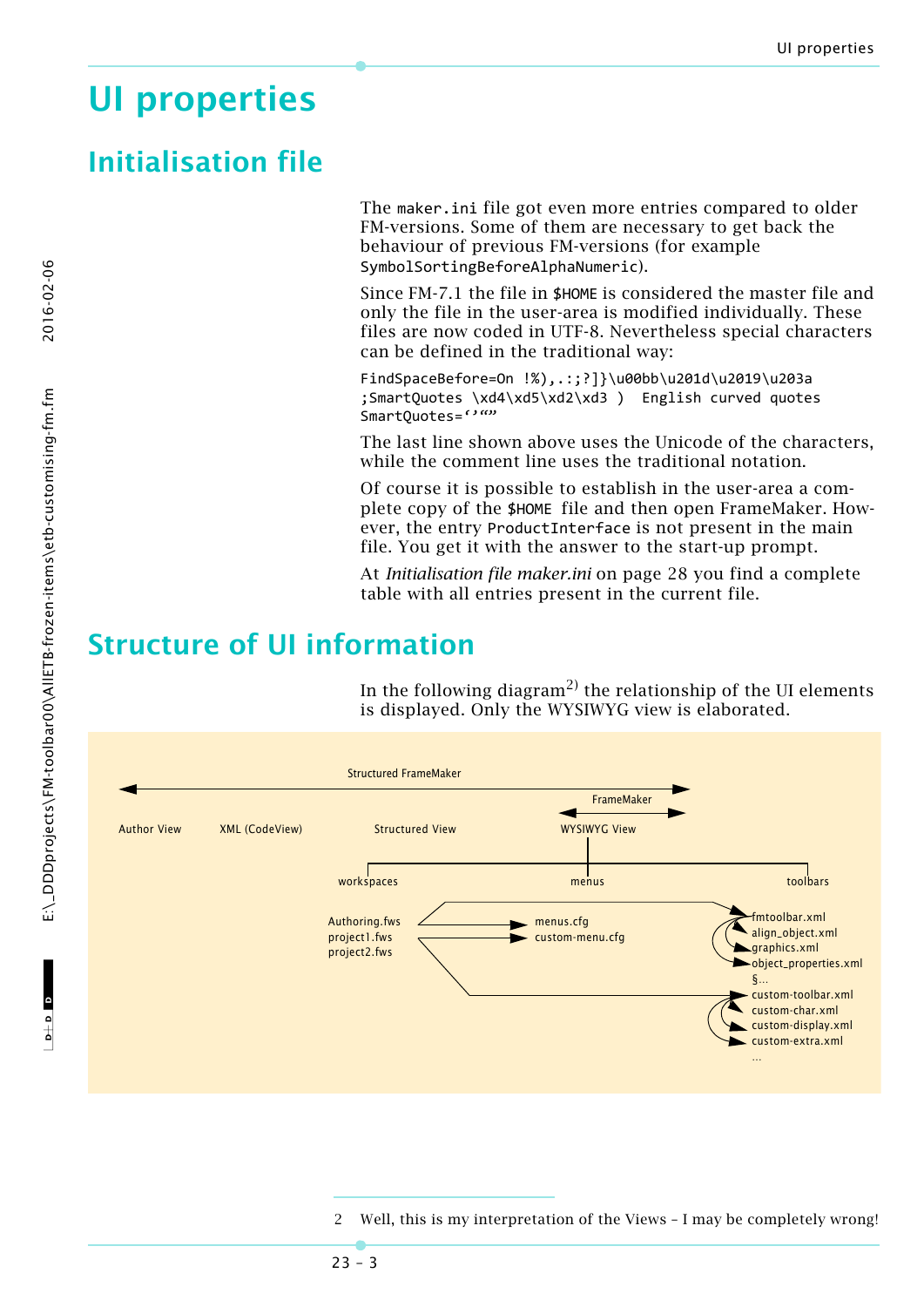## **Workspaces**

A workspace is a saved set of frequently used panels/toolbars in a desired arrangement for repeated use. It also offers flexibility of screen usage, by allowing a user to place panels in numerous possible forms/arrangements: default, iconic, minimized, docked (left, right, bottom, top), floating, grouped.

The workspace remembers the dialogues that were open at the previous session but also their positions, size, state etc.

FrameMaker ships with a set of standard Workspaces tailored for different tasks. They can be modified an then saved with a new name. FM-11 also provides an empty workspace to start with.



Modifications to a workspace are temporary (until saved) and can be reverted by **Reset**.

The last used workspace is noted in maker.ini. The workspace is loaded with the first document to open. Hence this open may be considered slow. No workspace is loaded with a book file.

The workspace does not contain the document arrangement (available with the drop down menu of  $\Box$  located to the right of the menu area.

Workspaces are saved in the user-area. The current workspace is in xxx.cfws, while the last save is in xxx.fws.

At the first use of workspaces they are taken from the FM installation directory and copied to the user-area.

To design a new workspace for a specific task, open all the required panels and save the Workspace using **Save Workspace**. The names are case sensitive.

**Workspace definition** Workspaces are defined in files xxx.cfws (current) and xxx.fws (last saved).

> The following is the definition found in Authoring.cfws (Long lines are truncated here to display the structure):

```
<FrameUI version="1">
    <data type="all" menuFile="menus.cfg" toolbarFile="fmtoolbar.xml"/>
```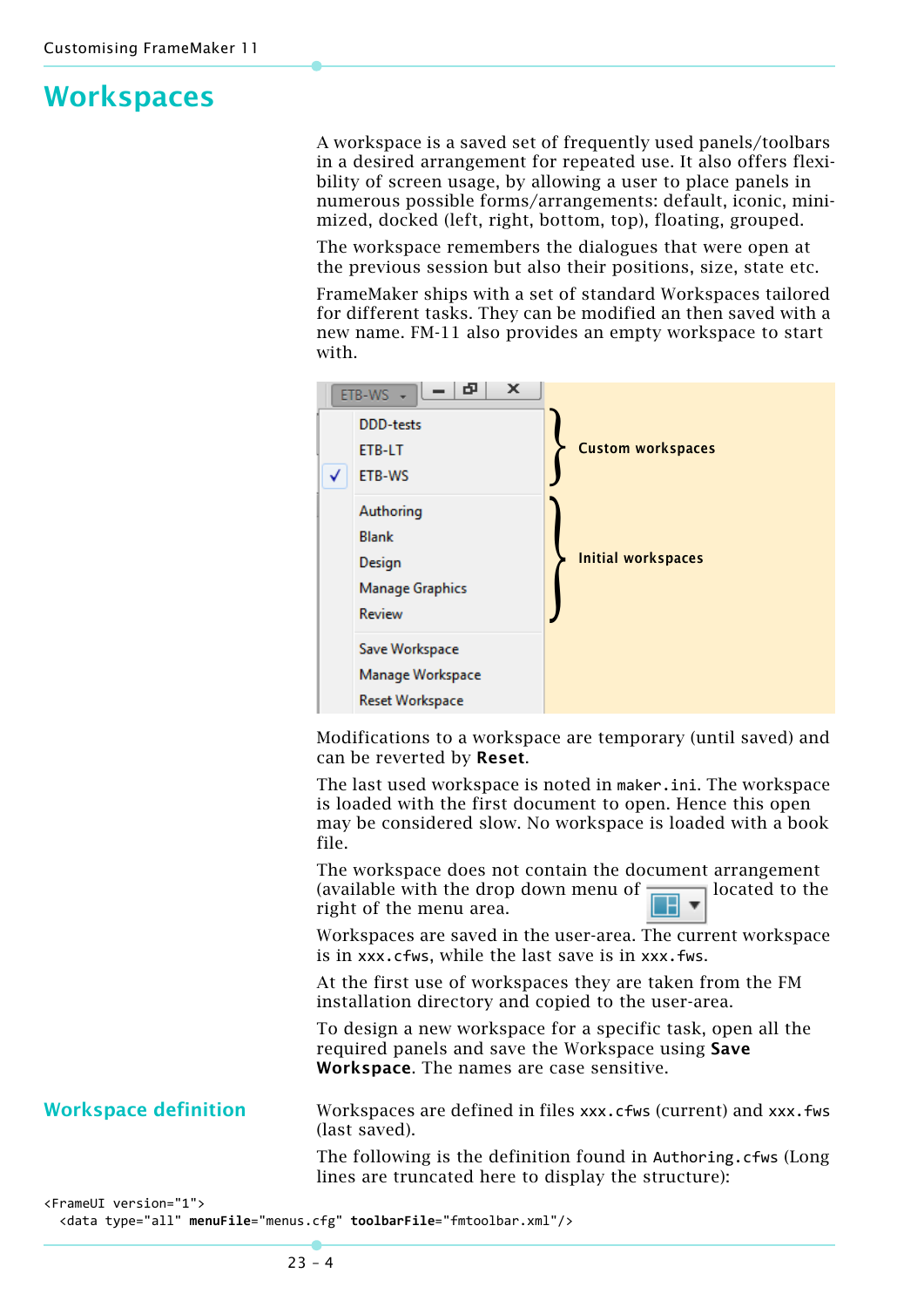```
  <fm‐workspace>
        <workspace version="1">
            <dock anchor="left" content="palette toolbar" is‐closed="false"/>
            <dock anchor="right" content="palette toolbar" is‐closed="false">
                <tab‐pane mode="expanded" preferred‐iconic‐length="0" layout‐mode="auto‐flow">
                    <tab‐group active‐palette="00060D1A" is‐closed="false">
                        <palette id="00070800" is‐closed="false" preferred‐unconstrained‐size="135 260"…
                        <palette id="001D07BA" is‐closed="false" preferred‐unconstrained‐size="135 260"…
                        <palette id="00060D1A" is‐closed="false" preferred‐unconstrained‐size="426 387"…
                        <palette id="00110A66" is‐closed="false" preferred‐unconstrained‐size="135 260"…
                    </tab‐group>
                    <tab‐group active‐palette="000807D0" is‐closed="false">
                        <palette id="000807D0" is‐closed="false" preferred‐unconstrained‐size="316 180"…
                    </tab‐group>
                </tab‐pane>
            </dock>
            <dock anchor="top" content="multi‐control‐bar" is‐closed="false">
                <control‐bar‐pane >
                    <control‐bar id="000707DA" origin="0 31" size="686 26" is‐closed="false" …
                </control‐bar‐pane>
            </dock>
            <dock anchor="bottom" content="palette" is‐closed="false"/>
        </workspace>
    </fm‐workspace>
</FrameUI>
Custom menu If you want to refer to custom menu and toolbars, you will
                                    change the references in line 2, for example to
                                    <data type="all" menuFile="custom‐menus.cfg"
                                          toolbarFile="fmtoolbar.xml"/>
                                    You will set up a corresponding menu file custom-menus.cfg.
Custom toolbar If you want to refer to a custom toolbar, you will change the
                                    references in line 2, for example to
                                    <data type="all" menuFile="custom‐menus.cfg"
                                          toolbarFile="custom‐toolbar.xml"/>
                                    You will set up a corresponding list of toolbars in custom‐
                                    toolbar.xml. This list may then point to custom toolbars also.
                                    If a toolbar contains a drop down list (which is flexible in 
                                    width) then the workspace must be tweaked after the toolbar 
                                    has been established and used.
Views
                                    FM-11 introduced the concept of views as a means to group 
                                    workspaces. Hence there are more menus and toolbar groups 
                                    than before in FM-9 and FM-10.
                                    This has also consequences for the customisation:
                                    it is no more sufficient to have a 
                                    $HOME\fminit\configui\cstomui.cfg file. The contents of such 
                                    a file must also be appended to a menu file.
Pods
                                    IMHO the terminology of FM has not yet settled. The term pod
```
should be eliminated - but is used since FM-9 and confuses

23 – 5

more than it clarifies.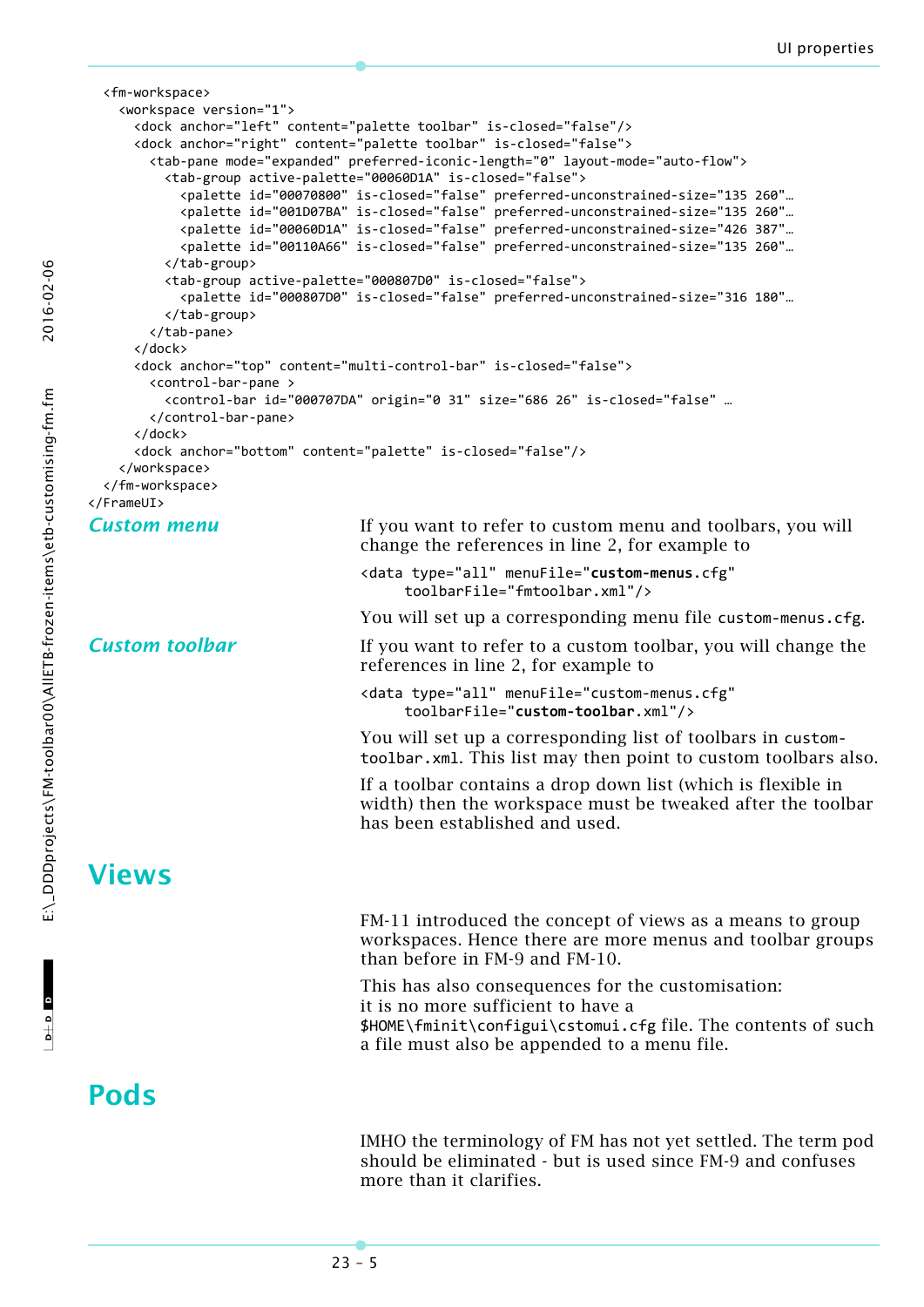| [Matt Sullivan] | Although one could make a case for establishing either Pod or<br>Panel as the proper nomenclature, when looking at the rest of<br>the Adobe product line, I believe that Panel is the better<br>choice.                                                                       |
|-----------------|-------------------------------------------------------------------------------------------------------------------------------------------------------------------------------------------------------------------------------------------------------------------------------|
|                 | Panels were initially referred to as Palettes, but as soon as<br>they became dockable, it seems that Adobe made an effort to<br>standardize the terminology to Panels.                                                                                                        |
|                 | Just as RoboHelp Environments have become RoboHelp Work-<br>spaces, I hope that (in both RH and FM) that the TCS crew<br>chooses to embrace the larger Adobe convention of Panel,<br>rather than Pod.                                                                         |
| RH-specific     | A pod is a work flow pane that you can float or dock any-<br>where in the application window. Pods provide quick access<br>to logically grouped features from one location. For example,<br>you can access various components of the project from the<br>Project Manager pod. |
| Other           | Prior to FM-9 a dialogue was either modal (needed to be<br>closed) or non modal (could stay open like a palette). Some of<br>these have been replaced by dockable panels which can be<br>grouped into panel groups and minimised to icons.                                    |
|                 | Even in FM-11 there are still many of the old dialogues active.                                                                                                                                                                                                               |

Pods are also saved in the workspace.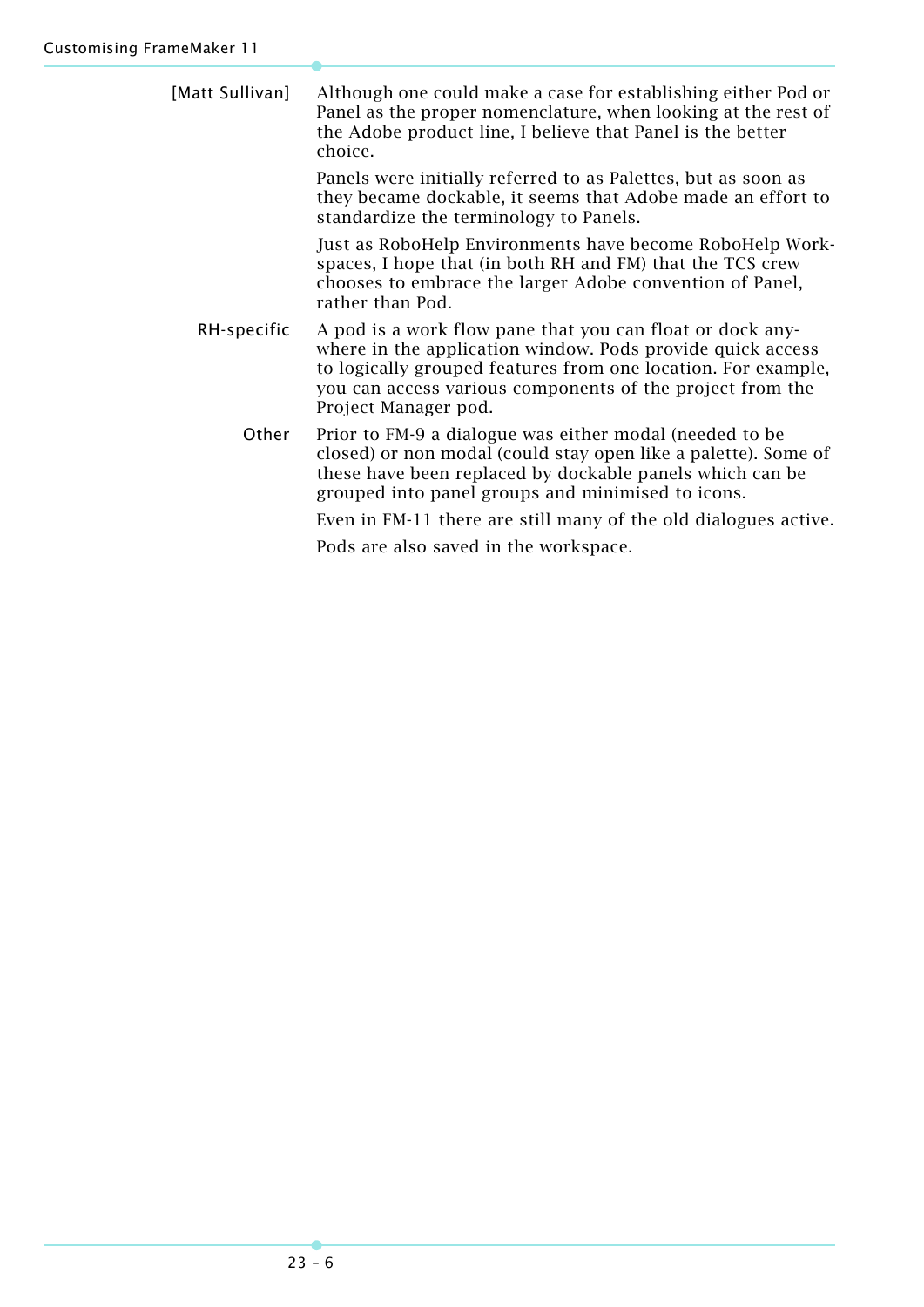# <span id="page-6-0"></span>**Toolbars**

The toolbars available for the UI are listed in an xml file which is referenced in the workspace file (second line). The standard name is fmtoolbar.xml. There may be more toolbar files, but only those listed in this file are visible in the menu.

#### fmtoolbar.xml modified with the custom toolbar

| xml version="1.0" encoding="UTF-8"?              | xml version="1.0" encoding="UTF-8"?              |
|--------------------------------------------------|--------------------------------------------------|
| <fmtoolbarlist version="1"></fmtoolbarlist>      | <fmtoolbarlist version="1"></fmtoolbarlist>      |
| <toolbar file="graphics.xml"></toolbar>          | <toolbar file="graphics.xml"></toolbar>          |
| <separator id="0" sep=""></separator>            | <separator id="0" sep=""></separator>            |
| <toolbar file="quick_access.xml"></toolbar>      | <toolbar file="quick_access.xml"></toolbar>      |
| <toolbar file="structured.xml"></toolbar>        | <toolbar file="structured.xml"></toolbar>        |
| <separator sep_id="1"></separator>               | <separator sep_id="1"></separator>               |
| <toolbar file="text format.xml"></toolbar>       | <toolbar file="text format.xml"></toolbar>       |
| <toolbar file="table format.xml"></toolbar>      | <toolbar file="table format.xml"></toolbar>      |
| <toolbar file="para_format.xml"></toolbar>       | <toolbar file="para_format.xml"></toolbar>       |
| <separator sep_id="2"></separator>               | <separator sep_id="2"></separator>               |
| <toolbar file="align_object.xml"></toolbar>      | <toolbar file="align_object.xml"></toolbar>      |
| <toolbar file="object_properties.xml"></toolbar> | <toolbar file="object_properties.xml"></toolbar> |
| <separator id="3" sep=""></separator>            | <separator id="3" sep=""></separator>            |
| <toolbar file="trackchanges.xml"></toolbar>      | <toolbar file="trackchanges.xml"></toolbar>      |
|                                                  | <separator sep_id="4"></separator>               |
|                                                  | <toolbar file="custom-example.xml"></toolbar>    |
|                                                  |                                                  |

The new UI defines toolbars in xml files which allow to define the related image. The only toolbar which can not be customised is the graphics tool palette.

## **Example toolbar**

The following is an example custom toolbar with all types<sup>3)</sup> of widgets.



### **Example toolbar file**

```
<?xml version="1.0" encoding="UTF‐8"?>
<FMTOOLBARLIST version="1">
  <TOOLBAR id="tb_custom" name="Custom‐example‐tb" kbd‐shortcut="\!Vzz"
             orientation="horizontal">
     <ACTION command="RepeatLastParaCommand" tooltip="Repeat last ¶ command [F4]">
        <images normal="etb_para_repeat_R.png" rollover="etb_para_repeat_N.png"
          dark_normal="etb_para_repeat_R.png" dark_rollover="etb_para_repeat_N.png"/>
     </ACTION>
        <TOGGLE name="Switch" tooltip="Switch between body and master pages">
            <command on="ViewBodyPages" off="ViewMasterPages" />
        <images normal="etb_body_R.png" rollover="etb_body_N.png"
          dark_normal="etb_master_R.png" dark_rollover="etb_master_N.png"/>
        </TOGGLE>
     <DROPDOWN command="!RulerParaMenu" tooltip="Paragraph formats"/>
     <FLYOUT command="!RulerAlignMenu" tooltip="Text alignment">
```
3 It seems that the TOGGLE tag does not work (or is not yet implemented) – it should be the second button.

 $-1$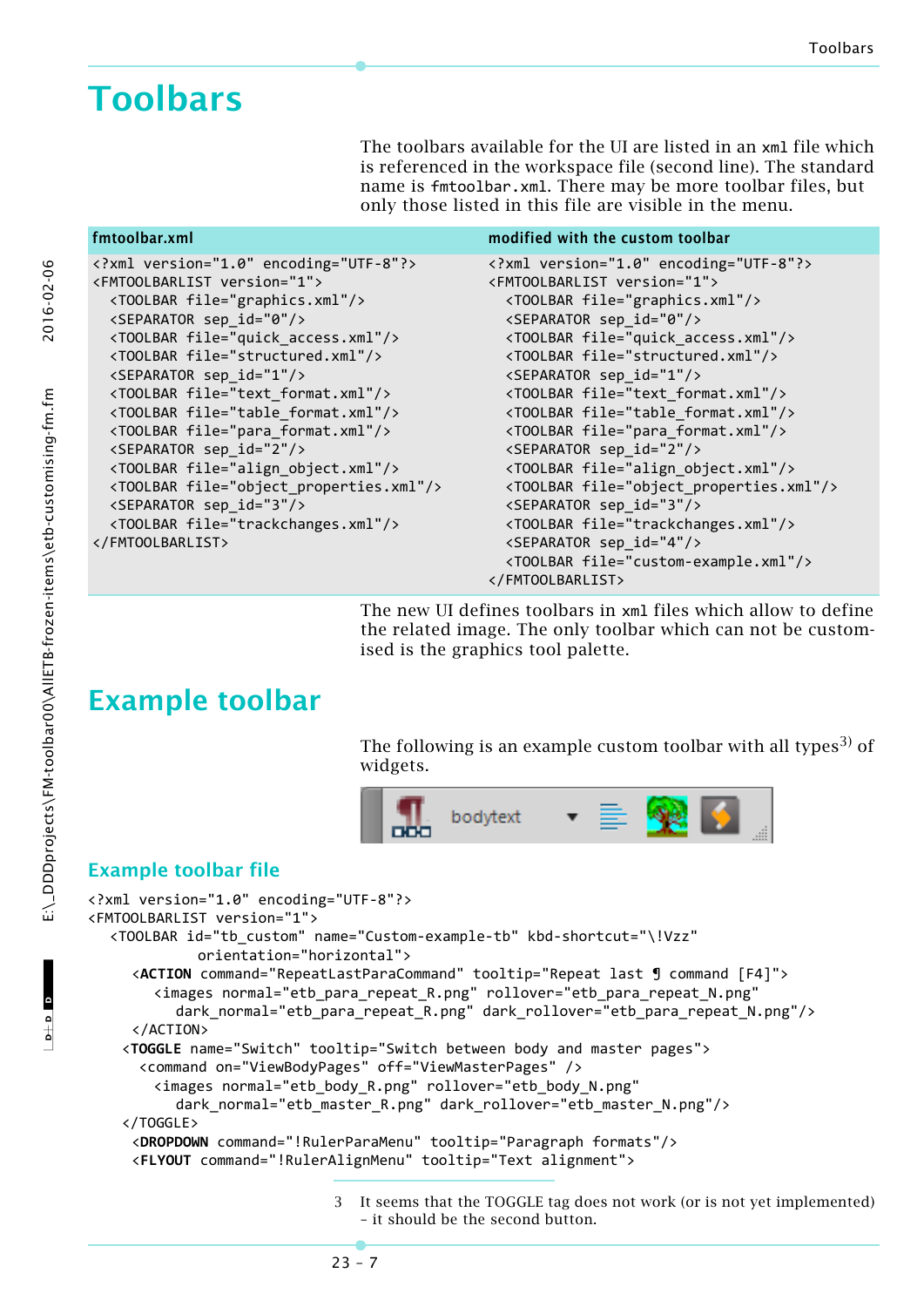```
<images normal="P_TextAlignLeft_Md_R.png" rollover="P_TextAlignLeft_Md_N.png"
          dark_normal="P_TextAlignLeft_Md_R_D.png"
          dark_rollover="P_TextAlignLeft_Md_N_D.png"/>
     </FLYOUT>
  </TOOLBAR>
</FMTOOLBARLIST>
```
# **Tags in toolbar files**

|                            | The example file above demonstrates both tags and attrib-<br>utes.                                                                                                  |                                                                                                                                                              |  |
|----------------------------|---------------------------------------------------------------------------------------------------------------------------------------------------------------------|--------------------------------------------------------------------------------------------------------------------------------------------------------------|--|
| Note:                      | Be aware that in stings (e.g. defining the tool tip) no $&$ must be<br>used. Hence not character entities are allowed. Use the word<br>and or the $+$ sign instead. |                                                                                                                                                              |  |
| First line of toolbar file | xml version="1.0" encoding="UTF-8"?                                                                                                                                 |                                                                                                                                                              |  |
| Comments                   |                                                                                                                                                                     | Comments are in the standard XML/HTML format:                                                                                                                |  |
|                            | One liner comment<br>Multiline comment<br>second and last line                                                                                                      |                                                                                                                                                              |  |
| <b>FMTOOLBARLIST</b>       |                                                                                                                                                                     | This is the root tag in a toolbar file.                                                                                                                      |  |
| Syntax                     | <fmtoolbarlist attributes=""></fmtoolbarlist><br>TOOLBAR statement with details<br>                                                                                 |                                                                                                                                                              |  |
| Attributes                 | version="1"                                                                                                                                                         |                                                                                                                                                              |  |
|                            |                                                                                                                                                                     | defines the version for which this toolbar file was<br>written. Value needs to be compatible with the<br>parser version.                                     |  |
| <b>TOOLBAR</b>             | bar.                                                                                                                                                                | This tag defines the toolbar and wraps the items on the tool-                                                                                                |  |
| Syntax                     |                                                                                                                                                                     | <toolbar attributes=""></toolbar><br>tool tags (ACTION, DROPDOWN, )                                                                                          |  |
| Attributes                 | file                                                                                                                                                                | the file name of the toolbar if the description is to<br>be picked from somewhere else, if this attribute is<br>defined no other attributes are parsed here. |  |
|                            | id                                                                                                                                                                  | unique identifier for the toolbar, for workspace<br>identification, FDK access and API notifications                                                         |  |
|                            | name                                                                                                                                                                | The name of the toolbar as visible in menu.                                                                                                                  |  |
|                            |                                                                                                                                                                     | orientation defines the default orientation of the toolbar<br>(default =horizontal)                                                                          |  |
|                            |                                                                                                                                                                     | horizontal: the default orientation is horizontal.                                                                                                           |  |
|                            |                                                                                                                                                                     | vertical-narrow: the default orientation is vertical<br>and the items are arranged in a single column.                                                       |  |
|                            |                                                                                                                                                                     | vertical-wide: the default orientation is vertical<br>and the items are arranged in two columns.                                                             |  |
|                            | dock                                                                                                                                                                | preferred/default dock (currently horizontal tool-<br>bars can be only docked at the top)                                                                    |  |
|                            |                                                                                                                                                                     | left: toolbar will be docked at the left anchor                                                                                                              |  |
|                            |                                                                                                                                                                     | right: toolbar will be docked at the left anchor                                                                                                             |  |
|                            |                                                                                                                                                                     |                                                                                                                                                              |  |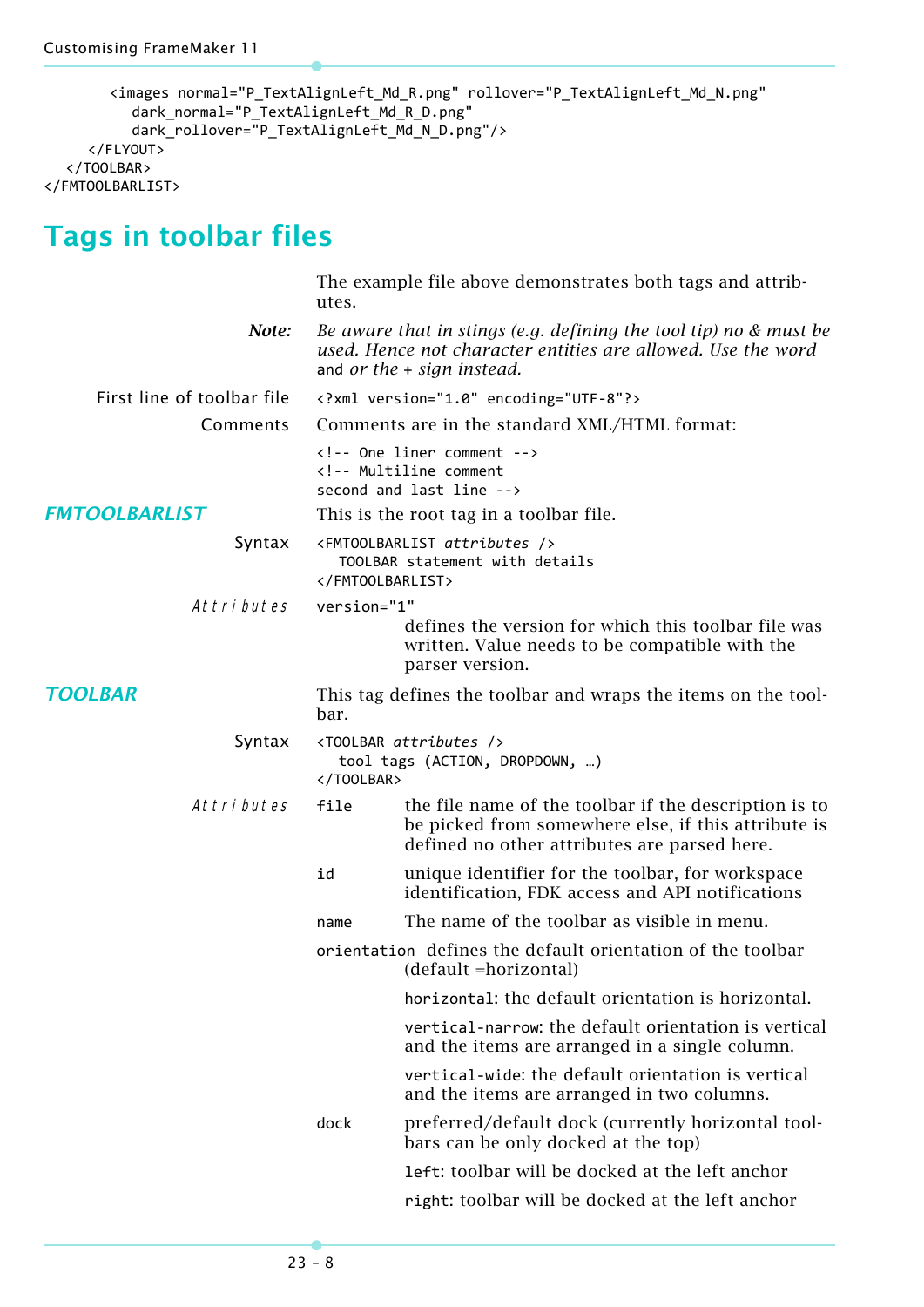|                  |             |                        | top: toolbar will be docked at the top anchor                                                              |
|------------------|-------------|------------------------|------------------------------------------------------------------------------------------------------------|
|                  |             |                        | none: toolbar will be floating                                                                             |
|                  |             |                        | kbd-shortcut key-sequence to activate the toolbar (default<br>=none)                                       |
| <b>Tool tags</b> |             |                        |                                                                                                            |
| <b>ACTION</b>    |             |                        | The action tag defines the command assigned to an UI button.                                               |
|                  | Syntax      | $\langle$ IMAGES ><br> | <action attributes=""></action>                                                                            |
|                  | Attributes  | command                | Identifier of an already defined FM Action -<br>required field.                                            |
|                  |             | name                   | The name of the action (default is the tag defined<br>for the command)                                     |
|                  |             | tooltip                | The tool tip displayed on mouse hover (default is<br>the name of the action)                               |
|                  |             | help                   | Help String for the action command (default= none)                                                         |
|                  |             | image                  | An image-name for the action (default= None) $^{4)}$ .                                                     |
| <b>TOGGLE</b>    |             |                        | A toggle tag is used to define two (logically alternating)<br>actions to be performed from a single widget |
|                  | Syntax      | $\langle$ /TOGGLE>     | <toggle attributes1=""></toggle><br><command attributes2=""/>                                              |
|                  | Attributes1 | name                   | the name of the TOGGLE (default= None)                                                                     |
|                  |             | tooltip                | the tool-tip that is displayed on mouse hover<br>(default= name of the toggle)                             |
|                  |             | help                   | Help String for the toggle command (default=<br>None)                                                      |
|                  |             | image                  | an image-name for the toggle (default= None) $4$ ).                                                        |
|                  | Attributes2 | on                     | Required identifier of an already defined FM (non-<br>toggle type) Action.                                 |
|                  |             | off                    | Required identifier of an already defined FM (non-<br>toggle type) Action.                                 |
|                  |             |                        |                                                                                                            |
| <b>FLYOUT</b>    |             |                        | This is used to define a popup menu.                                                                       |
|                  | Syntax      |                        | <flyout attributes=""></flyout>                                                                            |
|                  | Attributes  | command                | Identifier of an already defined FM Menu - required<br>field"                                              |
|                  |             | $name="$               | the name of the flyout (default= the tag defined for<br>the command)                                       |
|                  |             | tooltip                | the tooltip that is displayed on mouse hover<br>(default= name of the flyout)                              |
|                  |             | help                   | Help string for the flyout command (default= none)                                                         |
|                  |             | image                  | an image-name for the flyout (default= none) $4$ ).                                                        |
|                  |             |                        | attyikuta maarika wanloogo kristu                                                                          |

<span id="page-8-0"></span><sup>4</sup> This tag attribute may be replaced by images = list of images (see *[IMAG-](#page-9-0)ES* [on page 10](#page-9-0))

2016-02-06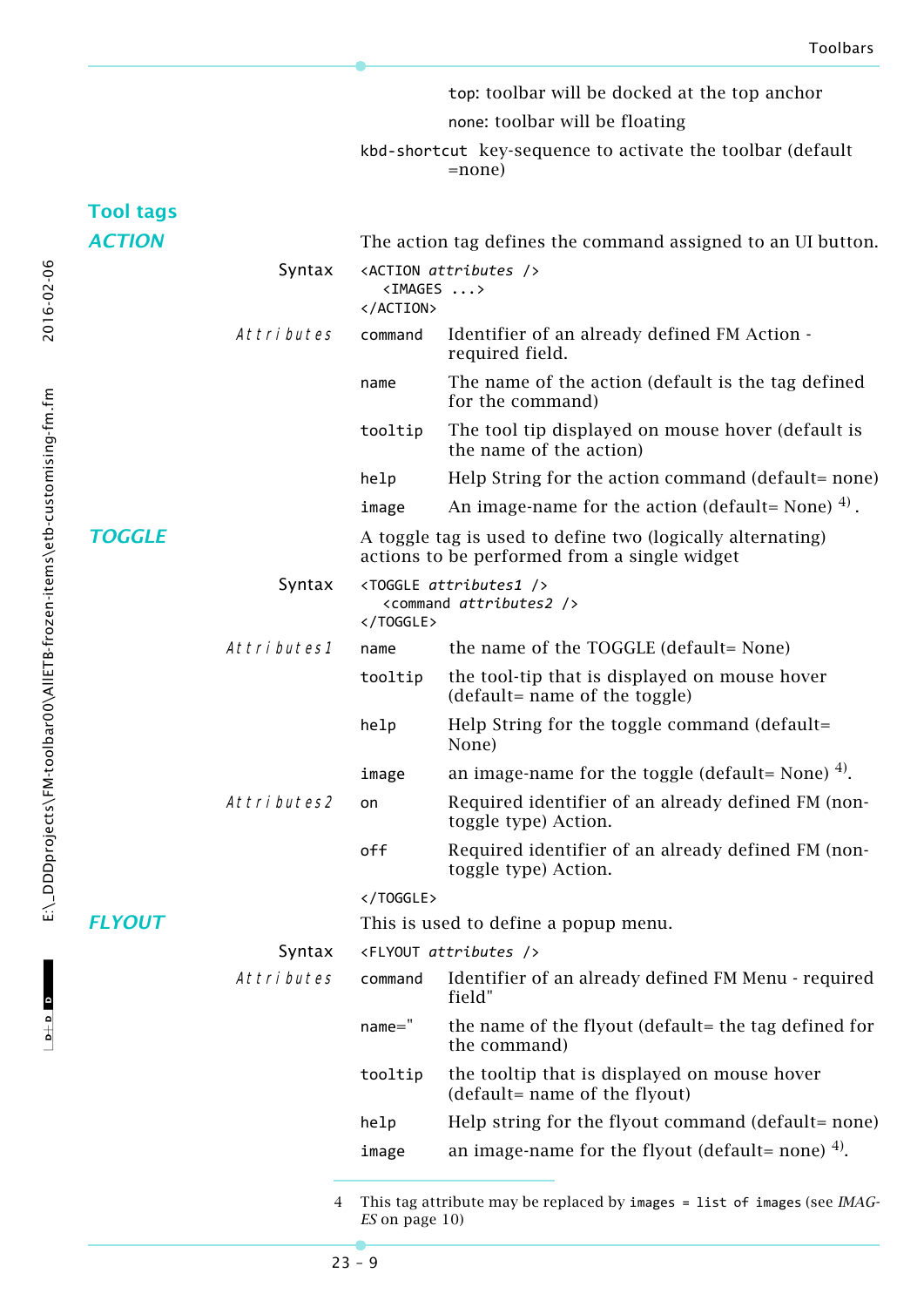| <b>DROPDOWN</b>   |            | This is used to (generally) define a menu whose sub items is a<br>list of options that can be chosen from one at a time, for<br>example, fonts. |                                     |                                                                                                                                                                                       |
|-------------------|------------|-------------------------------------------------------------------------------------------------------------------------------------------------|-------------------------------------|---------------------------------------------------------------------------------------------------------------------------------------------------------------------------------------|
|                   | Syntax     |                                                                                                                                                 | <dropdown attributes=""></dropdown> |                                                                                                                                                                                       |
|                   | Attributes | command                                                                                                                                         | field"                              | Identifier of an already defined FM Menu - required                                                                                                                                   |
|                   |            | tooltip                                                                                                                                         |                                     | the tool tip that is displayed on mouse hover<br>(default= name of the drop-down)                                                                                                     |
|                   |            | help                                                                                                                                            | none)                               | Help String for the drop-down command (default=                                                                                                                                       |
|                   | Note:      |                                                                                                                                                 |                                     | There is no width indication for this widget. The width is<br>assumed by the workspace mechanism. Hence it is not a good<br>idea to have more than one of these widgets in a toolbar. |
| <b>SEPARATOR</b>  |            |                                                                                                                                                 |                                     | This tag places a separator between two items                                                                                                                                         |
|                   |            | <separator></separator>                                                                                                                         |                                     |                                                                                                                                                                                       |
|                   |            |                                                                                                                                                 |                                     |                                                                                                                                                                                       |
| <b>Detail tag</b> |            |                                                                                                                                                 |                                     |                                                                                                                                                                                       |
| <b>IMAGES</b>     |            |                                                                                                                                                 |                                     | This tag describes the images displayed on an ACTION, FLY-<br>OUT and TOGGLE, if not a single image shall be used.                                                                    |
|                   | Syntax     |                                                                                                                                                 | $\langle$ images attributes />      |                                                                                                                                                                                       |
|                   | Attributes | normal                                                                                                                                          |                                     | the default image displayed when the UI is<br>bright (default= none)                                                                                                                  |
|                   |            | rollover                                                                                                                                        |                                     | the image displayed on mouse hover and<br>the UI is bright (default= normal image)                                                                                                    |
|                   |            | dark_normal                                                                                                                                     |                                     | the default image displayed when the UI is<br>dark (default= normal image)                                                                                                            |
|                   |            | dark_rollover                                                                                                                                   |                                     | the image displayed on mouse hover and<br>the UI is dark (default= dark_normal image)                                                                                                 |

### <span id="page-9-0"></span>**Toolbar commands**

All the menu items/commands that end up executing an FCODE can be used here. Hence hypertext commands can not be used.

See the section *Commands* [on page 16](#page-15-0).

## **Toolbar icons**

Icons for toolbars and for the dialogues are located in resource files:

fmcustom.dll fmres.dll owlres.dll

If images are needed, which are not in these resources, they must be of type png (Portable Network Graphic) and be located in the user-area.

The standard icon size is  $18 \times 18$  pixel. At least two facets must exist: a coloured one and a grey one. Two additional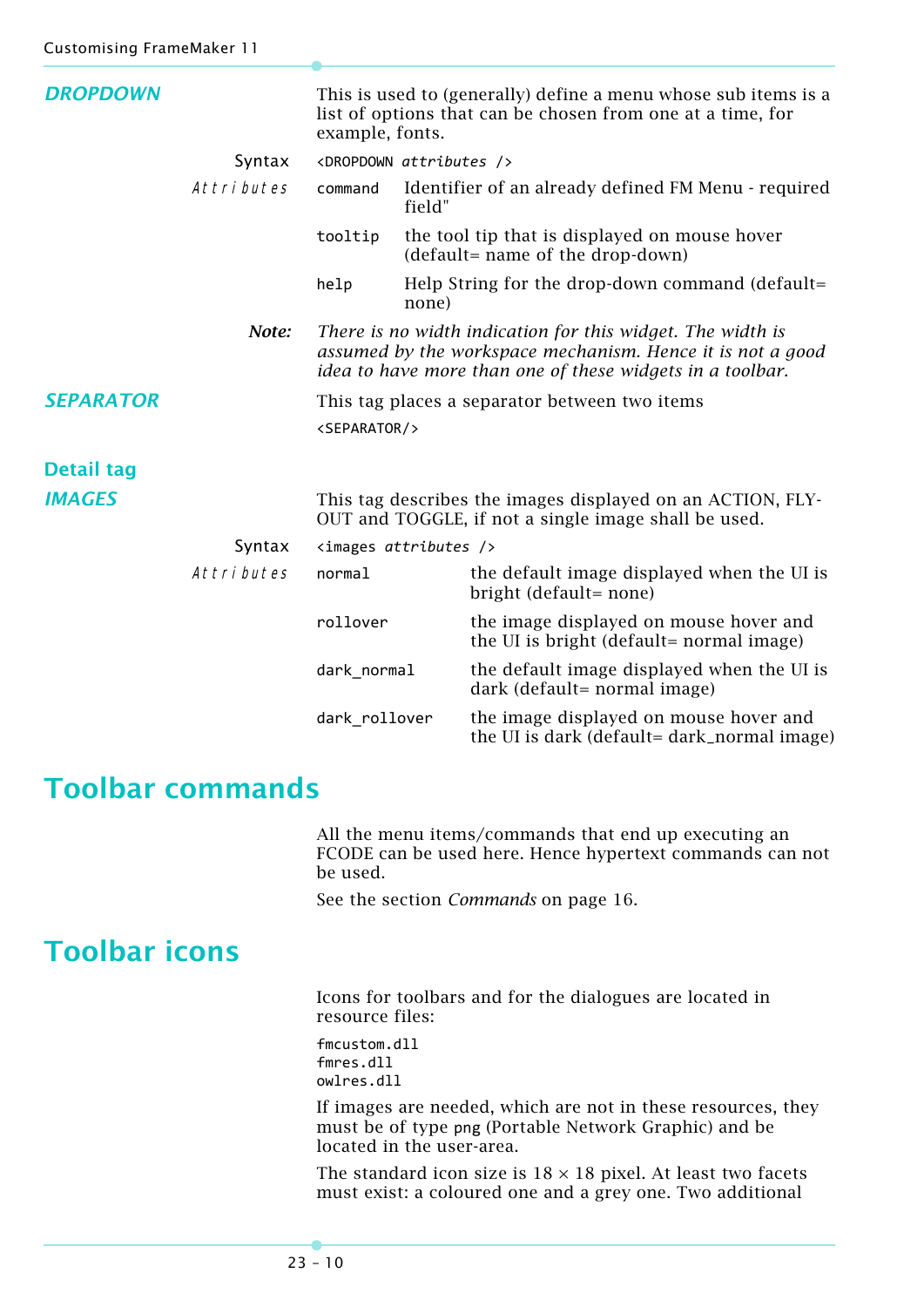images may exist (and are present for most icons in the resource files:

| Tag                        | <b>Suffix</b> | <b>Example file</b>        | Appear-<br>ance |
|----------------------------|---------------|----------------------------|-----------------|
| normal<br>(in active)      | $\mathsf{N}$  | P_TextNormal_18x18_N.png   | grey            |
| rollover<br>(active)       | $\_R$         | P_TextNormal_18x18_R.png   | coloured        |
| dark_normal<br>(hovered)   | $N_D$         | P_TextNormal_18x18_R_D.png | grey            |
| dark_rollover<br>(clicked) | $R\_D$        | P_TextNormal_18x18_R_D.png | coloured        |

Hovered icons get a frame. At the click the icon gets a darker background. Hence the icons should provide transparency.

*Note: Exchanging the \_N /\_N\_D and \_R / \_R\_D assignments will change the normal appearance to coloured. This makes the icons more recognisable at a glance.*

Example The file text format.xml starts with the following lines:

```
<?xml version="1.0" encoding="UTF‐8"?>
<FMTOOLBARLIST version="1">
  <TOOLBAR id="tb_txt_fmt" name="Text Formatting" kbd‐shortcut="\!Vte"
          orientation="horizontal">
     <ACTION command="StylePlain">
       <images normal="P_TextNormal_18x18_N.png" rollover="P_TextNormal_18x18_R.png"
          dark normal="P_TextNormal_18x18_N_D.png"
          dark rollover="P_TextNormal_18x18_R_D.png"/>
     </ACTION>
     <ACTION command="StyleBold">
       <images normal="P_TextBold_18x18_N.png" rollover="P_TextBold_18x18_R.png"
          dark normal="P TextBold 18x18 N D.png"
          dark rollover="P_TextBold 18x18 R_D.png"/>
     </ACTION>
```
### **Contents of the UI files in fminit**

With the new UI two additional resource files were introduced: owlres.dll and owlres.res. These contain png images which are not handled by (to me) known resource editors. Also fmcustom.dll now contains png images, no more bmp bit maps.

| File         |                            | Resources Icons, pictures a                                           | <b>Dialogues</b>                                                                                      | Other                                                                      |
|--------------|----------------------------|-----------------------------------------------------------------------|-------------------------------------------------------------------------------------------------------|----------------------------------------------------------------------------|
| fmcustom.dll | Completely re-<br>placed   | Images for toolbar also<br>icons for the pods and<br>graphic toolbar  | none                                                                                                  | version info                                                               |
| fmdlg.dll    | Many new items<br>(pods)   | Rubi-bit maps [bmp]                                                   | classic dialogues, pods,<br>pod-lists                                                                 | Icongroup (icons for the dia-<br>logues) version info; 500 (?)             |
| fmres.dll    | Some items no<br>more used | Button images for dia-<br>logues, palettes and pods<br>(16x16), [bmp] | none                                                                                                  | Cursor group (32x32 cur-<br>sors); Icongroup (icons in<br>pods etc.)       |
| owlres.dll   | new                        | Images for the new toolbars<br>[png]. 4 variants per image            | C-like definitions for appli-<br>cation bar <sup>b</sup> , grafix bar, UI<br>preference dialogue etc. | Xstr (strings with all text in<br>xml notation); version info<br>(correct) |

a. compared to FM-8

b. this comprises the functions to the right of the menu bar (UI visibility, Arrange documents, Screen mode)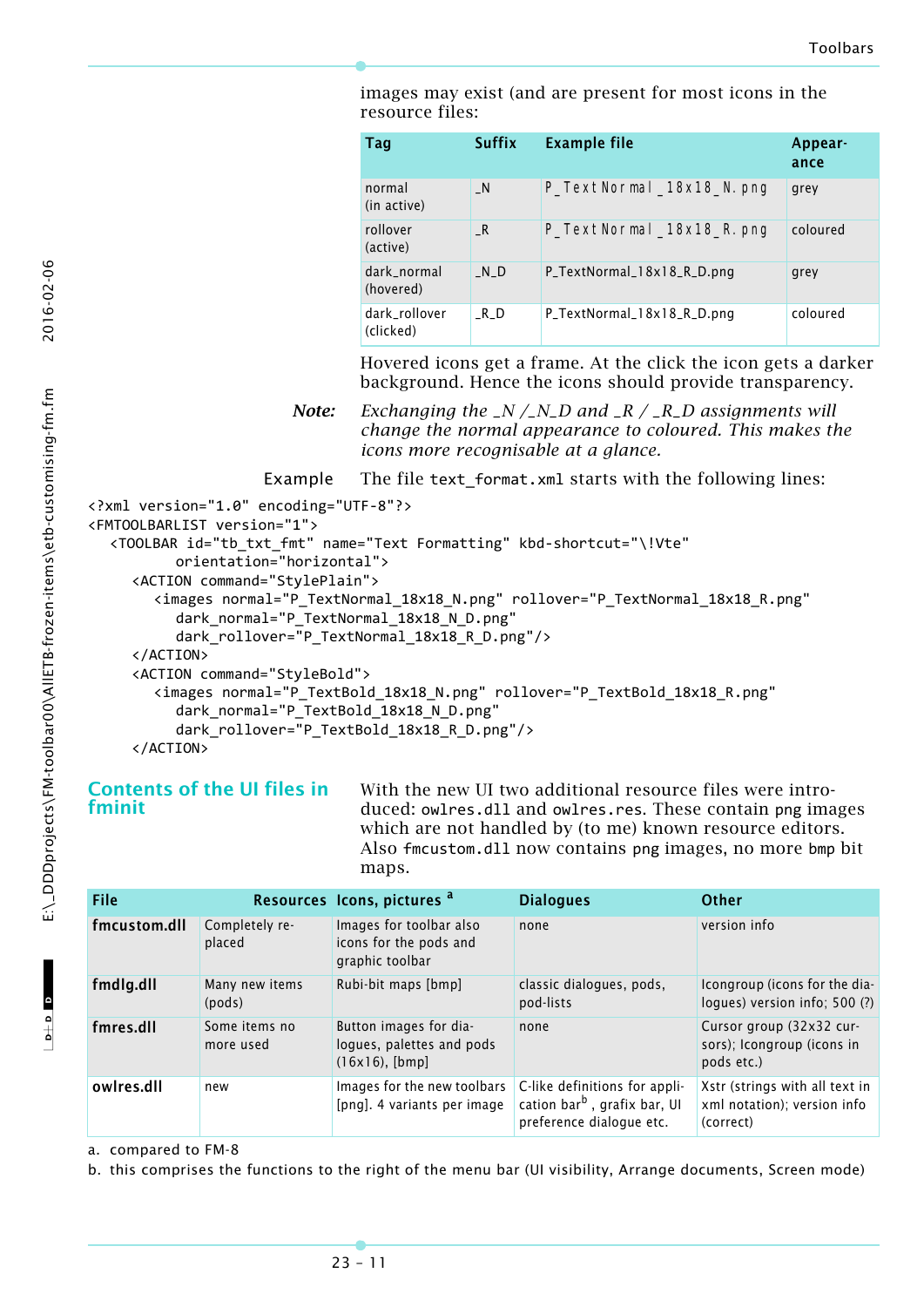# **Integrating toolbar into workspace**

You have referenced the toolbar in the main toolbar file (fmtoolbar.xml, custom‐toolbar.xml) which is mentioned in the second line of your custom workspace.

The toolbar will appear in menu **View > Toolbars**. There you activate it and it will initially float around.

The workspace mechanism has assumed a certain width of the toolbar which can be adjusted with the lower resize handle:



As usual the toolbar is docked to the other toolbars with the docking handle.

Then save your workspace.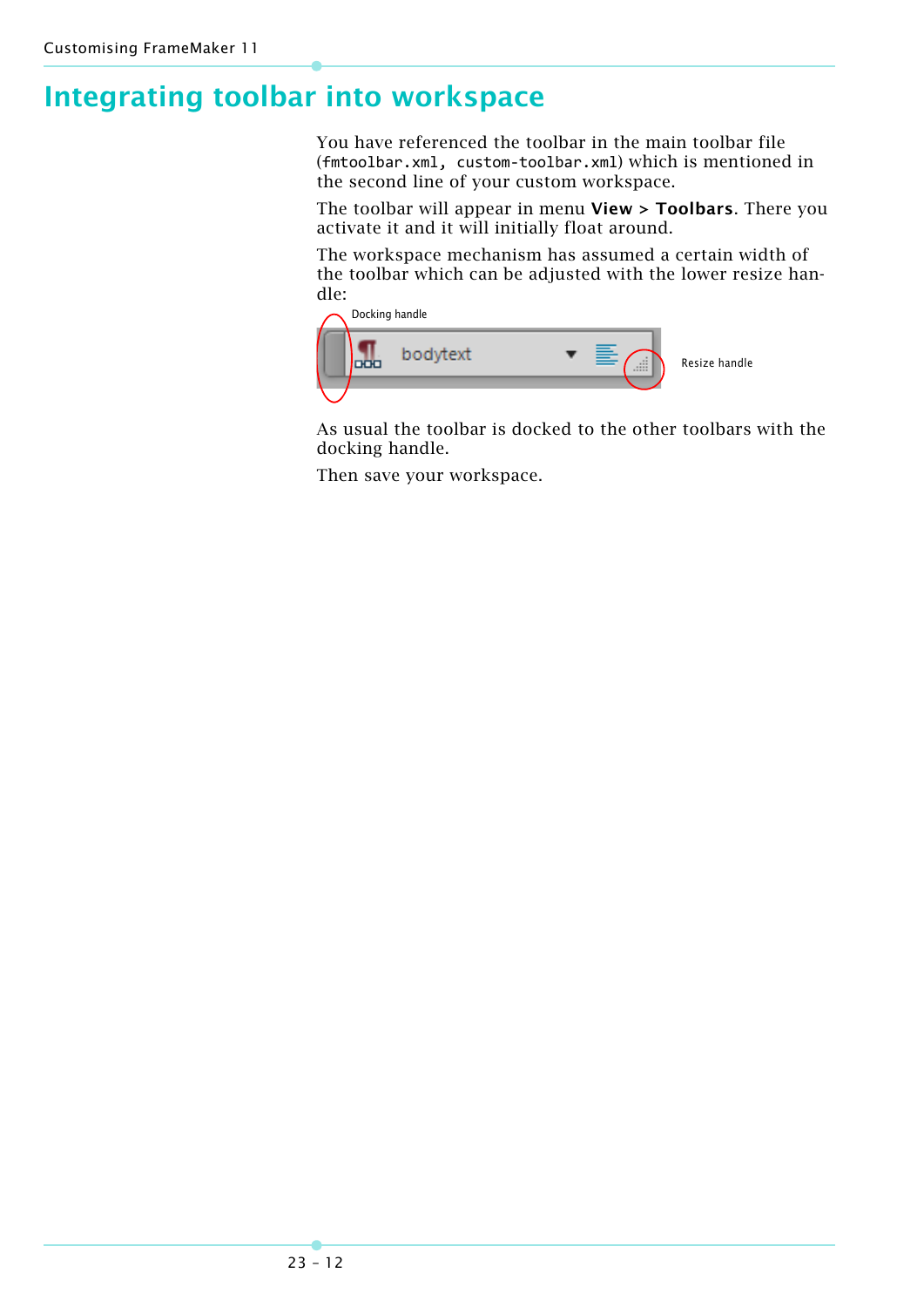# <span id="page-12-0"></span>**Configuration files**

|                                                | Configuration files define both commands and menus. These<br>files still have the format as in previous FM versions. That is,<br>they are named xxx.cfg and use the well-known MIF syntax<br>(not really xml).                                                     |                                                                                                                                                                                                                                                                                                                    |  |  |
|------------------------------------------------|--------------------------------------------------------------------------------------------------------------------------------------------------------------------------------------------------------------------------------------------------------------------|--------------------------------------------------------------------------------------------------------------------------------------------------------------------------------------------------------------------------------------------------------------------------------------------------------------------|--|--|
|                                                |                                                                                                                                                                                                                                                                    | The names of these configuration files are specified in the ini-<br>tialisation file for FrameMaker (see [Files] on page 34).                                                                                                                                                                                      |  |  |
| customui.cfg                                   | The file fminit\configui\customui.cfg is a special configura-<br>tion file called customisation file, because with this file com-<br>mands and menus are customised.                                                                                               |                                                                                                                                                                                                                                                                                                                    |  |  |
|                                                | If this file does not exist or does not have the name defined in<br>maker.ini (see [Files] on page 34) then no customisation takes<br>place.                                                                                                                       |                                                                                                                                                                                                                                                                                                                    |  |  |
| Commands                                       | \$HOME\fminit\configui:                                                                                                                                                                                                                                            | The commands are defined in three files located in                                                                                                                                                                                                                                                                 |  |  |
|                                                | File                                                                                                                                                                                                                                                               | <b>Contents</b>                                                                                                                                                                                                                                                                                                    |  |  |
|                                                | cmds.cfg                                                                                                                                                                                                                                                           | General commands, Escape sequences                                                                                                                                                                                                                                                                                 |  |  |
|                                                | mathcmds.cfg                                                                                                                                                                                                                                                       | Commands for the Equation Editor                                                                                                                                                                                                                                                                                   |  |  |
|                                                | wincmds.cfg                                                                                                                                                                                                                                                        | Platform dependent commands, definition of shortcuts                                                                                                                                                                                                                                                               |  |  |
| Menus                                          |                                                                                                                                                                                                                                                                    | Until FM-10 menus were located in \$HOME\fminit\maker. FM-11<br>introduced the concept of views which requires a multitude<br>of menus. See <i>Menus</i> on page 23.                                                                                                                                               |  |  |
| Note:                                          | both kinds of definitions.                                                                                                                                                                                                                                         | While standard menus are in own files (separated from com-<br>mands) the customisation file customui.cfg may contain both<br>commands and menus. Hence also a custom menu may contain                                                                                                                              |  |  |
| <b>Configuration file</b><br><b>statements</b> | A configuration file consists of a series of statements that<br>define menus, menu items, and the order of those items.<br>Commands are also defined in configuration files and may<br>contain definitions for details which may also be present in<br>menu files. |                                                                                                                                                                                                                                                                                                                    |  |  |
| Properties of statements                       | • Statements are case-sensitive.                                                                                                                                                                                                                                   |                                                                                                                                                                                                                                                                                                                    |  |  |
|                                                | Each statement is enclosed in angle brackets $(<$ and $>$ ).                                                                                                                                                                                                       |                                                                                                                                                                                                                                                                                                                    |  |  |
|                                                | Statements must appear in a particular order.                                                                                                                                                                                                                      |                                                                                                                                                                                                                                                                                                                    |  |  |
|                                                | A statements begins with a keyword defining its function.<br>A statement may span several lines.                                                                                                                                                                   |                                                                                                                                                                                                                                                                                                                    |  |  |
|                                                | • Text outside angle brackets is treated as a comment. Don't<br>include angle brackets in comments. Hence if you want to<br>out comment statements, you need to replace the <> sym-<br>bols, for example, by $\{\}$ .                                              |                                                                                                                                                                                                                                                                                                                    |  |  |
| comment example                                | [etb --- ETB addenda]                                                                                                                                                                                                                                              |                                                                                                                                                                                                                                                                                                                    |  |  |
|                                                | ***<br>***<br>Remarks<br>Label statements.                                                                                                                                                                                                                         | The [label] supports file navigation in EditPad<br>- This file (customui.cfg) can not be UTF-8, but<br>Windows encoding using FrameRoman coding for<br>- Defaulit path (\$HOME) is named here + fm-root+<br>(no blank after first +). This is exchanged by the<br>installation pgm with the real \$HOME directory. |  |  |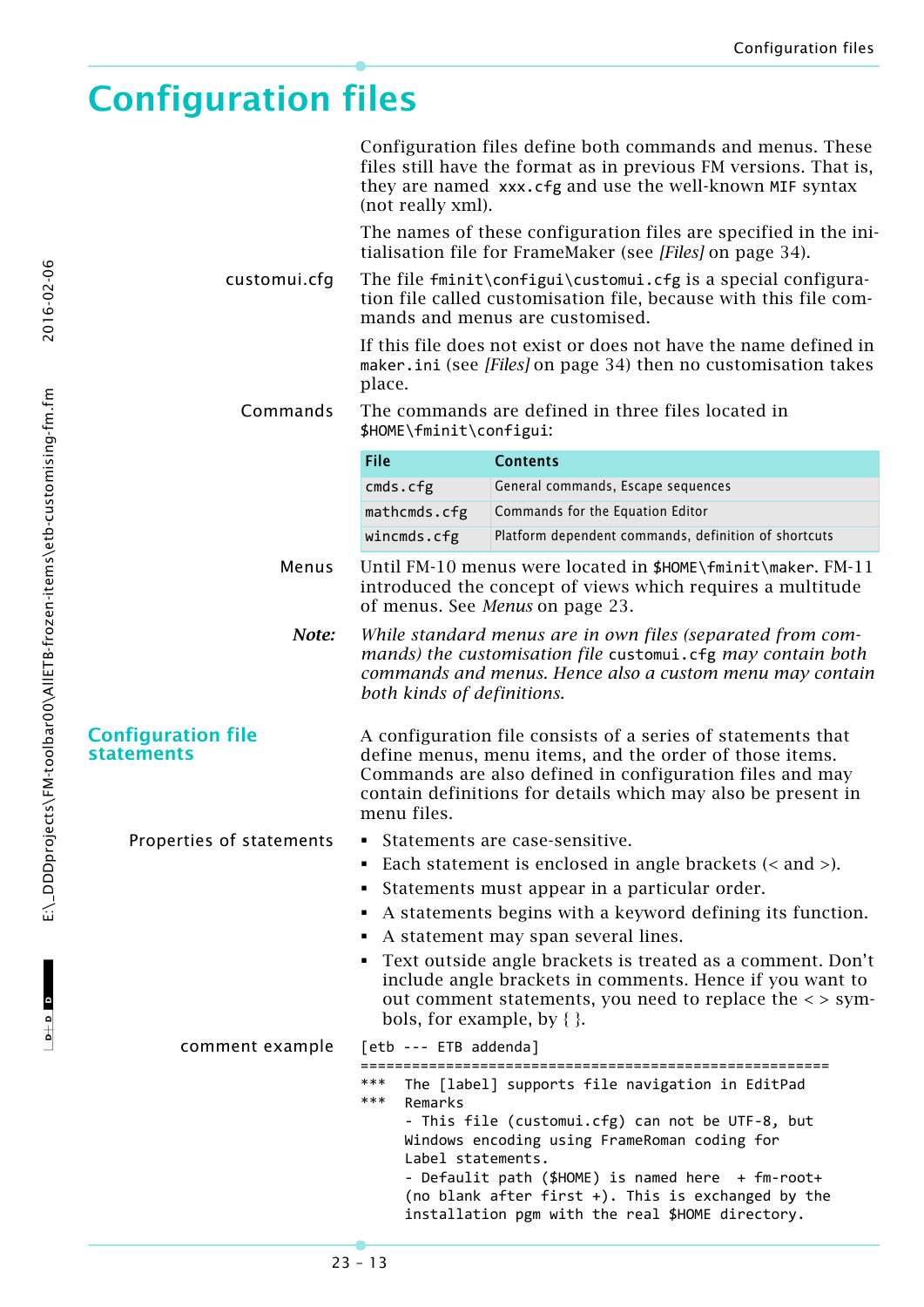**Initialisation sequence** At start of FrameMaker, it first reads the standard menu and command configuration files and then a customisation file<sup>5)</sup>. The information in each file overrides the information in files read previously. Hence the following actions must be in order:

- Definition of the commands.
- Modification of labels, shortcuts.
- Definition of a menu item referring to a command.
- Order of the menu item or sub menu within parent menu.

## **Statements in configuration files**

| <b>Purpose</b>                                                                                              | Statement, statement detail |
|-------------------------------------------------------------------------------------------------------------|-----------------------------|
| Define a command                                                                                            | Command on page 17          |
| Define a command for a menu item that<br>is chosen while the Shift key is held down                         | ShiftCommand on page 17     |
| Define a new label for a command or<br>menu item                                                            | Modify on page 18           |
| Define the function to be called when a<br>command is chosen                                                | Definition on page 19       |
| Define a label for a menu or command<br>that is visible in the user interface                               | Label on page 19            |
| Define a context-sensitive label for a<br>menu or menu item.                                                | ReservedLabel on page 19    |
| Define a keyboard shortcut for a com-<br>mand                                                               | KeySequence on page 20      |
| Define a label for the shortcut which ap-<br>pears next to the command name on the<br>menu                  | KeySequenceLabel on page 21 |
| Define whether a command is a general<br>command, a FrameMath command (for<br>the Equation Editor), or both | Mode on page 22             |
| Define an Asian typography command                                                                          | AsianFonts on page 22       |
| Define a new menu                                                                                           | Menu on page 25             |
| Define a new reserved menu                                                                                  | Reserved menu on page 25    |
| Add a menu item to a menu                                                                                   | Add on page 27              |
| Define a particular place for a menu item<br>on a menu.                                                     | Order on page 27            |
| Remove a menu or menu item                                                                                  | Remove on page 17           |

<sup>5</sup> This process is called Localisation in the progress indication of the start. This is due to the fact that the menu files are different for each UI language. In FM the UI language is defined at installation - it can not be changed afterwards.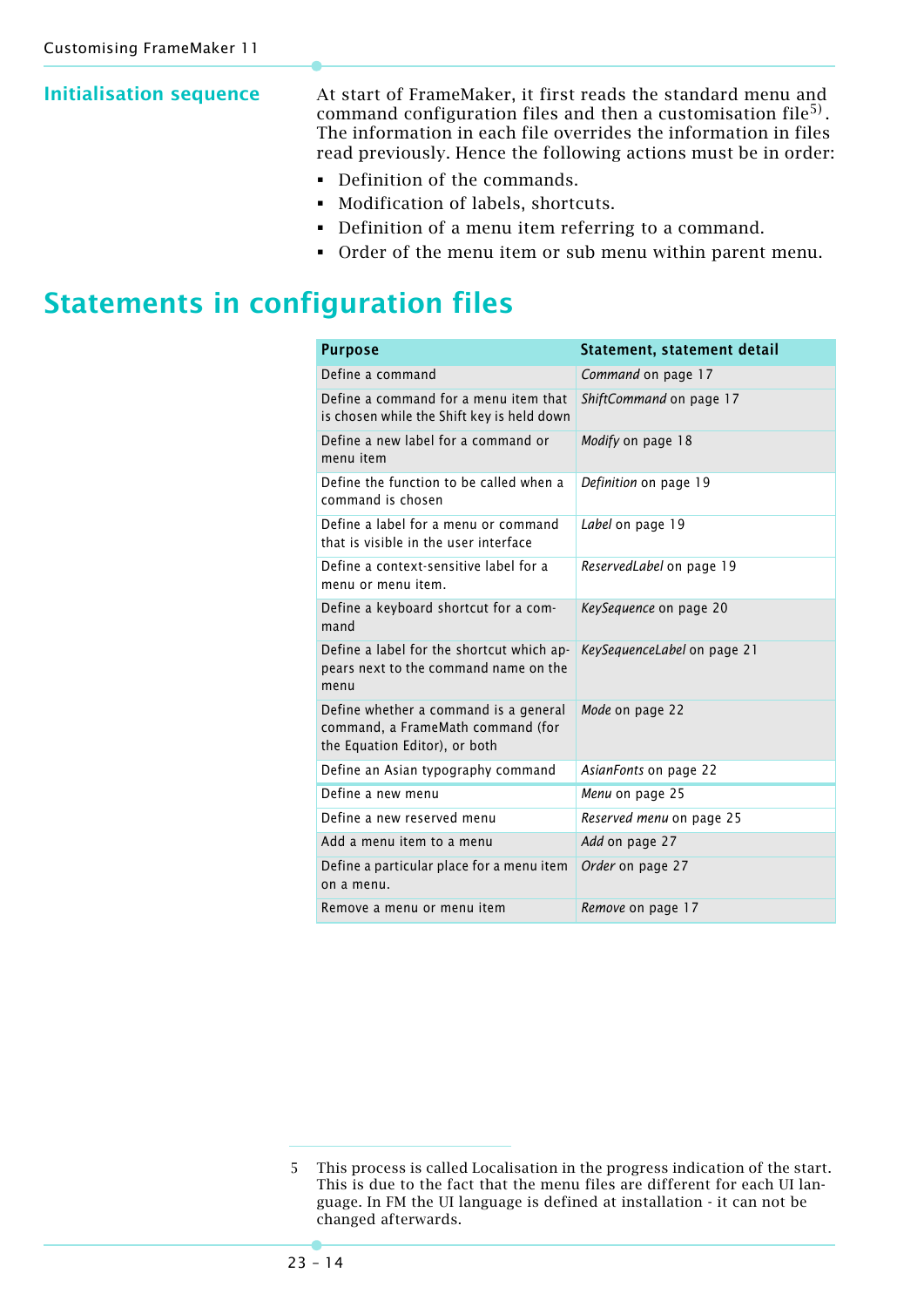## <span id="page-14-1"></span><span id="page-14-0"></span>**Special commands**

Multi-code commands For multi-code commands only two of the three UI elements may be defined: button, menu item, shortcut. If all three are defined, then only the first code will be executed. $6$ )

Hence for the following no menu item has been defined:

<Command EditingDisplay <ReservedLabel Document &Editing Display> <KeySequence \!qqe > <KeySeqLabel Esc q q e> <Definition \x3F1 \x3F2 > <Mode All>>

And for the following only a menu item (and no shortcut or button) has been defined:

<Command ETBGoToMasterPage  $\leftarrow$   $\leftarrow$   $\leftarrow$   $\leftarrow$   $\leftarrow$   $\leftarrow$   $\leftarrow$   $\leftarrow$   $\leftarrow$   $\leftarrow$   $\leftarrow$   $\leftarrow$   $\leftarrow$   $\leftarrow$   $\leftarrow$   $\leftarrow$   $\leftarrow$   $\leftarrow$   $\leftarrow$   $\leftarrow$   $\leftarrow$   $\leftarrow$   $\leftarrow$   $\leftarrow$   $\leftarrow$   $\leftarrow$   $\leftarrow$   $\leftarrow$   $\leftarrow$   $\leftarrow$   $\leftarrow$   $\leftarrow$   $\leftarrow$   $\leftarrow$   $\leftarrow$   $\leftarrow$   $\leftarrow$  <Label Go to a Specific Master Page... >> <Add ETBGoToMasterPage <Menu ViewMenu>> <Order ViewMenu.ETBGoToMasterPage <Before ViewMenu.ViewMasterPages>>

Hypertext commands It is not possible to define shortcuts for hypertext commands.

For example, the shortcut defined here is not executed:

<Command ETBspecial0 <Label Using FrameMaker 11>

<Hypertext message openfile H:/Adobe/framemaker.11en/…/etb‐fm11‐help.pdf>>

<Modify ETBspecial0 <KeySequence \!qqq><KeySeqLabel Escape q q q>>

Hypertext commands can only be used in menus, not for toolbars.

### **Debugging customisation files**

If you're writing a lengthy menu customisation file, consider writing and testing the customisations a few at a time. This will make it much easier to locate problems in the statements you write. As you create the file, you can save the file and then read it into FrameMaker to test your statements.

To display error messages when you load a menu customisation file, set the ShowErrors setting in maker.ini to **On**. You can also turn **On** the keyboard shortcut alerts

(ConfigWarnKbdOverride, ConfigWarnKbdOverride) to see error messages in the console window. If you find errors, you can fix them immediately and continue writing.

When you read the same menu customisation file again<sup>7)</sup>, you'll see error messages about redefining a command (because the same statements are being read again). Don't worry about these messages. Use comments throughout the menu customisation file to document your work. Others may need to edit the file later.

<sup>6</sup> This is a problem since FM-9 and is most likely is a consequence of the new user interface.

<sup>7</sup> I'm not certain whether this method with **View > Menus > Modify…** works reliably in FM-11. We do have now at least two modification files…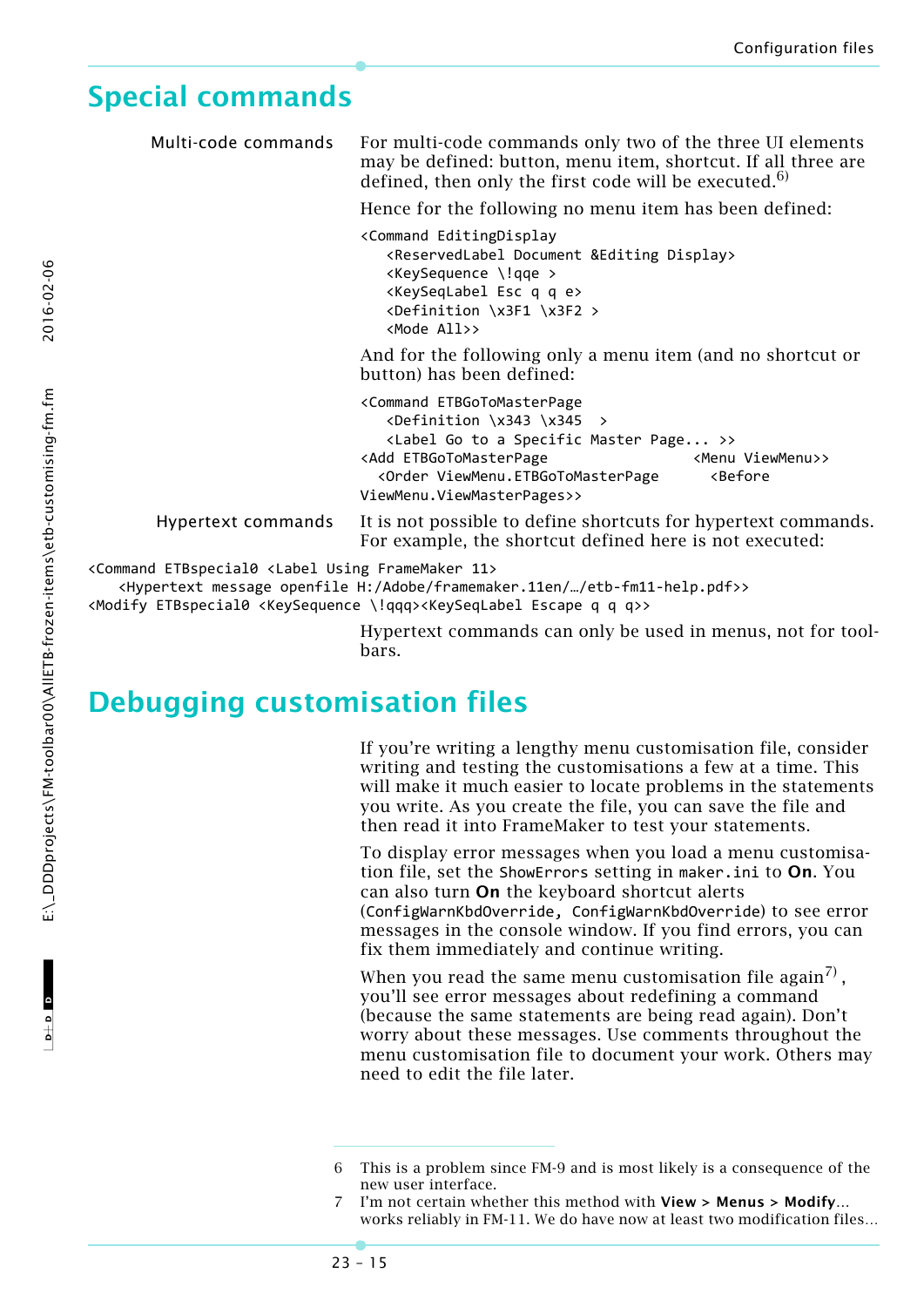# <span id="page-15-0"></span>**Commands**

There are three command files in \$HOME\fminit\configui:

cmds.cfg mathcmds.cfg wincmds.cfg

For customisation it is not necessary to modify any of the standard command files. All customisation of commands is done in customui.cfg. and one or more menu files.

*Note: A complete list of commands can be found on [my website](http://www.daube.ch/docu/files/etb-fm11-commands.pdf).*

## **Command examples**

|                                    | Explanation of the keywords see Command statements on<br>page 17.                                                                                                                                                                                                                                                                            |                                                                                                                                                |  |
|------------------------------------|----------------------------------------------------------------------------------------------------------------------------------------------------------------------------------------------------------------------------------------------------------------------------------------------------------------------------------------------|------------------------------------------------------------------------------------------------------------------------------------------------|--|
| Normal command                     | <command newdocument<br=""/> <label document=""><br/><keysequence \!fn=""><br/><definition \x300=""><br/><mode all="">&gt;</mode></definition></keysequence></label>                                                                                                                                                                         | Name of the command<br>What you see in the menu<br>Shortcut (ESC sequence)<br>FCODE, the command definition<br>Valid contexts for this command |  |
| Command with restricted<br>context | <command selectall<br=""/> <reservedlabel all="" flow="" in="" select=""><br/><reservedlabel all="" frame="" in="" select=""><br/><reservedlabel all="" on="" page="" select=""><br/><keysequence \!ea=""><br/><definition \x327=""><br/><mode all="">&gt;</mode></definition></keysequence></reservedlabel></reservedlabel></reservedlabel> |                                                                                                                                                |  |
| Modify the shortcut                | <modify selectall<br=""><keysequence ^a=""> &gt;</keysequence></modify>                                                                                                                                                                                                                                                                      |                                                                                                                                                |  |
| and indicate it in the menu        | <modify selectall<br=""><keysequencelabel ctrl+a=""> &gt;</keysequencelabel></modify>                                                                                                                                                                                                                                                        |                                                                                                                                                |  |
| Combine these two<br>modifications | <modify selectall<br=""><keysequence ^a=""><br/><keysequencelabel ctrl+a="">&gt;</keysequencelabel></keysequence></modify>                                                                                                                                                                                                                   |                                                                                                                                                |  |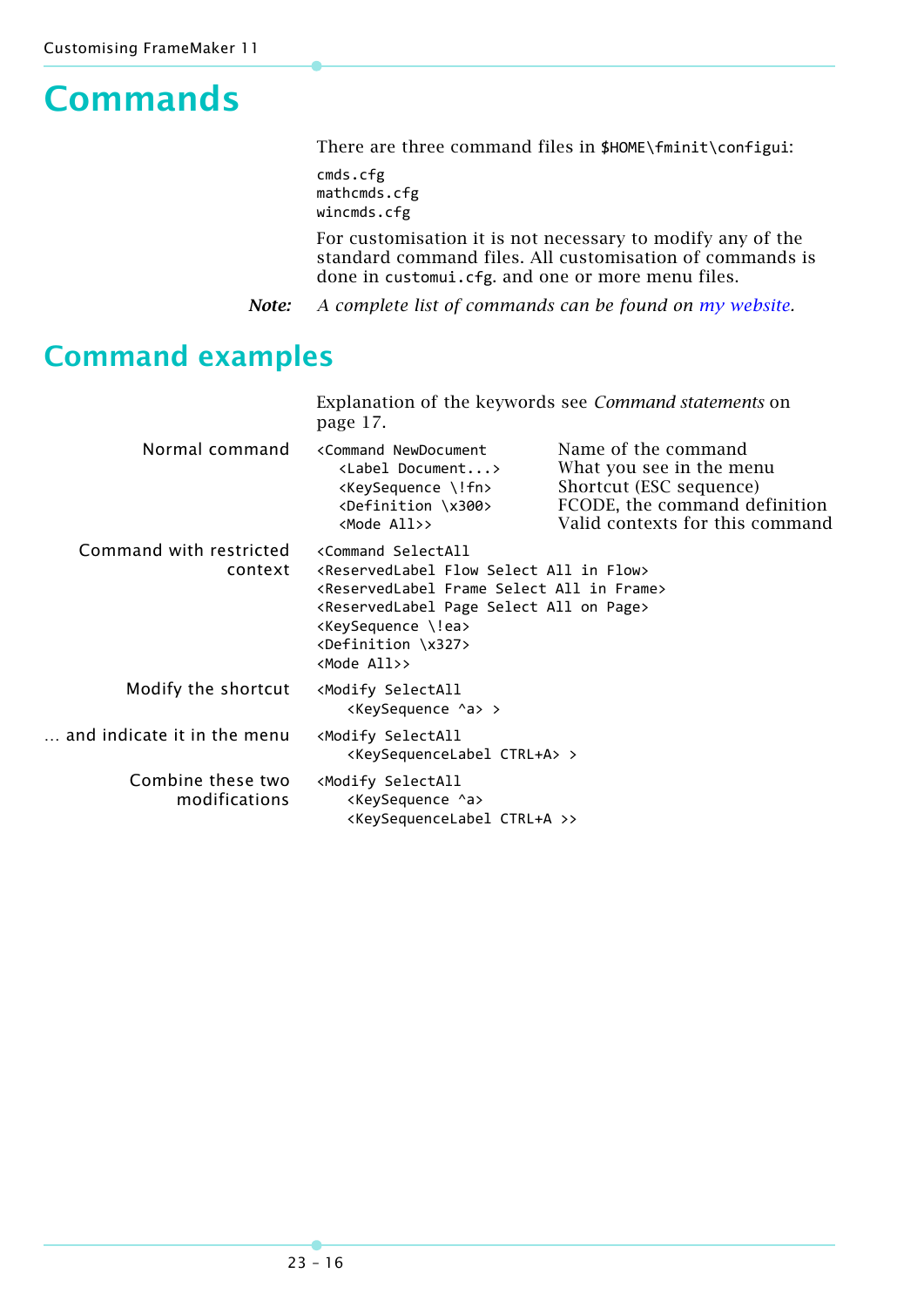# <span id="page-16-0"></span>**Command statements**

<span id="page-16-3"></span><span id="page-16-2"></span><span id="page-16-1"></span>

| <b>Command</b>      | The command statement is the wrapper definition for the<br>command:                                                                                                                                                                                                                                                                                                                                                                                                                                                                                                                                                 |  |
|---------------------|---------------------------------------------------------------------------------------------------------------------------------------------------------------------------------------------------------------------------------------------------------------------------------------------------------------------------------------------------------------------------------------------------------------------------------------------------------------------------------------------------------------------------------------------------------------------------------------------------------------------|--|
| Syntax              | <command <detail1="" cmd-name=""/> <detail2> <detailn>&gt;</detailn></detail2>                                                                                                                                                                                                                                                                                                                                                                                                                                                                                                                                      |  |
|                     | Details may be added to a command also by the <i>Modify state</i> -<br><i>ment</i> on page 18.                                                                                                                                                                                                                                                                                                                                                                                                                                                                                                                      |  |
| Cmd-name            | A unique name of the command. This serves as a reference<br>between the various statement types.                                                                                                                                                                                                                                                                                                                                                                                                                                                                                                                    |  |
| <b>Details</b>      | For the detail specifications see <i>Command details</i> on page 19.                                                                                                                                                                                                                                                                                                                                                                                                                                                                                                                                                |  |
| Examples            | See also the examples given in the introduction to Commands.                                                                                                                                                                                                                                                                                                                                                                                                                                                                                                                                                        |  |
|                     | <command printingdisplay<br=""/> <reservedlabel &printing="" display="" document=""><br/><keysequence \!qqp=""> <keyseqlabel esc="" p="" q=""><br/><definition \x3f8="" \x4f1="" \x4f2="" \x4f3=""><br/><mode all="">&gt;</mode></definition></keyseqlabel></keysequence></reservedlabel>                                                                                                                                                                                                                                                                                                                           |  |
| Note:               | This command is defined by 4 function codes which imposes<br>some problems. See the remark at Multi-code commands on<br>page 15.                                                                                                                                                                                                                                                                                                                                                                                                                                                                                    |  |
| Custom command      | A custom command must not use an already existing name.<br>Hence it is good practice to prefix the name with an indicator,<br>for example:                                                                                                                                                                                                                                                                                                                                                                                                                                                                          |  |
|                     | <b>Enhanced Toolbar</b><br><command etbverttoolbar=""/><br>Microtype's Customisation<br><command _mtcharset=""/>                                                                                                                                                                                                                                                                                                                                                                                                                                                                                                    |  |
| <b>ShiftCommand</b> | This statement defines a command for a menu item that is<br>chosen while the Shift key is held down. Hence this statement<br>normally appears in a menu file (not a command file).                                                                                                                                                                                                                                                                                                                                                                                                                                  |  |
| Syntax              | <shiftcommand cmd-shifted="" cmd-unshifted="">&gt;</shiftcommand>                                                                                                                                                                                                                                                                                                                                                                                                                                                                                                                                                   |  |
| Cmd-unshifted       | This is the identifier of the command as it normally appears.                                                                                                                                                                                                                                                                                                                                                                                                                                                                                                                                                       |  |
| Cmd-shifted         | This is the identifier of the command you want to appear<br>when you hold down the Shift key.                                                                                                                                                                                                                                                                                                                                                                                                                                                                                                                       |  |
| Examples            | <shiftcommand save="" saveall=""><br/><shiftcommand findnext="" findprevious=""></shiftcommand></shiftcommand>                                                                                                                                                                                                                                                                                                                                                                                                                                                                                                      |  |
| Note:               | $^{8)}$ Commands defined by ShiftCommand can not be placed in con-<br>text menus. The insertion of the command (by Add) does not<br>create an error, although the command is not inserted. A fur-<br>ther Order command however will not find the (not) inserted<br>command and create an error.<br>Example creating the error<br><shiftcommand graphicsobjprops="" graphicspickobjprops=""><br/><add !graphicscontextmenu="" <menu="" graphicspickobjprops="">&gt;<br/><order !graphicscontextmenu.graphicspickobjprops="" <after<br="">!GraphicsContextMenu.GraphicsObjProps&gt;&gt;</order></add></shiftcommand> |  |
| <b>Remove</b>       | You can not remove commands. Only the menu entry is                                                                                                                                                                                                                                                                                                                                                                                                                                                                                                                                                                 |  |
|                     | removed.                                                                                                                                                                                                                                                                                                                                                                                                                                                                                                                                                                                                            |  |
|                     | <remove <menu="" cmd-name="" menu-id="">&gt;</remove>                                                                                                                                                                                                                                                                                                                                                                                                                                                                                                                                                               |  |
| Examples            | <remove <menu="" graphicsmenu="" graphicsreshape="">&gt;<br/><remove <menu="" graphicsreshape="" quickgraphicsmenu="">&gt;</remove></remove>                                                                                                                                                                                                                                                                                                                                                                                                                                                                        |  |
| 8                   | I have reported this as bug $\#$ 3494702 as of 2013-02-01.                                                                                                                                                                                                                                                                                                                                                                                                                                                                                                                                                          |  |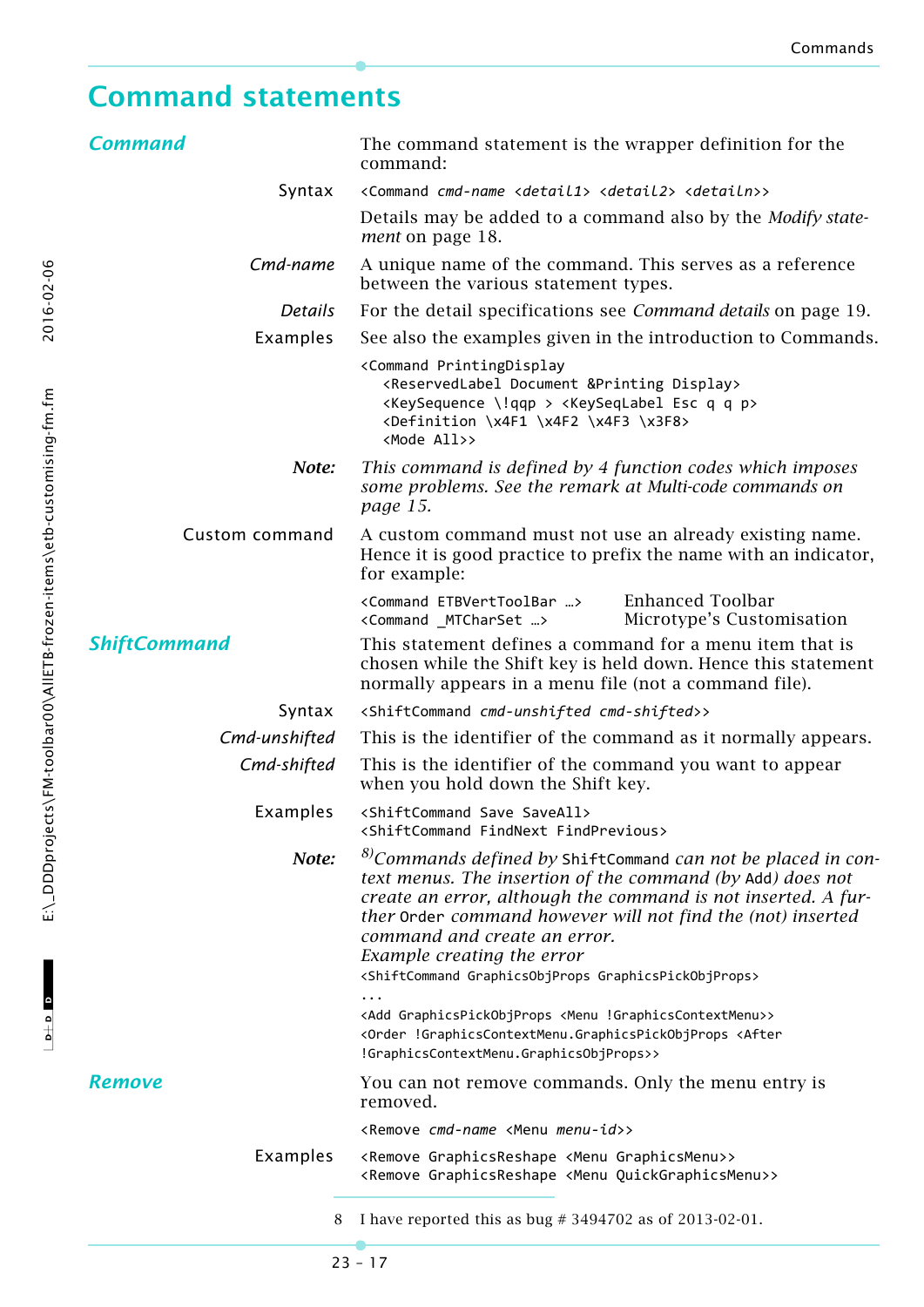## <span id="page-17-0"></span>**Modify statement**

<span id="page-17-1"></span>

| <b>Modify</b>                           | The Modify statement is used to change details of a com-<br>mand. This command must already be defined. The change<br>may affect:                                                                                                                                                  |  |  |
|-----------------------------------------|------------------------------------------------------------------------------------------------------------------------------------------------------------------------------------------------------------------------------------------------------------------------------------|--|--|
|                                         | $\bullet$ the label(s)                                                                                                                                                                                                                                                             |  |  |
|                                         | $\bullet$ the key sequence aka shortcut(s)                                                                                                                                                                                                                                         |  |  |
|                                         | $\bullet$ the key sequence label(s)                                                                                                                                                                                                                                                |  |  |
| Syntax                                  | <modify <new-detail1="" cmd-name=""> <new-detailn>&gt;<br/><modify <new="" [context-id]="" cmd-name="" detail="">&gt;</modify></new-detailn></modify>                                                                                                                              |  |  |
| Cmd name                                | This is the name (ID) of the command whose properties shall<br>be modified                                                                                                                                                                                                         |  |  |
| <b>Details</b>                          | In the Modify statement the same details can be defined as in<br>a Command statement. See Command details on page 19.                                                                                                                                                              |  |  |
|                                         | Modifications are cumulative for key sequences (shortcuts) <sup>9)</sup> .<br>The other details are overwritten by the newest one.                                                                                                                                                 |  |  |
| Examples                                | <modify newdocument<br=""><keyseqlabel ctrl+n="">&gt;<br/><modify terminatemaker<br="">Define Label with access<br/><label e&xit="">&gt;<br/>character</label></modify></keyseqlabel></modify>                                                                                     |  |  |
| Renaming a context sensitive<br>command | To rename the label of a context sensitive command, both the<br>command-name and the context-identifier (here: Frame) must<br>be given:                                                                                                                                            |  |  |
|                                         | <modify <reservedlabel="" everything="" frame="" in<br="" select="" selectall="">Frame&gt;&gt;</modify>                                                                                                                                                                            |  |  |
| Various labels for same<br>command      | To get different label for a command in only one place, define<br>a new command that duplicates the function of the old one<br>(using the same key sequence, definition, and mode), but use<br>a different label. Then put the new command on the menu in<br>place of the old one. |  |  |

<sup>9</sup> If a customisation file contains shortcut definitions for commands that already have shortcuts defined for them, warning messages may be written to he console log file. This happens with ConfigWarnKbdRedundant = On in maker.ini (see *[\[Preferences\]](#page-29-0)* on page 30).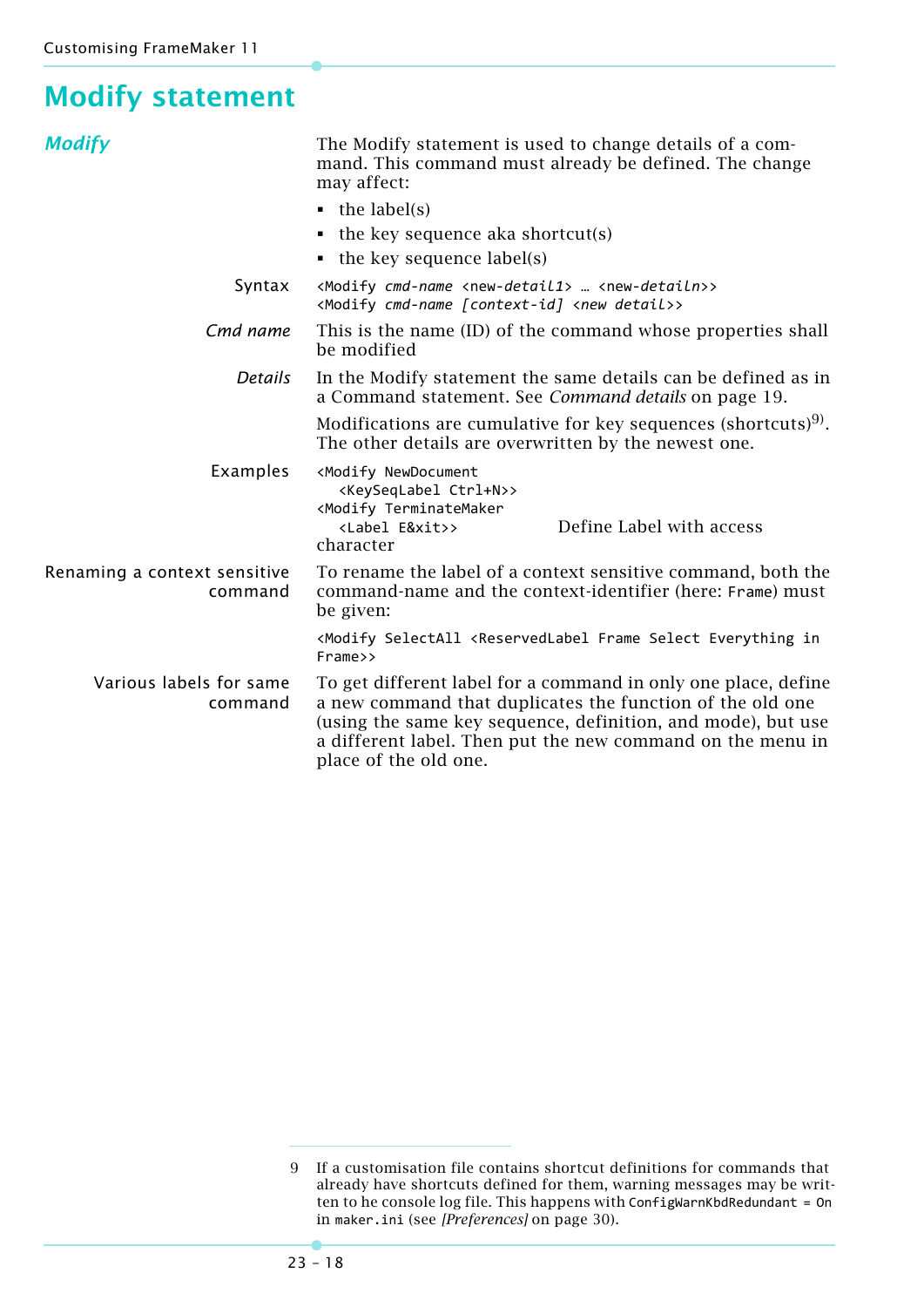## <span id="page-18-0"></span>**Command details**

<span id="page-18-2"></span><span id="page-18-1"></span>

| <b>Definition</b>    |              | This defines the function of the command.                                                                                                                                                                                                                                                                             |                       |                                                                                                                   |  |  |
|----------------------|--------------|-----------------------------------------------------------------------------------------------------------------------------------------------------------------------------------------------------------------------------------------------------------------------------------------------------------------------|-----------------------|-------------------------------------------------------------------------------------------------------------------|--|--|
|                      | Syntax       | <definition [fcode2="" fcode1="" fcoden]=""></definition>                                                                                                                                                                                                                                                             |                       |                                                                                                                   |  |  |
|                      | Fcode        | The function code is the connection between the command<br>and the routine in the application which performs the func-<br>tion. A command may issue several functions, although most<br>commands have only one Fcode associated.                                                                                      |                       |                                                                                                                   |  |  |
|                      |              | The Fcode is noted as \xnnn with nnn being a hexadecimal<br>number. You can find relevant Fcodes in the $FDK10$ documen-<br>tation or in the command files or in special lists derived from<br>these files.                                                                                                           |                       |                                                                                                                   |  |  |
|                      | Examples     | <definition \x300=""><br/><definition \x302=""><br/><definition \x3f1="" \x3f2=""></definition></definition></definition>                                                                                                                                                                                             |                       | Create new document<br>Command Help<br>Borders and Text symbols On                                                |  |  |
| <b>Label</b>         |              |                                                                                                                                                                                                                                                                                                                       |                       | The label defines the entry in a menu. It also provides a<br>default for tool tips on buttons using this command. |  |  |
|                      |              | <b>Hide Graphics</b>                                                                                                                                                                                                                                                                                                  |                       | Apps, F5                                                                                                          |  |  |
|                      |              | Show/Hide Conditional Text                                                                                                                                                                                                                                                                                            |                       | Ctrl+F5                                                                                                           |  |  |
|                      |              | Show Conditional Text Indicators                                                                                                                                                                                                                                                                                      |                       | Apps, F6                                                                                                          |  |  |
|                      |              | Toggle <u>V</u> iew-Only/Editable                                                                                                                                                                                                                                                                                     |                       | Escape FIk                                                                                                        |  |  |
|                      |              | Go to Page                                                                                                                                                                                                                                                                                                            |                       | $Ctrl + G$                                                                                                        |  |  |
|                      |              | Go to Page (Book)  *                                                                                                                                                                                                                                                                                                  |                       | Ctrl+Shift+G                                                                                                      |  |  |
|                      |              |                                                                                                                                                                                                                                                                                                                       | Access key definition |                                                                                                                   |  |  |
|                      |              |                                                                                                                                                                                                                                                                                                                       | Label                 | KeySequenceLabel                                                                                                  |  |  |
|                      | Syntax       | <label defining="" entry="" label-string="" menu="" the=""></label>                                                                                                                                                                                                                                                   |                       |                                                                                                                   |  |  |
|                      | Label string | If an ampersand character $(x)$ is needed in the <i>label</i> - string,<br>it must be doubled. This is due to the fact that the & precedes<br>an access character <sup>11)</sup> . This will be underlined in the menu.                                                                                               |                       |                                                                                                                   |  |  |
|                      | Example      | <label p&rint="" setup=""></label>                                                                                                                                                                                                                                                                                    |                       |                                                                                                                   |  |  |
|                      |              | This will display in a menu as <b>Print Setup</b>                                                                                                                                                                                                                                                                     |                       |                                                                                                                   |  |  |
| <b>ReservedLabel</b> |              | Some commands have a different label, and a different effect,<br>depending on the state - where the insertion point is, what is<br>selected, and so on. In these cases, the command gets a con-<br>text-id defining the condition in which it can be chosen. Each<br>of the conditions has a ReservedLabel statement. |                       |                                                                                                                   |  |  |
|                      | Syntax       | <reservedlabel context-id="" label-string=""></reservedlabel>                                                                                                                                                                                                                                                         |                       |                                                                                                                   |  |  |
|                      | Context-id   |                                                                                                                                                                                                                                                                                                                       |                       | The following context-ids are used in commands:                                                                   |  |  |
|                      |              | Context-id                                                                                                                                                                                                                                                                                                            | <b>Condition</b>      |                                                                                                                   |  |  |
|                      |              | Body pages are displayed<br>Body                                                                                                                                                                                                                                                                                      |                       |                                                                                                                   |  |  |
|                      |              | <b>Book</b>                                                                                                                                                                                                                                                                                                           | Book window is active |                                                                                                                   |  |  |
|                      |              |                                                                                                                                                                                                                                                                                                                       |                       |                                                                                                                   |  |  |

- 10 FDK = FrameMaker Developer Kit
- 11 The adobe document calls this a *mnemonic shortcut*.. The access character must be carefully chosen to avoid duplicates with a menu.

<span id="page-18-3"></span> $D + D$  D

 $-0+0$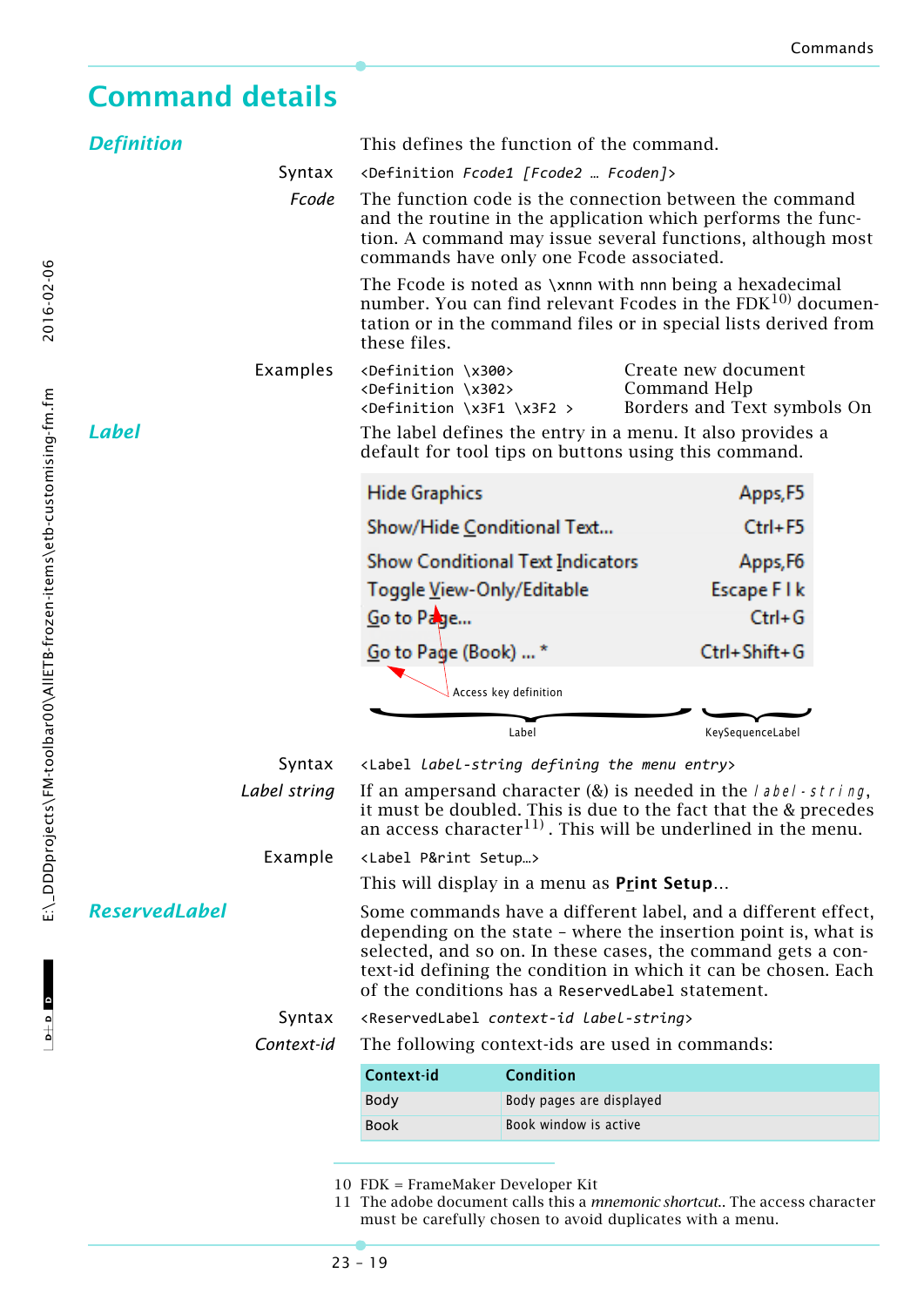|              | Context-id                                                                                                                                                                                                                                                                        | <b>Condition</b>                                                                                                  |  |  |
|--------------|-----------------------------------------------------------------------------------------------------------------------------------------------------------------------------------------------------------------------------------------------------------------------------------|-------------------------------------------------------------------------------------------------------------------|--|--|
|              | Ditamap                                                                                                                                                                                                                                                                           | Ditamap is active                                                                                                 |  |  |
|              | Document                                                                                                                                                                                                                                                                          | Document is active                                                                                                |  |  |
|              | <b>Flow</b>                                                                                                                                                                                                                                                                       | Flow is selected                                                                                                  |  |  |
|              | Frame                                                                                                                                                                                                                                                                             | Frame is selected                                                                                                 |  |  |
|              | Generic                                                                                                                                                                                                                                                                           | Set up any generated file                                                                                         |  |  |
|              | History                                                                                                                                                                                                                                                                           | History window                                                                                                    |  |  |
|              | Long, Long2                                                                                                                                                                                                                                                                       | Complete (Long) menus is active                                                                                   |  |  |
|              | LongMultiple                                                                                                                                                                                                                                                                      | Multiple book components are selected                                                                             |  |  |
|              | LongSingle                                                                                                                                                                                                                                                                        | Single book component is selected                                                                                 |  |  |
|              | MacEdition                                                                                                                                                                                                                                                                        | Probably depreciated, since Macintosh is no more support-<br>ed.                                                  |  |  |
|              | Master                                                                                                                                                                                                                                                                            | Master pages are displayed                                                                                        |  |  |
|              | NoDelete                                                                                                                                                                                                                                                                          | This page can not be deleted (e.g. Left/Right master page)                                                        |  |  |
|              | NoName                                                                                                                                                                                                                                                                            | This page has no name (not yet saved)                                                                             |  |  |
|              | NotRegistered                                                                                                                                                                                                                                                                     | Product not yet registered                                                                                        |  |  |
|              | Other                                                                                                                                                                                                                                                                             | Other than body pages are displayed                                                                               |  |  |
|              | Page                                                                                                                                                                                                                                                                              | ???                                                                                                               |  |  |
|              | Redo                                                                                                                                                                                                                                                                              | Undo command list                                                                                                 |  |  |
|              | Reference                                                                                                                                                                                                                                                                         | Reference pages are displayed                                                                                     |  |  |
|              | Registered                                                                                                                                                                                                                                                                        | Product is registered                                                                                             |  |  |
|              | Repeat                                                                                                                                                                                                                                                                            | Repeat xxx                                                                                                        |  |  |
|              | Scratch                                                                                                                                                                                                                                                                           | Probably a left-over from program development                                                                     |  |  |
|              | Search                                                                                                                                                                                                                                                                            | ???                                                                                                               |  |  |
|              | Short, Short2                                                                                                                                                                                                                                                                     | Short (Quick) menus is active                                                                                     |  |  |
|              | Straddle                                                                                                                                                                                                                                                                          | Selected cells are not straddled                                                                                  |  |  |
|              | Table                                                                                                                                                                                                                                                                             | Table is selected                                                                                                 |  |  |
|              | TextInset                                                                                                                                                                                                                                                                         | Text inset is active                                                                                              |  |  |
|              | TOC, LOF,                                                                                                                                                                                                                                                                         | Set up the respective generated file TOC, LOF, LOT, LOP,<br>LOE, APL, AEL, LOM, AML, LOR, IX, AIX, SIX, IOM, IOR) |  |  |
|              | ToTable                                                                                                                                                                                                                                                                           | Selection is paragraph(s)                                                                                         |  |  |
|              | ToText                                                                                                                                                                                                                                                                            | Selection is a table                                                                                              |  |  |
|              | Undo                                                                                                                                                                                                                                                                              | Redo command list                                                                                                 |  |  |
|              | Unstraddle                                                                                                                                                                                                                                                                        | Selected cells are straddled                                                                                      |  |  |
| Label string | The same rules as with the Label detail apply.                                                                                                                                                                                                                                    |                                                                                                                   |  |  |
| Example      | <command selectall<br=""/> <reservedlabel all="" flow="" in="" select=""><br/><reservedlabel all="" frame="" in="" select=""><br/><reservedlabel all="" on="" page="" select=""><br/><math>\ldots</math> <math>\rightarrow</math></reservedlabel></reservedlabel></reservedlabel> |                                                                                                                   |  |  |
|              | The SelectAll command acts as a place holder on the menu<br>for the group of commands: Flow, Frame, and Page, all of which<br>have the same command definition.                                                                                                                   |                                                                                                                   |  |  |
|              | The key sequence defines a shortcut for the command.                                                                                                                                                                                                                              |                                                                                                                   |  |  |
| Syntax       | <keysequence sequence=""></keysequence>                                                                                                                                                                                                                                           |                                                                                                                   |  |  |

<span id="page-19-0"></span>**KeySequence**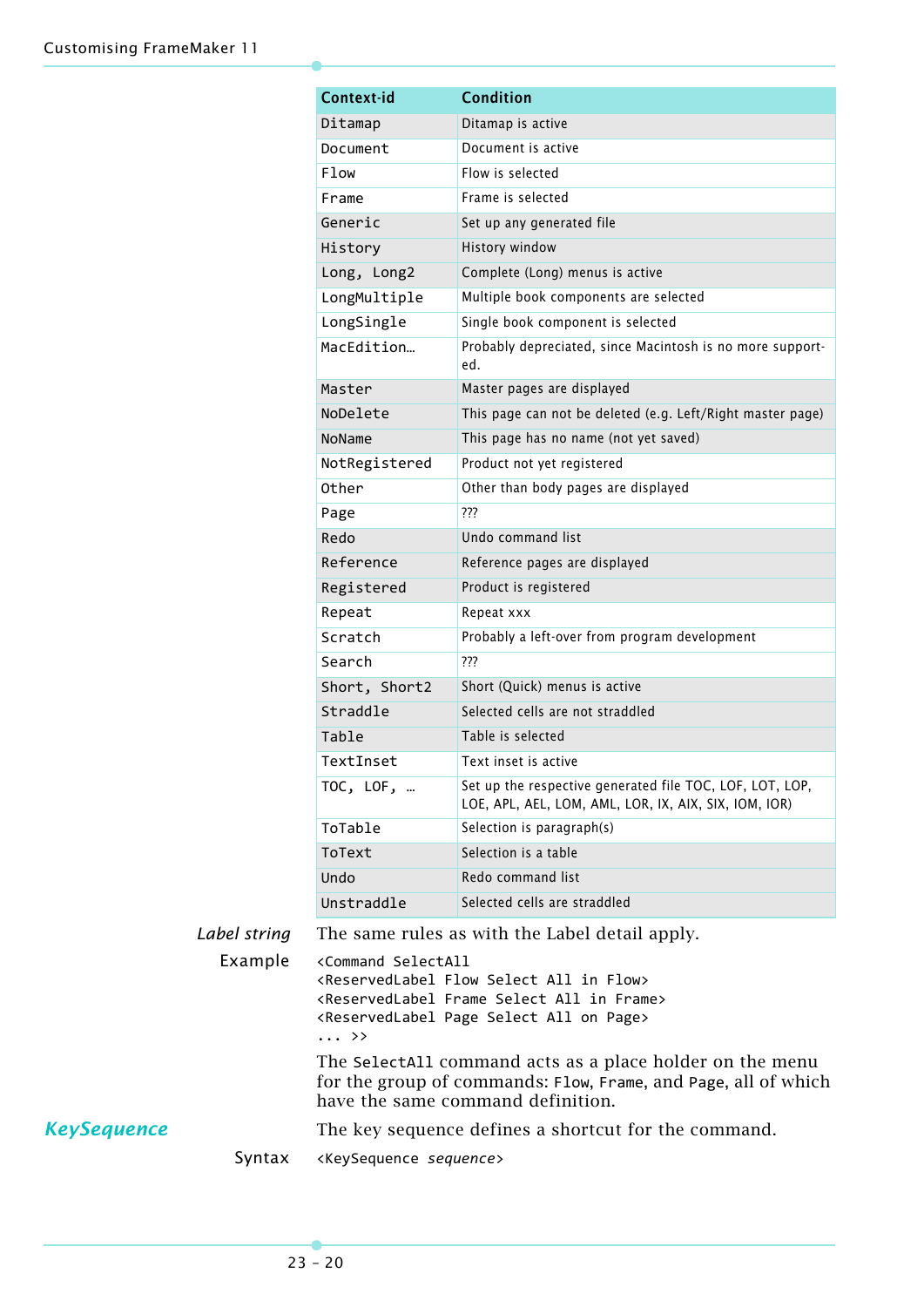*Sequence* This defines the sequence of keystrokes. Two cases must be distinguished: Keys to be pressed together (key group) and keys to be pressed one after the other (key sequence). If you need the symbols literally in a sequence, the symbol must be preceded by a solidus  $\binom{n}{k}$ . For example to use the  $+$  in a key sequence literally, you provide /+ Key group A base key is pressed together with modifier keys. These modifier keys are defined with special symbols: Escape key: \! Shift key: + Control key: ^ Alt key<sup>12)</sup> :  $\sim$ A key group should not use more than two modifier keys, because humans have only two hands … Windows key:  $/$ Win  $^{13)}$ Key Sequence These sequences mostly start with the Escape key. Non-alphanumeric keys need a special notation: Escape key: \! Application  $key^{14}$ : /Apps Function keys: /F1 … /F12 *Note: Defining a key group must consider existing key groups. If a key group* ESC,q,q *is already defined,* ESC,q *can no more be defied, because the input process waits for the next q. If You then enter just any other character (e.g. z), nothing will happen. Existing key groups mostly mimic the menu entries they support. Hence they depend on the UI language. For example the sequence for* **Repeat last character modification** *is* Esc,c,c *in the English, and* Esc,z,w *in the German FrameMaker.* Examples <KeySequence +^b >Shift+Control+B (one key stroke)  $\langle$ KeySequence \!/+c >Escape, Plus, c (three distinct key strokes) Shortcuts on the Equations The shortcuts that appear on the Equations palette can not be customised. This palette is actually a special view-only docupalette ment containing hypertext commands. *KeySequenceLabel* The key sequence label is added to the right side of a menu entry. Syntax <KeySeqLabel *descriptive-string*> 12 On European keyboards the right *Alt* key is engraved *AltGr* (Alternate  $\begin{bmatrix} 1 \\ 9 \\ 1 \end{bmatrix}$  =  $\begin{bmatrix} 2 \\ 1 \\ 6 \end{bmatrix}$ Graphic). Pressing this key together with another key types the special graphic engraved at lower right of the symbol key. *AltGr* is equivalent to *Alt+Ctrl*.

13 Windows uses several key sequences with this key. See [Wikipedia](http://en.wikipedia.org/wiki/Windows_key#Use_with_Microsoft_Windows). Key sequences with the Win key are not possible, since it opens the Start menu.

14 The Application Key is available only on Windows Keyboards right to the space bar. Its standard function is to open the context menu.

<span id="page-20-0"></span> $\begin{array}{c|c|c|c|c} \hline \multicolumn{3}{c|}{\mathbf{b}+\mathbf{b}} & \multicolumn{3}{c|}{\mathbf{b}} \end{array}$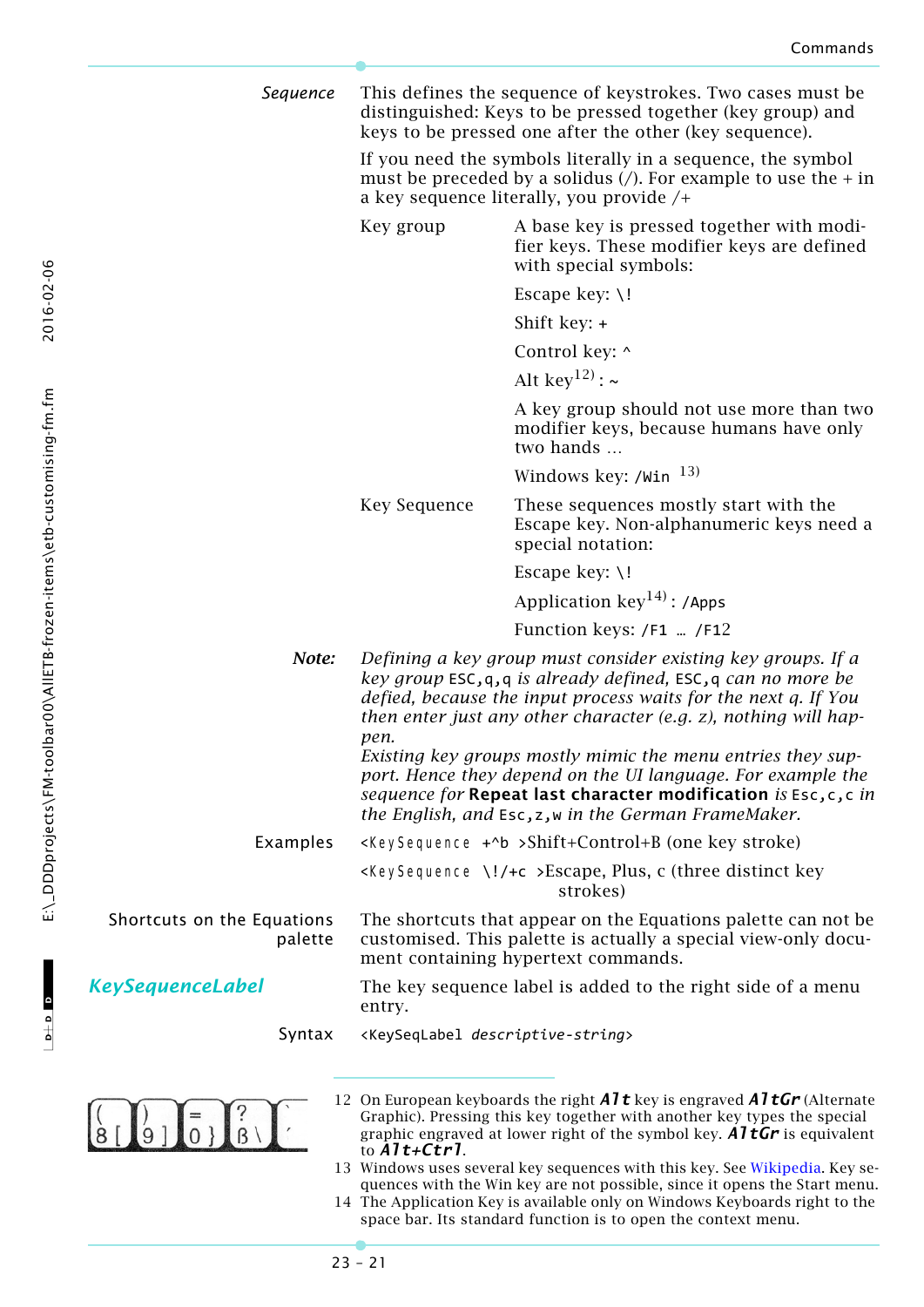<span id="page-21-1"></span><span id="page-21-0"></span>

| Descriptive string                                                                                                                                                      | The <i>descriptive string</i> echoes the key sequence(s) of the com-<br>mand. You distinguish the two cases of key sequences by dif-<br>ferent notation:                                                                         |                        |                                          |
|-------------------------------------------------------------------------------------------------------------------------------------------------------------------------|----------------------------------------------------------------------------------------------------------------------------------------------------------------------------------------------------------------------------------|------------------------|------------------------------------------|
|                                                                                                                                                                         | Key group                                                                                                                                                                                                                        |                        | Key names concatenated with $a + sign$ . |
|                                                                                                                                                                         | Key sequence                                                                                                                                                                                                                     | A list of key-names    |                                          |
| Examples                                                                                                                                                                | <keyseqlabel ctrl+a=""><br/><keyseqlabel e="" escape,="" q,=""> Key sequence<br/><keyseqlabel esc="" p="" q=""><br/><keyseqlabel alt+shift+f9=""></keyseqlabel></keyseqlabel></keyseqlabel></keyseqlabel>                        |                        | Key group<br>Key sequence<br>Key group   |
| Note:                                                                                                                                                                   | If a command does not have a KeySeqLabel detail, the com-<br>mand will be displayed on the menu with no shortcut. This<br>does not mean the shortcut does not exist; it just means the<br>shortcut is not displayed on the menu. |                        |                                          |
| <b>Mode</b>                                                                                                                                                             | The Mode defines the validity of a command for a particular<br>environment. Example                                                                                                                                              |                        |                                          |
| Syntax                                                                                                                                                                  | $<$ Mode mode $>$                                                                                                                                                                                                                |                        |                                          |
| Mode                                                                                                                                                                    | Defined modes (used in commands) are:                                                                                                                                                                                            |                        |                                          |
|                                                                                                                                                                         | <b>Mode</b>                                                                                                                                                                                                                      |                        |                                          |
|                                                                                                                                                                         | All                                                                                                                                                                                                                              | The default            |                                          |
|                                                                                                                                                                         | Math                                                                                                                                                                                                                             | During Equation editor |                                          |
|                                                                                                                                                                         | NonMath                                                                                                                                                                                                                          | Anything but Math      |                                          |
| Example                                                                                                                                                                 | <mode nonmath=""></mode>                                                                                                                                                                                                         |                        |                                          |
| <b>AsianFonts</b><br>To define a command that appears in menus only if your sys-<br>tem supports typing Asian text in documents and dialogue<br>boxes, use this detail: |                                                                                                                                                                                                                                  |                        |                                          |
| Syntax                                                                                                                                                                  | <asianfonts yes=""></asianfonts>                                                                                                                                                                                                 |                        |                                          |
| Note:                                                                                                                                                                   | AsianFonts No has the same effect as omitting the statement.<br>In this case the command applies to all configurations.                                                                                                          |                        |                                          |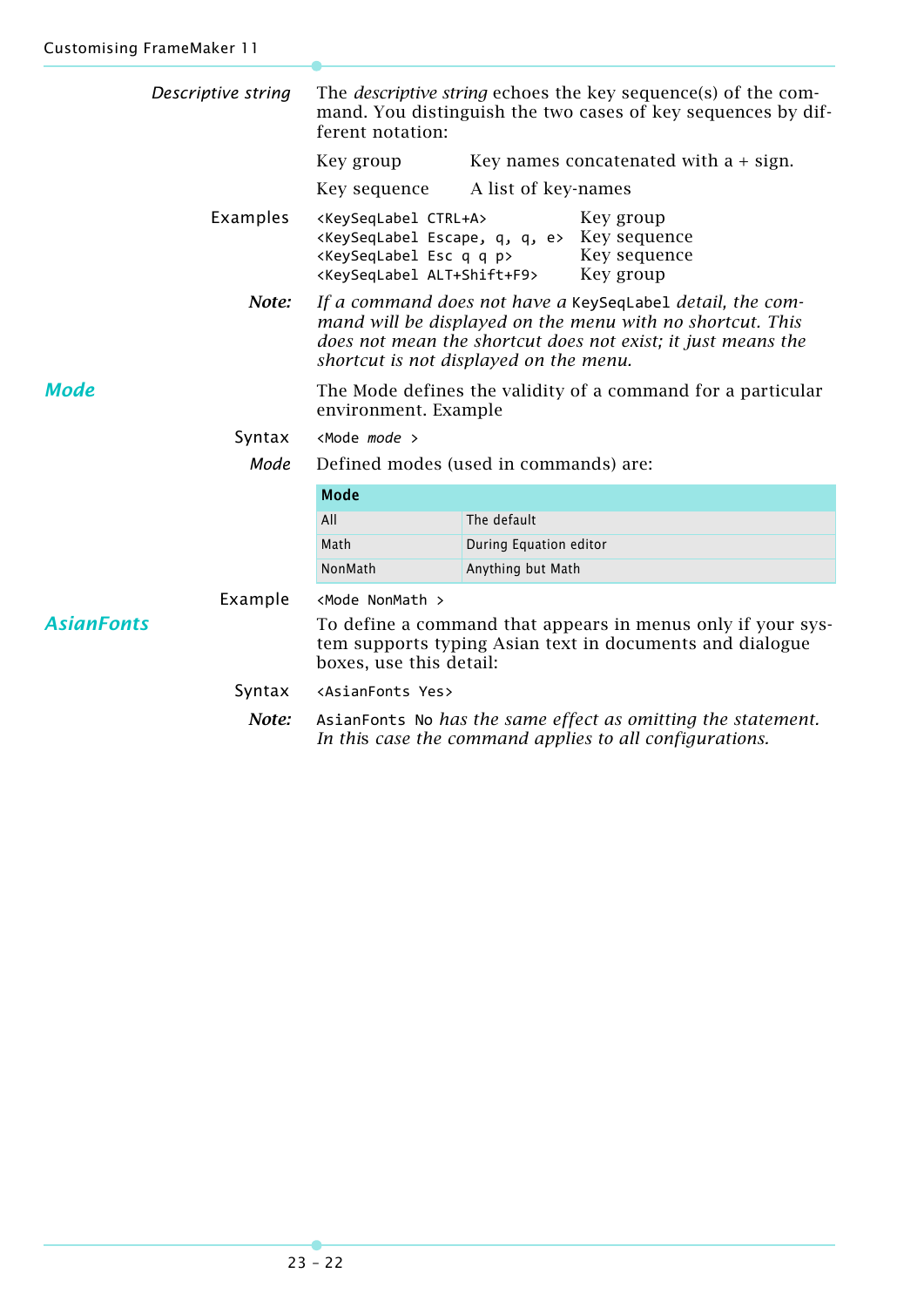## <span id="page-22-0"></span>**Menus**

customui.cfg For FM versions prior to FM-11 all customisation was established in the file fminit\configui\customui.cfg.

The possibilities in this file are explained extensively in the Adobe document Customisation of Frame Products.

This file is still required if the modifications shall be visible in the menus before any document is open. That is at the time of the splash screen.

However, the contents of this file must also be appended to the relevant menu file. It is good practice to copy a menu file to a new name, e.g. custom‐menu.cfg and then append the contents of customui.cfg to it.

Since FM-11 the contents of menus depend on a view. Hence there are several menu files:

\$HOME\fminit\WorkSpaces AuthorView menus **menus.cfg** toolbars fmtoolbar.xml … workspace.cws CodeView menus **menus.cfg** toolbars fmtoolbar.xml … toolbars fmtoolbar.xml … workspace.cws Structured menus **menus.cfg menus\_review.cfg menus\_structured\_authoring.cfg** toolbars fmtoolbar.xml … workspace.cws Unstructured menus **menus.cfg menus\_review.cfg** toolbars fmtoolbar.xml … workspace.cws

*Note: Although there are for menus with the same name* menus.cfg *these files are not identical in content.*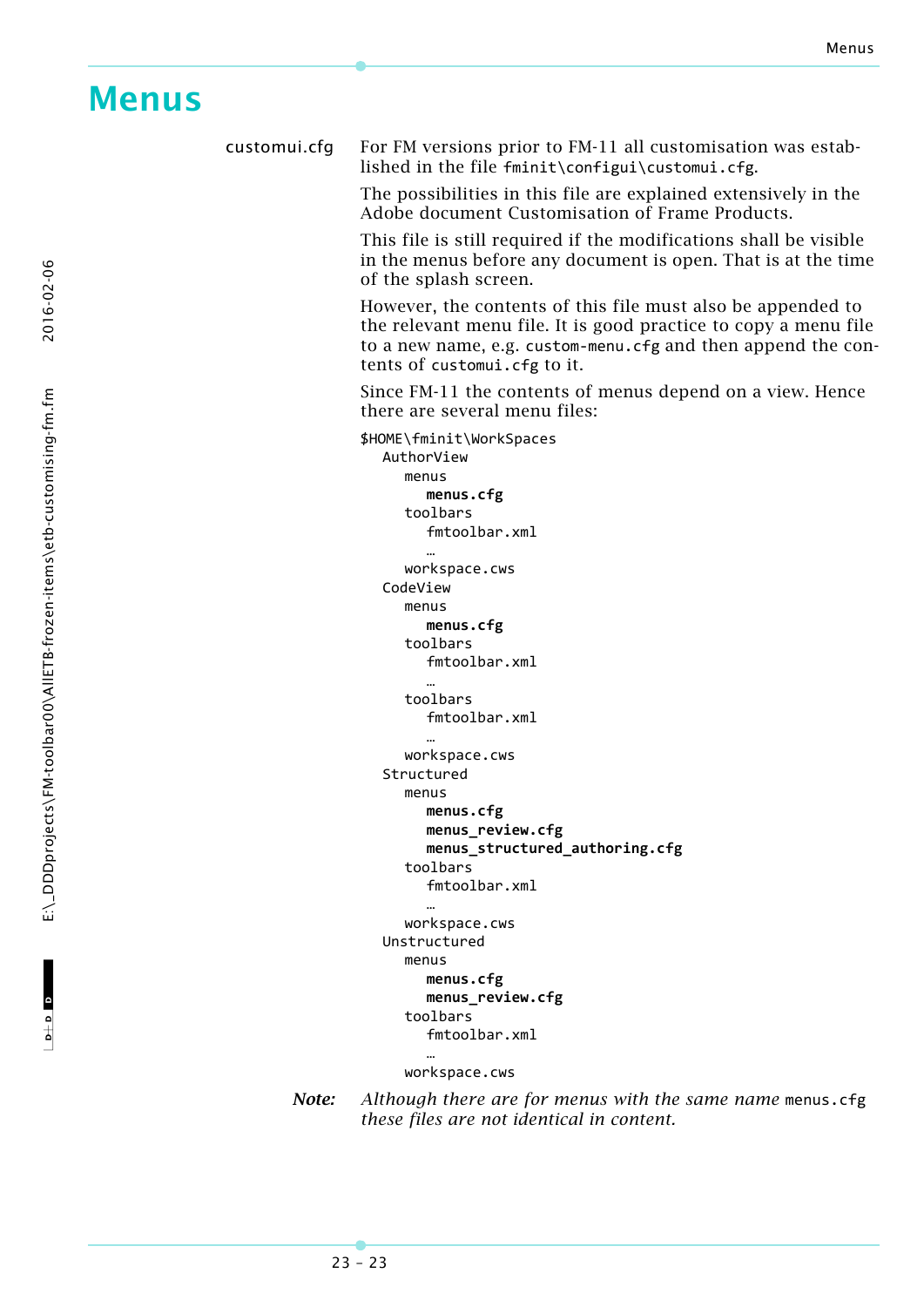## <span id="page-23-0"></span>**Customising menus**

| <b>Using menu</b><br><b>customisations</b> | If you create a menu customisation file, you have several<br>choices for reading the information into FrameMaker.<br>FrameMaker can read the file in automatically when it starts<br>up, or you can load it yourself once the product is running.                                                                   |
|--------------------------------------------|---------------------------------------------------------------------------------------------------------------------------------------------------------------------------------------------------------------------------------------------------------------------------------------------------------------------|
|                                            | The customisations take effect as soon as the file is read. Any<br>errors in the customisation file are reported in the<br>FrameMaker console window. Each error message contains the<br>line number in the file and a description of the problem. Even<br>if an error is found, the rest of the file will be read. |
| <b>Customisation</b>                       | To create your custom menu, take the appropriate standard<br>menu and copy it to a new file. Name this file with a prefix of<br>your customisation project. For example custom-menus.cfg.                                                                                                                           |
|                                            | You develop the customisation in a file customui.cfg which is<br>located in \$HOME\fminit\configui\. As long as you have not a<br>customised menu assigned to a workspace, the menu custo-<br>misation is only visible during at the display of the splash<br>screen (before you have opened a document or book).   |
|                                            | To be available for open documents or books the contents of<br>customui.cfg must also be appended to a menu file, which is<br>referenced in the workspace (see Custom menu on page 5).                                                                                                                              |
|                                            | To available also with no document or book open, workspace<br>\$HOME\fminit\WorkSpaces\UnStructured\none.cws must point<br>to the modified menu:                                                                                                                                                                    |
|                                            | <data menufile="custom-menus.cfg" toolbarfile="fmtoolbar.xml" type="all"></data>                                                                                                                                                                                                                                    |

**Example customisation** Lets assume that you want to modify the **Help** menu: Instead of the items **Samples…** and **Clip Art…** which just open the Samples or Clipart folders with File Explorer, you want to open a special file with hyper jumps to the sample files and the clip art files.

| <b>Menu entry</b>                                | Defintions in the menu file <sup>a</sup>                                                                                                        |
|--------------------------------------------------|-------------------------------------------------------------------------------------------------------------------------------------------------|
| <b>Help</b>                                      | <reservedmenu !helpmenu<label="" help="">&gt;</reservedmenu>                                                                                    |
| <b>Help Topics</b>                               | <add !helpmenu="" help<menu="">&gt;</add>                                                                                                       |
| Samples                                          | <add !helpmenu="" samplescmd<menu="">&gt;</add>                                                                                                 |
| Clip Art                                         | <add !helpmenu="" clipartcmd<menu="">&gt;<br/><add !helpmenu="" separator1<menu="">&gt;</add></add>                                             |
| Support                                          | <add !helpmenu="" adobeonlinesupport<menu="">&gt;</add>                                                                                         |
| Complete/Update Adobe ID Profile                 | <add !helpmenu="" amtregistration<menu="">&gt;</add>                                                                                            |
| Deactivate                                       | <add !helpmenu="" amtdeactivate<menu="">&gt;</add>                                                                                              |
| Updates                                          | <add !helpmenu="" amtupdates<menu="">&gt;<br/><add !helpmenu="" separator2<menu="">&gt;</add></add>                                             |
| <b>FrameMaker Product Improvement</b><br>Program | <add !helpmenu="" fmpip<menu="">&gt;</add>                                                                                                      |
| <b>FrameMaker Online</b>                         | <add !helpmenu="" adobeonline<menu="">&gt;</add>                                                                                                |
| <b>About FrameMaker</b>                          | <add !helpmenu="" aboutframeproduct<menu="">&gt;<br/><modify aboutframeproduct<br=""><label about="" framemaker=""> &gt;</label></modify></add> |

a. Items highlighted are referenced in *[Example customui.cfg](#page-24-2)* on page 25.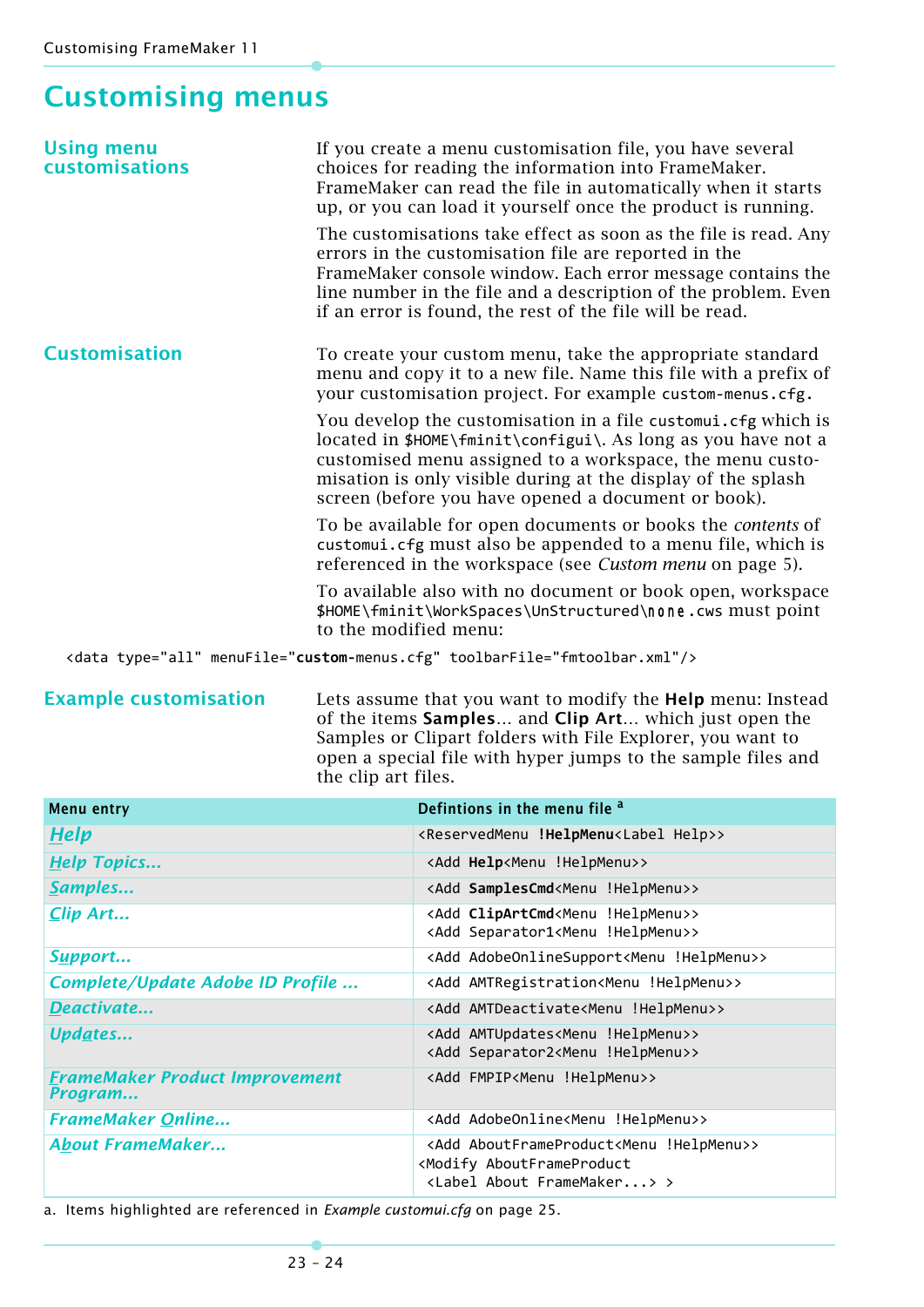The task of customisation hence is:

- Define a command which performs the desired action.
- Delete the second and third menu entry and replace it by one new entry.

<span id="page-24-2"></span>**Example customui.cfg** In the following we set line numbers at the beginning for ease of reference (these are not part of the file contents). 01 <Command ETBspecial <Label Templates, Samples && Clip Art> 02 <Hypertext openlink

- *+fm-root+*/fminit/configui/etb‐samples.fm>>
- 03 \*\*\* Replace Samples & Clip Art
- 04 <Add ETBspecial<Menu !HelpMenu>>
- 05 <Order !HelpMenu.ETBspecial <After !HelpMenu.Help>>
- 06 <Remove ClipArtCmd <Menu !HelpMenu>>
- 07 <Remove SamplesCmd <Menu !HelpMenu>>
- Explanation 01, 02 The command ETBSpecial is defined. The hypertext command uses an absolute path<sup>15)</sup>. The variable part  $+fm$ -root + depends on your installation. The referenced file etb-samples.fm is read only and contains hyper-links to other files in the same directory.
	- 03 This is just a comment (outside any <...> construct.
	- 04 The command is integrated into the main menu.
	- 05 This new item is now placed. Without this statement it would appear at the end of the main menu (after About FrameMaker...).

assumes the file in the directory of the currently open document with

06, 07 The now superfluous entries are removed.

### **Menu statements**

<span id="page-24-1"></span><span id="page-24-0"></span>

| <b>Menu</b>   | A new menu or sub menu is defined with this statement:                                                                                                                                                  |
|---------------|---------------------------------------------------------------------------------------------------------------------------------------------------------------------------------------------------------|
| Syntax        | <menu <label="" menu-label="" menu-name="">&gt;</menu>                                                                                                                                                  |
| Examples      | <add !helpmenu="" <menu="" etbspecial="">&gt;<br/><add <menu="" etbspecial="" etbverttb="">&gt;<br/><add etb<="" td=""></add></add></add>                                                               |
| Reserved menu | Many of the menus defined in the standard menu files for<br>FrameMaker are reserved menus. FrameMaker has intrinsic<br>knowledge about reserved menus; it can refer to these menus<br>directly by name. |
|               | By convention, the names of reserved menus in the Frame<br>menu configuration file all begin with an exclamation point<br>(!). See <i>Permanent menus</i> on page 26 and                                |
| Syntax        | <reservedmenu !menu-name="" <label="" menu-label="">&gt;</reservedmenu>                                                                                                                                 |
| Menu-name     | FrameMaker relies on Permanent menus and also on Context<br>menus. Both are defined with the ReservedMenu statement in                                                                                  |
|               | 15 Hyper-links with relative paths always point to files in the same directory<br>as the parent file. Hence a link to fmi ni $t$ /confi gui /etb-sampl es. fm                                           |

subdirectory fminit etc.

2016-02-06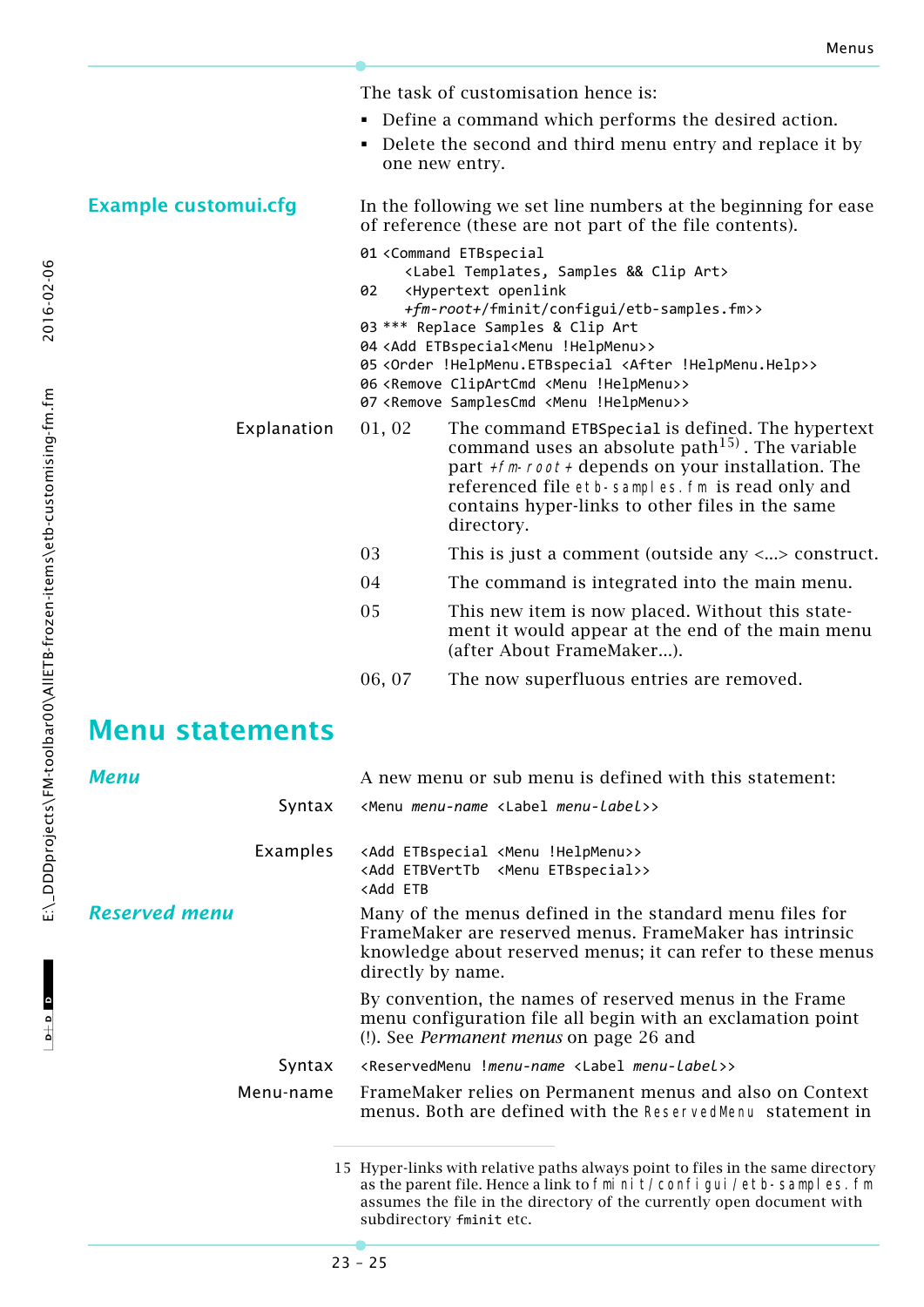the standard menu files. Custom menus must not use names of these reserved menus. It is a good idea to prefix custom menu names by a project abbreviation. For example, ETBmenu or !\_MTmenu.

Menu-label The Label detail is the same as for commands, because the command is represented in the menu item.

<span id="page-25-0"></span>*Permanent menus* FrameMaker relies on the following menus existing. They are all menu bars or are associated with formatting  $16$ . You cannot remove these menus from a menu configuration file. FrameMaker will not work properly without them.

| <b>Menu ID</b>       | <b>Description</b>                                        |
|----------------------|-----------------------------------------------------------|
| !BookMainMenu        | Menu bar for complete menus (book window active)          |
| !CustomMakerMainMenu | Menu bar for custom menus (document window active)        |
| MakerMainMenu        | Menu bar for complete menus (document window ac-<br>tive) |
| !QuickBookMainMenu   | Menu bar for quick menus (book window active)             |
| !QuickMakerMainMenu  | Menu bar for quick menus (document window active)         |
| !RulerAlignMenu      | Alignment pop-up menu in the formatting bar               |
| !RulerControlMenu    | Formatting bar                                            |
| !RulerParaMenu       | Paragraph Formats pop-up menu in the formatting bar       |
| !RulerSpaceMenu      | Spacing pop-up menu in the formatting bar                 |
| !ViewerPopup         | View-only document window pop-up menu                     |
| !ViewOnlyMainMenu    | Menu bar for view-only document                           |

**Context menus** The default context menu for a particular selection does not contain every possible command you can do to the selection. If a menu item is not applicable to the selection and the current state of the product, it will be dimmed.

> Context menus can not contain shifted commands. See *[Shift-](#page-16-2)Command* [on page 17](#page-16-2)).

> Context menus can also be displayed by pressing **Shift+F10**. In this case, the appearing menu depends on whether there exists a selected object, an insertion point, or neither.

| This context menu id       | Identifies the context menu for:                                            |
|----------------------------|-----------------------------------------------------------------------------|
| !AnchoredFrameContextMenu  | an anchored frame                                                           |
| !BookContextMenu           | a book window                                                               |
| !DocumentContextMenu       | the document as a whole (no active insertion<br>point and nothing selected) |
| !EmbeddedObjectContextMenu | an OLE object                                                               |
| !GraphicsContextMenu       | all graphic objects except an anchored frame                                |
| !MathContextMenu           | an equation                                                                 |
| !MultiGraphicsContextMenu  | any grouped graphic object                                                  |
| !QuickBookContextMenu      | a book window when Quick Menus is the current<br>menu set up                |
| !StructureContextMenu      | the Structure View in FrameMaker+SGML                                       |
| !StructuredTextContextMenu | text in a structured text flow in<br>FrameMaker+SGML                        |
| !TableContextMenu          | a table                                                                     |
| !TableTextContextMenu      | text in a table                                                             |

16 These menus with names starting with !Ruler may be obsolete in FM-11.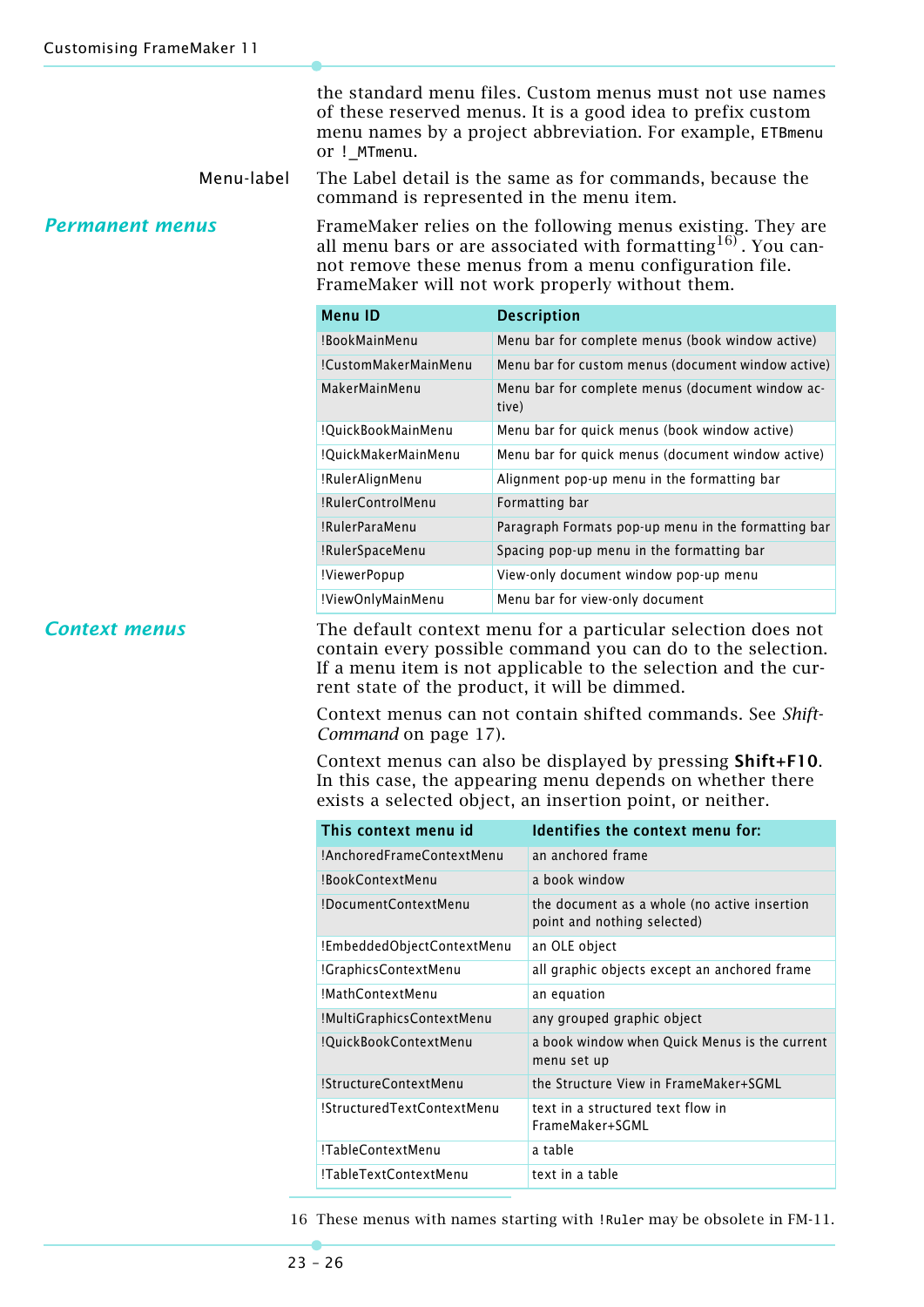<span id="page-26-1"></span><span id="page-26-0"></span>

|                       |           | This context menu id                                                                                                                                                                                                                                         | Identifies the context menu for:                                                                                                                                           |  |  |
|-----------------------|-----------|--------------------------------------------------------------------------------------------------------------------------------------------------------------------------------------------------------------------------------------------------------------|----------------------------------------------------------------------------------------------------------------------------------------------------------------------------|--|--|
|                       |           | !TextContextMenu                                                                                                                                                                                                                                             | text                                                                                                                                                                       |  |  |
|                       |           | !TextLineContextMenu                                                                                                                                                                                                                                         | text line selected as text                                                                                                                                                 |  |  |
|                       |           | !TextLineGraphicContextMenu                                                                                                                                                                                                                                  | text lines selected as graphic objects                                                                                                                                     |  |  |
|                       |           | !ViewerPopup                                                                                                                                                                                                                                                 | a View-only document window                                                                                                                                                |  |  |
|                       |           | !ViewOnlyBookContextMenu                                                                                                                                                                                                                                     | a View-only book window                                                                                                                                                    |  |  |
| Add                   |           |                                                                                                                                                                                                                                                              | This statement adds an item to a menu at the end of the<br>already existing entries. Hence normally a corresponding<br>Order statement must exist in a customisation file. |  |  |
|                       | Syntax    | <add <menu="" command="" menu-name="">&gt;<br/><add <menu="" menu-name="" separtorn="">&gt;</add></add>                                                                                                                                                      |                                                                                                                                                                            |  |  |
|                       | command   | This identifies an already defined command.                                                                                                                                                                                                                  |                                                                                                                                                                            |  |  |
|                       | menu-name | The name of the menu to which the command shall be added.                                                                                                                                                                                                    |                                                                                                                                                                            |  |  |
|                       | Separator | Within a menu the separators must be numbered to get<br>unique names for an Order statement.                                                                                                                                                                 |                                                                                                                                                                            |  |  |
|                       | Examples  | <add open<br=""><add !helpmenu="" <menu="" etbspecial="">&gt;<br/><add <menu="" etbmenu="" etbverttoolbar="">&gt;<br/><add separator5<="" td=""><td><menu filemenu="">&gt;<br/><menu etbmenu="">&gt;</menu></menu></td></add></add></add></add>              | <menu filemenu="">&gt;<br/><menu etbmenu="">&gt;</menu></menu>                                                                                                             |  |  |
| <b>Order</b>          |           | the menu.                                                                                                                                                                                                                                                    | This statement defines where a menu entry shall be placed in                                                                                                               |  |  |
|                       | Syntax    | <order <first="" menu="" menu.new-item="">&gt;<br/><order <last="" menu="" menu.new-item="">&gt;<br/><order <before="" menu.new-item="" menu.ref-item="">&gt;<br/><order <after="" menu.new-item="" menu.ref-item="">&gt;</order></order></order></order>    |                                                                                                                                                                            |  |  |
|                       | menu      | Menu statement.                                                                                                                                                                                                                                              | The menu we are talking about. It has been defined with a                                                                                                                  |  |  |
|                       | new-item  |                                                                                                                                                                                                                                                              | The item to be ordered. It has been defined in the <i>menu</i> .                                                                                                           |  |  |
| ref-item<br>inserted. |           | The reference item in <i>menu</i> relative to which the new item is                                                                                                                                                                                          |                                                                                                                                                                            |  |  |
|                       | Examples  | <before !textlinecontextmenu.undo="">&gt;<br/><order !textlinecontextmenu.separator1<br=""><before !textlinecontextmenu.undo="">&gt;<br/><order viewmenu.viewgraphicson<br=""><before viewmenu.separator3="">&gt;</before></order></before></order></before> | <order !textlinecontextmenu.specialcharscontext<="" td=""></order>                                                                                                         |  |  |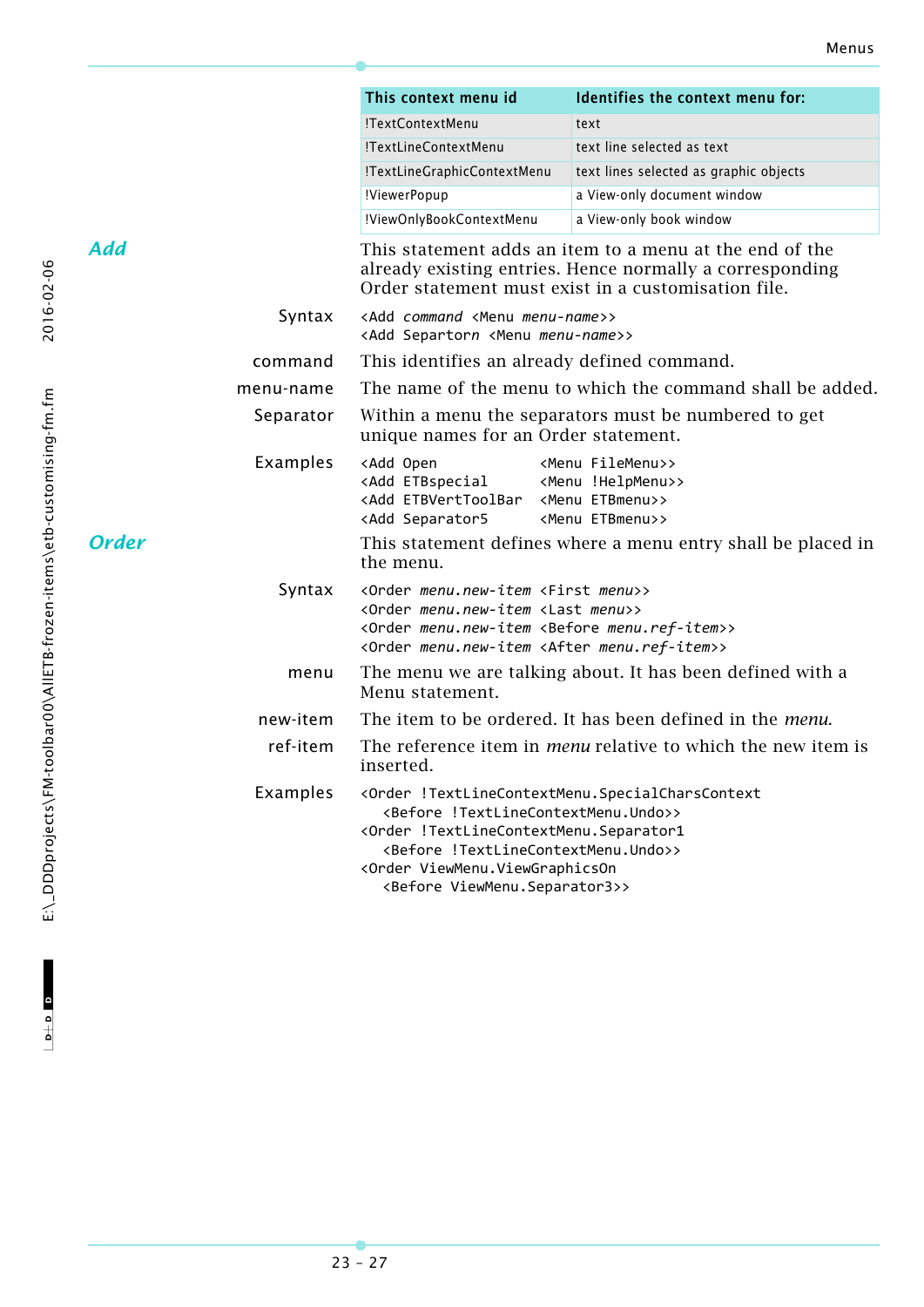# <span id="page-27-0"></span>**Initialisation file maker.ini**

*Note: Much information is taken from the Adobe File "Customizing Frame Products" as issued at last for FM-7. However a current ini file is used as reference.*

> The maker.ini file is a standard Windows initialisation file which is divided into sections. Section names are enclosed in brackets. The equal sign may be surrounded by spaces:

[Frame] ProductInterface=FrameMaker ; Comment lines start with a semicolon.

*Note: When opening an initialisation file in FrameMaker, assure to open it as* **Text***. When you're finished editing the file, use the*  **Save A***s command to save it as* **Text Only***.*

## **Table of entries**

The initialisation file contains settings such as default options for the **Preferences** dialogue box, values for the Zoom pop-up menu, and the names of dashed lines. It also gives the locations of directories and files that FrameMaker needs to find as you work.

| Sections |                                       |  |
|----------|---------------------------------------|--|
|          |                                       |  |
|          |                                       |  |
|          |                                       |  |
|          |                                       |  |
|          |                                       |  |
|          | [SpellingProvider Preferences]  36    |  |
|          | [HyphenationProvider Preferences]  36 |  |
|          | [ThesaurusProvider Preferences]  36   |  |
|          |                                       |  |
|          |                                       |  |
|          |                                       |  |
|          |                                       |  |
|          |                                       |  |
|          |                                       |  |
|          |                                       |  |
|          |                                       |  |
|          |                                       |  |
|          |                                       |  |
|          |                                       |  |
|          |                                       |  |
|          |                                       |  |
|          |                                       |  |
|          |                                       |  |
|          |                                       |  |
|          |                                       |  |
|          |                                       |  |
|          |                                       |  |
|          |                                       |  |
|          | [WindowsToFrame FontAliases]  41      |  |
|          | [UnknownToKnown FontMap]  42          |  |
|          | <b>Filters</b>                        |  |
|          |                                       |  |
|          |                                       |  |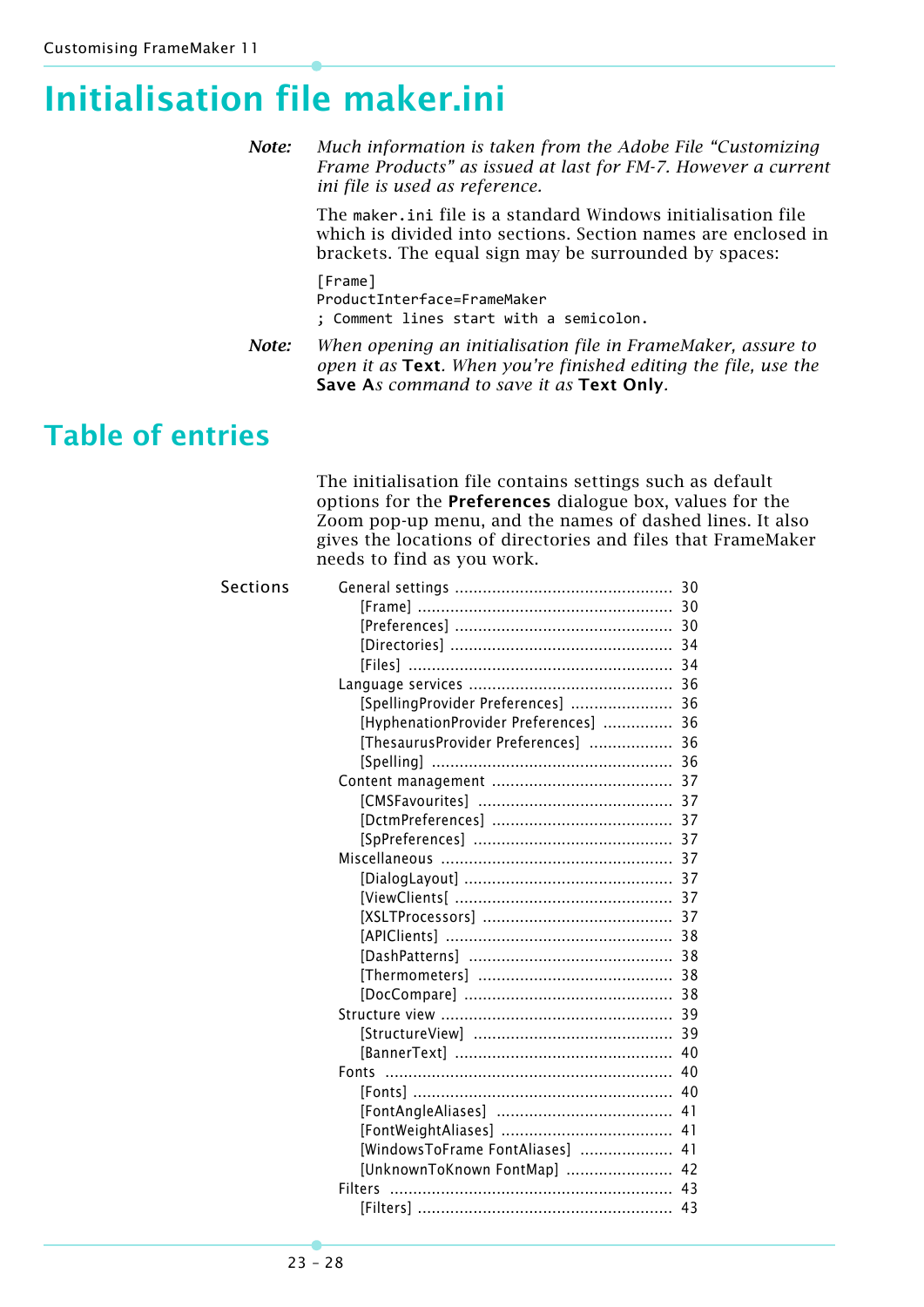FrameMaker always stores a copy of the initialisation file,

| maker.ini                                           |                                                                                   | maker.ini in \$HOME. To save settings for individual user pro-<br>files FrameMaker also stores a user's copy of maker.ini in a<br>User Profile, the location of which (user-area) depends on the<br>Windows version:                                                                                                                                                                                                                                                                                                                                                      |  |
|-----------------------------------------------------|-----------------------------------------------------------------------------------|---------------------------------------------------------------------------------------------------------------------------------------------------------------------------------------------------------------------------------------------------------------------------------------------------------------------------------------------------------------------------------------------------------------------------------------------------------------------------------------------------------------------------------------------------------------------------|--|
| Windows NT4 <sup>a</sup>                            | C:\WinNT\Profiles\LogonName\Application Data\Adobe\FrameMaker\version\11          |                                                                                                                                                                                                                                                                                                                                                                                                                                                                                                                                                                           |  |
| Windows 2000, XP                                    | C:\Documents and Settings\LogonNname\Application Data\Adobe\FrameMaker\version\11 |                                                                                                                                                                                                                                                                                                                                                                                                                                                                                                                                                                           |  |
| Windows Vista, W7                                   | C:\Users\LogonName\AppData\Roaming\Adobe\FrameMaker\version\11                    |                                                                                                                                                                                                                                                                                                                                                                                                                                                                                                                                                                           |  |
| a. I assume that FM-11 does not run smoothly on NT. |                                                                                   |                                                                                                                                                                                                                                                                                                                                                                                                                                                                                                                                                                           |  |
|                                                     |                                                                                   | When FrameMaker starts up it uses the settings in the instal-<br>lation version of maker.ini plus the settings in the user's per-<br>sonal version of maker.ini as follows:                                                                                                                                                                                                                                                                                                                                                                                               |  |
|                                                     |                                                                                   | • FrameMaker reads all the entries in the installation version<br>of maker.ini                                                                                                                                                                                                                                                                                                                                                                                                                                                                                            |  |
|                                                     |                                                                                   | • For single settings such as view options or recently visited<br>files, if there is an entry in the user's personal version of<br>maker.ini FrameMaker uses it to override the entry from<br>the installation version                                                                                                                                                                                                                                                                                                                                                    |  |
|                                                     |                                                                                   | • For accumulated settings such as installed plug-ins (API cli-<br>ents), FrameMaker adds the user's personal entries to the<br>entries found in the installation version of maker.ini                                                                                                                                                                                                                                                                                                                                                                                    |  |
|                                                     |                                                                                   | To make a change to maker. ini that affects all users who will<br>log onto a particular system, modify the settings in the instal-<br>lation version of maker.ini. For example, you might want to<br>register an FDK plug-in via this version of maker. ini to ensure<br>every user has access to the plug in. To restrict changes to a<br>specific user you would modify that user's personal version<br>of maker.ini.                                                                                                                                                   |  |
| <b>Special characters</b>                           |                                                                                   | While editing a FrameMaker initialisation file, you may need<br>to type a character not immediately accessible on a standard<br>keyboard (that is, whose hexadecimal (hex) code is greater<br>than \x7f). For example, you may need to enter special quota-<br>tion marks (see [Spelling] on page 36). You can do this by typ-<br>ing a backslash followed by the character's hex code. For<br>example, to include an acute-accented e (é) in the name of a<br>custom dashed line, you use the hex code for this character<br>(\x8e). Your entry in might look like this: |  |
|                                                     |                                                                                   | $8 = \text{caf}\x8, 12, 6, 6, 6$                                                                                                                                                                                                                                                                                                                                                                                                                                                                                                                                          |  |
|                                                     |                                                                                   | The hex codes are listed in the FrameMaker Character Sets<br>online manual. Some special characters might not display<br>properly in dialogue boxes.                                                                                                                                                                                                                                                                                                                                                                                                                      |  |
| <b>System information</b><br>about FrameMaker       |                                                                                   | The Windows system registry contains information that Win-<br>dows needs to launch FrameMaker. The system registry<br>includes low-level characteristics that determine cursor blink<br>rate, desktop pattern, and filename extensions associated<br>with the FrameMaker. The location of the FrameMaker appli-<br>cation and its initialisation file are also stored here.                                                                                                                                                                                               |  |
| Location of FrameMaker                              |                                                                                   | You should be aware of two entries placed in the system reg-<br>istry when you install FrameMaker. One specifies the install<br>path:                                                                                                                                                                                                                                                                                                                                                                                                                                     |  |
|                                                     |                                                                                   | HKEY_LOCAL_MACHINE\SOFTWARE\Microsoft\Windows\CurrentVersion\AppPaths\FRAME.EXE                                                                                                                                                                                                                                                                                                                                                                                                                                                                                           |  |

**User profile versions of**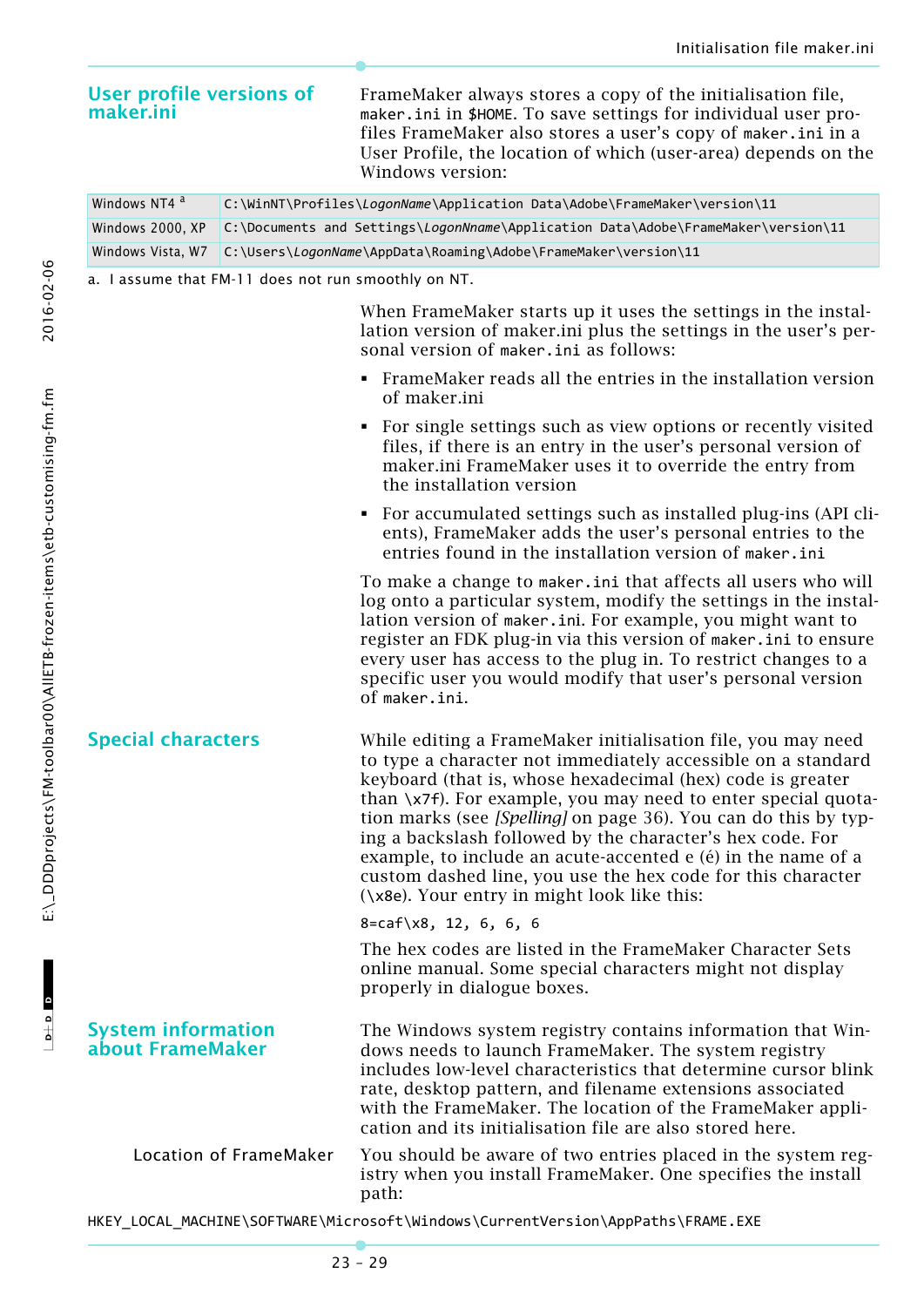|                                                          | $(detault = actual path to frame.exe)$                                                                                                                                                              |
|----------------------------------------------------------|-----------------------------------------------------------------------------------------------------------------------------------------------------------------------------------------------------|
|                                                          | The other entry specifies the initialisation file for<br>FrameMaker:                                                                                                                                |
| HKEY_LOCAL_MACHINE\SOFTWARE\Adobe\FrameMaker\7.0\IniFile |                                                                                                                                                                                                     |
|                                                          | $(detault = maker.ini)$                                                                                                                                                                             |
| Note:                                                    | Since FM-9 the installation folder must not be moved, because<br>there is no simple installation log, but a complete data base. It<br>is nearly impossible to change the settings therein reliably. |
| Associating file name<br>extensions with FrameMaker      | There are three file name extensions associated with<br>FrameMaker in the system registry. These extensions are .fm,<br>.book, and .mif.                                                            |
| <b>Entries in maker.ini</b>                              | The tables hereafter list the sections more or less in their<br>order as in the file. The entries in the sections, however, are<br>listed in alphabetic order for better reference in print.        |
|                                                          | Over time entries appeared and disappeared in maker.ini.<br>This table lists only entries present in FM-11. You may find a<br>complete list on this website.                                        |

# <span id="page-29-1"></span>**General settings**

### <span id="page-29-2"></span>**[Frame]**

| Variable         | Sample values                         | Remarks                                                                                    |
|------------------|---------------------------------------|--------------------------------------------------------------------------------------------|
| Language         | <b>UKEnglish</b>                      | UI language, default 1 language, default spelling dic-<br>tionary; depends on installation |
| ProductInterface | FrameMaker / Structured<br>FrameMaker | Start up mode, kept in user-area only.                                                     |

### <span id="page-29-0"></span>**[Preferences]**

| <b>Variable</b>                  | Default / Option | <b>Remarks</b>                                                                                                                                                  |
|----------------------------------|------------------|-----------------------------------------------------------------------------------------------------------------------------------------------------------------|
| AllowNewFileURL                  | On/Off           | Provides URL support for files referenced in the an xml<br>file (you can specify the file paths in additional formats)                                          |
| AlwaysDownloadURL                | Off / On         | See Note 18 on page 46.                                                                                                                                         |
| <b>API</b>                       | On $/$ Off       | ON: Enabling FDK client programs. See [APIClients] on<br>page 38<br>OFF: These programs are not started                                                         |
| ApplyAsCondition                 | On $/$ Off       | ON: Applying a condition tag to content filtered with a<br>Filter By Attribute is possible.<br>OFF: Disable this option                                         |
| ApplyCondTillElementBoundaries   | Off / On         | ON: Apply a conditional tag to the whole element, even<br>if only a part of the element is selected (only applicable<br>to structured documents)                |
| AskExit                          | On $/$ Off       | Prompt for quitting FM                                                                                                                                          |
| AutoCollapseIconicPanels         | Off / On         | Preferences > Interface                                                                                                                                         |
| AutoMnemoniseMenus               | On $/$ Off       | Determines if mnemonic command shortcuts are shown<br>on menus (ALT + v, b for menu View, Borders)                                                              |
| AutoSave                         | On 5/ Off 5      | Period of auto saving [min] (how often FrameMaker cre-<br>ates a backup file for the active file, whether or not you<br>have saved it).=> Preferences > General |
| AutoShowHiddenPanels             | On $/$ Off       | Preferences > Interface                                                                                                                                         |
| AutoSpellCheckCorrectionListSize | 5                | Number of correction proposals                                                                                                                                  |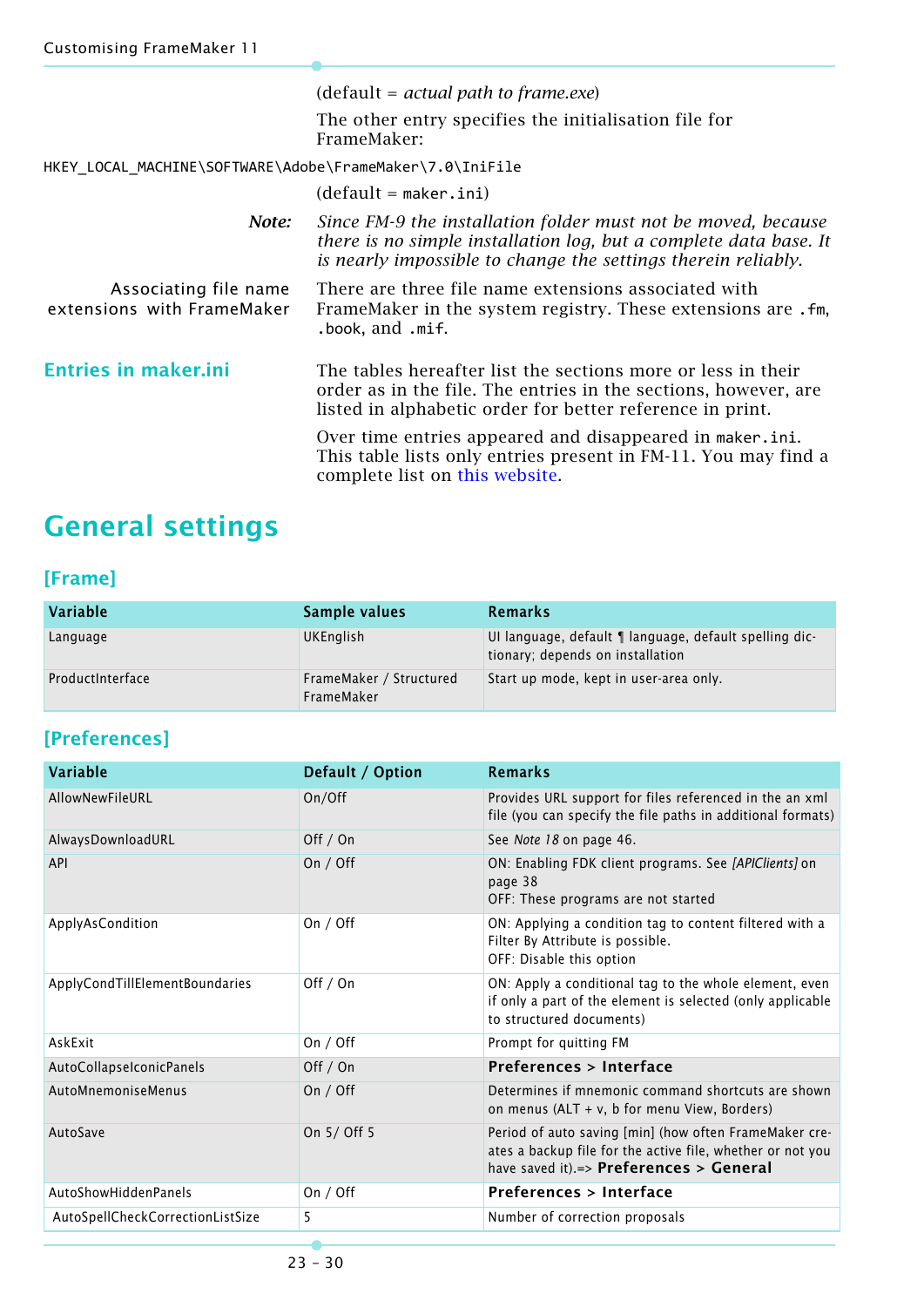| <b>Variable</b>                   | Default / Option                                                             | <b>Remarks</b>                                                                                                                               |
|-----------------------------------|------------------------------------------------------------------------------|----------------------------------------------------------------------------------------------------------------------------------------------|
| <b>BackupOnSave</b>               | On / Off                                                                     | Backup file is automatically created when saving a file                                                                                      |
| <b>Character Map</b>              |                                                                              | Files > Utilities > Character Map                                                                                                            |
| - CharPalette_Key<br>HexInput_Key | $W$ in+l<br>$W$ in+H                                                         | Key Combinations can be a combination of<br>Ctrl+Shift+Alt+Win+some key code                                                                 |
| RememberPage                      | $\mathbf 0$                                                                  |                                                                                                                                              |
| RememberFont                      | Courier                                                                      |                                                                                                                                              |
| Encoding                          | $\overline{2}$                                                               | 0: UTF-8; 1: UTF-16; 2: UTF-32                                                                                                               |
| Width<br>ä,                       | 420                                                                          | Width of palette in pixel                                                                                                                    |
| ClipBoardForCharPalette           | Off / On                                                                     |                                                                                                                                              |
| ClipBoardForHexInput              | On / Off                                                                     |                                                                                                                                              |
| CheckoutOnOpen                    | On $/$ Off                                                                   | Checkout from CMS on open of document                                                                                                        |
| ClearHistoryOnSave                | Off / On                                                                     | Multiple undo was introduced                                                                                                                 |
| <b>ClipboardFormatsPriorities</b> | FILE, TEXT, OLE 2, EMF, ME-<br>TA, DIB, BMP, MIF, RTF,<br>TEXT, UNICODE TEXT | Inserting items from clipboard taken from other applica-<br>tions<br>Edit > Paste Special overrides these settings. See<br>Note 1 on page 44 |
| ConfigWarnKbdRedundant            | Off / On                                                                     | Issue warnings when interpreting the customisation files                                                                                     |
| ConfigWarnKbdOverride             | Off / On                                                                     | $(*.cfg)$                                                                                                                                    |
| ConvertGraphicsToEPS              | Off / On                                                                     | PDF set up                                                                                                                                   |
| <b>CreateAllNamedDestinations</b> | Off / On                                                                     | PDF set up                                                                                                                                   |
| CrossPlatformFileNaming           | Windows 9x/2000/NT<br>Macintosh<br><b>UNIX</b>                               | <b>Preferences &gt; General</b><br>UNIX is the most restrictive definition.                                                                  |
| CtrlAltIsAltGr                    | Off / On                                                                     | Support the AltGr key on none-english keyboards. See<br>Note 5 on page 44.                                                                   |
| DefaultRulerCm                    | 1.0cm                                                                        | Values for the tick marks on the vertical and horizontal                                                                                     |
| DefaultRulerInch                  | $0.125$ in                                                                   | rulers in new documents. See Note 4 on page 44.                                                                                              |
| DefaultSnapCm                     | 0.5cm                                                                        | Values for the spacing of the snap grid lines (invisible).                                                                                   |
| DefaultSnapInch                   | 0.125in                                                                      | See Note 4 on page 44.                                                                                                                       |
| DefaultvVectorFormatForXMLExport  | MIF / CGM                                                                    | Internal storage of Equations and Anchored Frames for<br>round trip XML                                                                      |
| DictionaryProviderMismatchDialog  | On $/$ Off                                                                   | <b>Preferences &gt; Spelling</b><br>Report on open: document dictionary provider different<br>to what is set for this language               |
| DirectOLESupportInXml             | Off / On                                                                     | Switch OLE support in structured mode ON for Power-<br>Point and Visio. See Note 24 on page 47                                               |
| DisableAutofitAfterZoom           | Off / On                                                                     | See Note 15 on page 46.                                                                                                                      |
| DisplayFileLeafFirst              | Off / On                                                                     | Displays the file name in the title of the document or<br>book window before the path name. See Note 17 on<br>page 46.                       |
| DisplayUsingPrinterMetrics        | Off / On                                                                     | OFF: correct character widths<br>ON: correct placement of characters on lines (default<br>since FM-8) See Note 10 on page 45                 |
| DontShowWelcomeScreen             | Off / On                                                                     |                                                                                                                                              |
| DoNotExportInvalidXML             | Off / On                                                                     | Controls being able to save an invalid xml file.                                                                                             |
| EnableAutoSpellCheck              | On $/$ Off                                                                   | Spelling is checked on the fly                                                                                                               |
| <b>EnablePerformanceChanges</b>   | Off / On                                                                     | ???                                                                                                                                          |
| EnableUndoInFDK                   | Off / On                                                                     | ???                                                                                                                                          |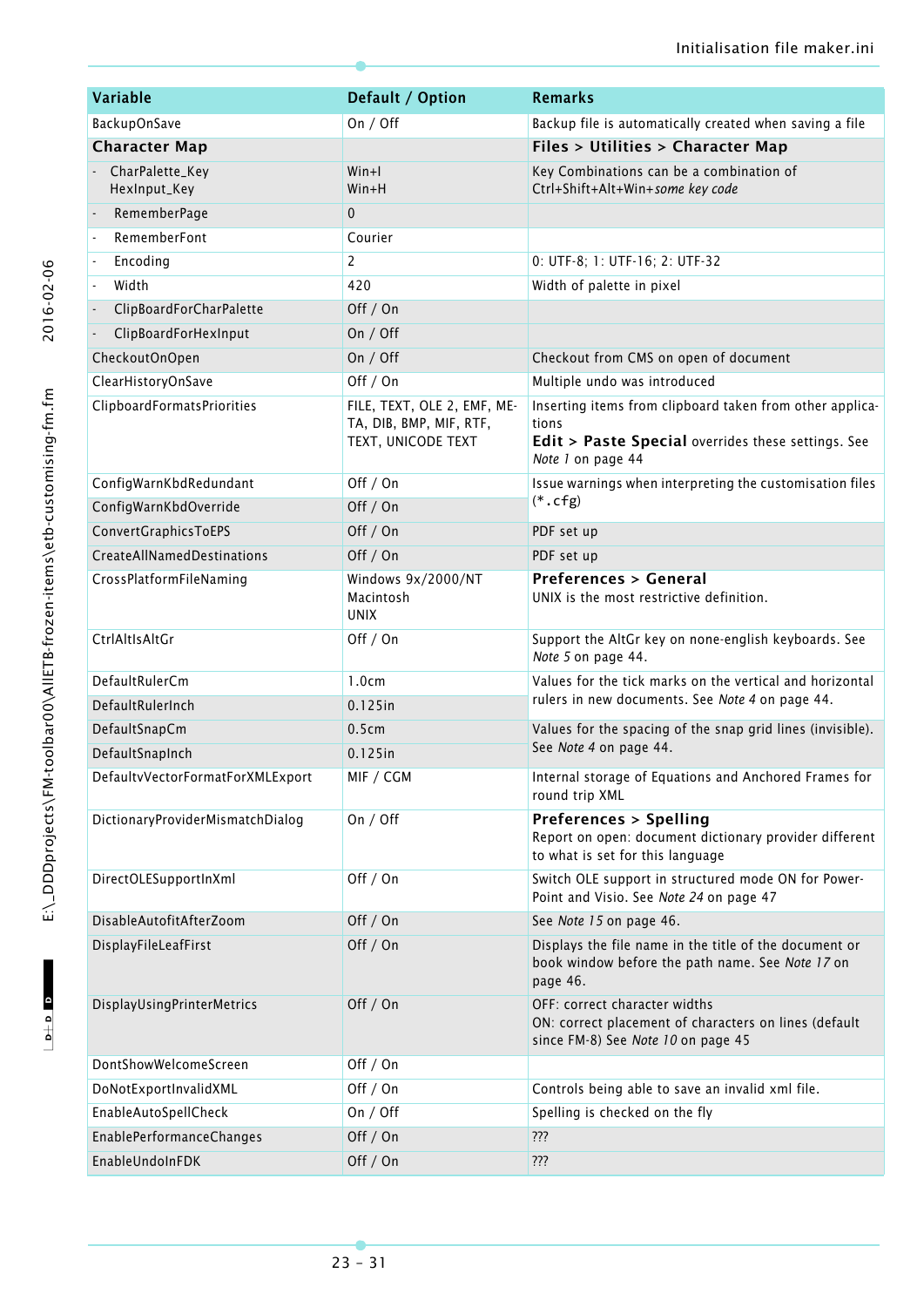| <b>Variable</b>                                                | Default / Option                                                                         | <b>Remarks</b>                                                                                                                                                                                                                                                                      |
|----------------------------------------------------------------|------------------------------------------------------------------------------------------|-------------------------------------------------------------------------------------------------------------------------------------------------------------------------------------------------------------------------------------------------------------------------------------|
| EPSLevelForPlacedPDF                                           | 1/2/3                                                                                    | By default, FrameMaker prints imported PDF (Placed PDF)<br>files by converting them to Level 1 EPS files (with limited<br>colour support). Level 3 includes TTF rendering.                                                                                                          |
| <b>ErrorFileName</b>                                           | consfile.txt                                                                             | This file is created anew at each start of FM. In case of<br>crash errors may be reported here. Hence save the file<br>for later use.                                                                                                                                               |
| ExecutablePlugins                                              | <b>EXE</b>                                                                               | ???                                                                                                                                                                                                                                                                                 |
| FMImage                                                        | Off / On                                                                                 | Controls whether a Framelmage facet is saved with im-<br>ported graphics by default                                                                                                                                                                                                 |
| ForceFileTypeChoices                                           | Off / On                                                                                 | Force to bring up unknown file type dialog                                                                                                                                                                                                                                          |
| FrameMakerPDFAssistant                                         | Acrobat Distiller                                                                        | Present in FM-6, but commented out; from FM-7.0 on<br>present in the APIClients section, but also commented<br>out                                                                                                                                                                  |
| GDIRasterizeKiloPixelLimit                                     | 8192                                                                                     | Do not change this value!<br>Heck, then it should not be here in maker.ini!                                                                                                                                                                                                         |
| GetLibraryColorRGBFromCMYK                                     | Printing<br>Printing&Screen<br>Screen<br>none                                            | See Note 21 on page 47<br>See also Adobe forums and Adobe blog                                                                                                                                                                                                                      |
| Gravity                                                        | Off / On                                                                                 | Magnetic snap for approaching objects                                                                                                                                                                                                                                               |
| GreekSize                                                      | 5                                                                                        | Below this font size just a grey bar is displayed for text                                                                                                                                                                                                                          |
| HidePanelsOnClose                                              | Off / On                                                                                 | <b>Preferences &gt; Interface</b>                                                                                                                                                                                                                                                   |
| HideSingleTabsInDocs                                           | On $/$ Off                                                                               | <b>Preferences &gt; Interface</b>                                                                                                                                                                                                                                                   |
| InputMethodAutoActivation                                      | On / Off                                                                                 | For typing Asian text with special device. SeeNote 6 on<br>page 44                                                                                                                                                                                                                  |
| LastActiveView                                                 | WYSIWYG View / Author View<br>/ Code View                                                | Depending on the value an additional configuration file<br>comes into play: Authorview.ini on page 48 or Xml-<br>CodeView.ini on page 48                                                                                                                                            |
| LastUsedWorkSpaceInStructuredMode                              | <b>Structured Authoring</b>                                                              | See Adobe blog                                                                                                                                                                                                                                                                      |
| LastUsedWorkSpaceInUnStructured-<br>Mode                       | Authoring                                                                                | See Adobe blog                                                                                                                                                                                                                                                                      |
| LocDisplayCriteria                                             | On / Off                                                                                 | Preferences > Panels and Pods location<br>criteria                                                                                                                                                                                                                                  |
| LocElemType1<br>LocElemType2<br>LocParaStyle1<br>LocParaStyle2 | Element1 / any element<br>Element2 / any element<br>Heading1 / any 1<br>Heading2 / any 1 |                                                                                                                                                                                                                                                                                     |
| MenuSet                                                        | Complete / Quick / Custom                                                                | Quick menus are a subset of complete menus                                                                                                                                                                                                                                          |
| MissingGraphicsDialog                                          | On / Off                                                                                 | Missing in the Preferences > Alerts                                                                                                                                                                                                                                                 |
| MonitorSize                                                    | Default / 14  22 inch                                                                    | <b>Preferences &gt; General</b><br>Diagonal size of the monitor to adjust display of 100%<br>zoom to actual size of objects                                                                                                                                                         |
| MultiMediaLinkTableRowLimit                                    | 100                                                                                      | Number of entries in the hotspot table                                                                                                                                                                                                                                              |
| NetLibTimeout                                                  | 20                                                                                       | ??? [seconds]                                                                                                                                                                                                                                                                       |
| NetworkLock                                                    | On $/$ Off                                                                               | <b>Preferences &gt; General</b><br>Causes FrameMaker to create a lock file (. 1ck) when you<br>open a file. The lock file deters others from opening the<br>same file and changing its contents while you have it<br>open. They can, however, open a view-only copy of the<br>file. |
| No3DInPDF                                                      | Off / On                                                                                 | Allow (Off) or disallow (On) 3D in PDF                                                                                                                                                                                                                                              |
| NoFlashInPDF                                                   | Off / On                                                                                 | Allow (Off) or disallow (On) Flash in PDF                                                                                                                                                                                                                                           |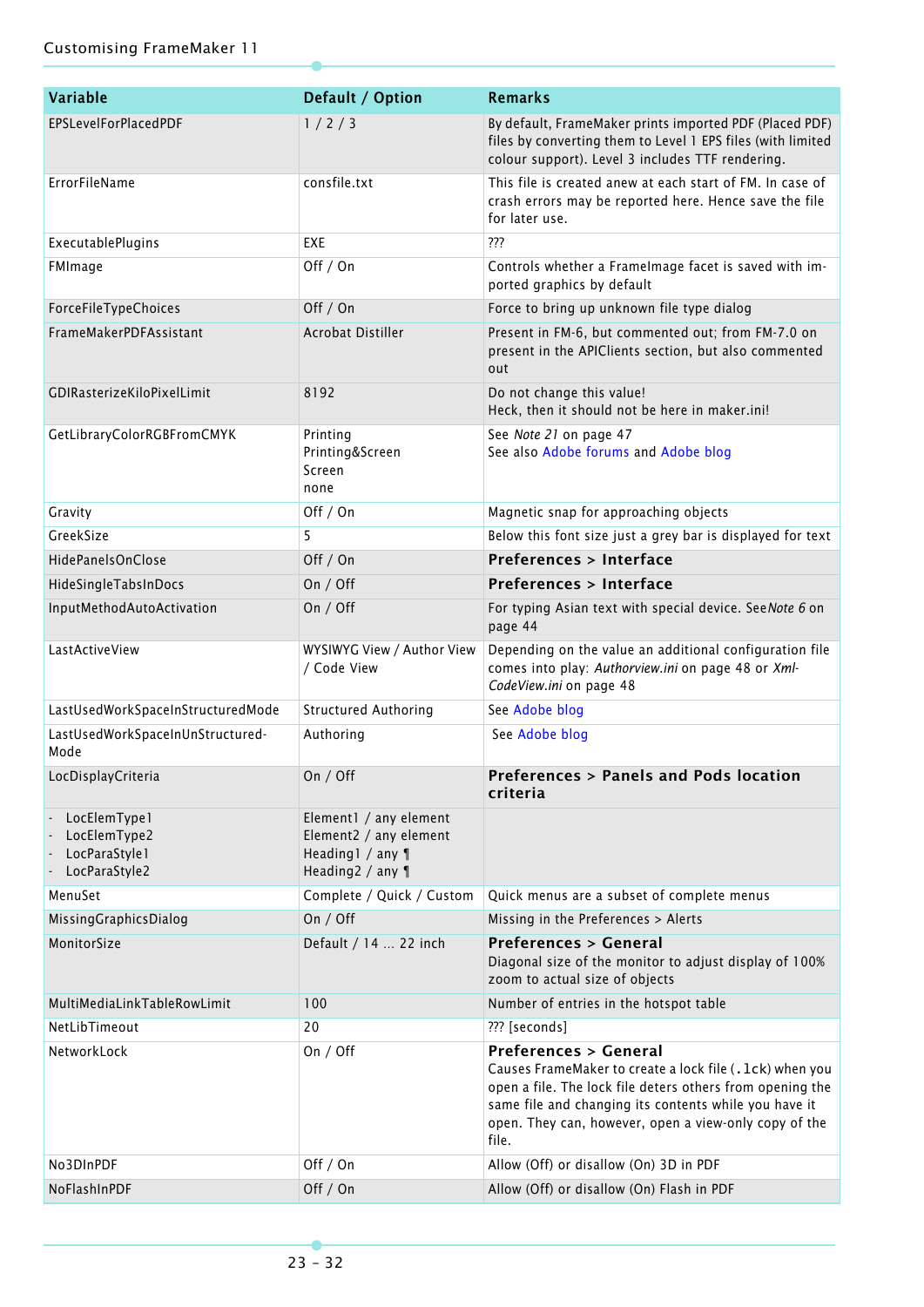| <b>Variable</b>                    | Default / Option                              | <b>Remarks</b>                                                                                                                                                                                                          |
|------------------------------------|-----------------------------------------------|-------------------------------------------------------------------------------------------------------------------------------------------------------------------------------------------------------------------------|
| OpenCompDocsAsTabs                 | On / Off                                      | Preferences > Interface: Open composite docu-<br>ments                                                                                                                                                                  |
| OpeningOldReleaseDocDialog         | On / Off                                      | Report on open: document is of older version (Preferenc-<br>es > Alert Strings)                                                                                                                                         |
| PenWidths                          | 0.5, 1.0, 3.0, 4.0                            | Pen widths [pt] for graphic lines (valid: .015  360 pt).<br>Unit may be added:<br>0.1mm, 0.2mm, 0.35mm, 0.5mm                                                                                                           |
| PostXSLTValidationOnExport         | Off / On                                      | When enabled, validates a file when saved as XML                                                                                                                                                                        |
| RememberMissingFontName            | On / Off                                      | <b>Preferences &gt; General</b><br>Determines whether the names of unavailable fonts are<br>preserved so that the original fonts can reappear when<br>the file is reopened on a computer where they are in-<br>stalled. |
| RemoveExtraWhiteSpacesOnXMLImport  | On / Off                                      | ON: Remove spaces (for example) after inline images<br>OF: keeps spaces on xml import in place                                                                                                                          |
| RepeatEnabled                      | On / Off                                      | ??? Repeat last action in history                                                                                                                                                                                       |
| ReplaceCacheSize                   | 200                                           | ???                                                                                                                                                                                                                     |
| RomanRanges                        | 0000-024F, 0400-052F,<br>0370-03FF, 2000-206F | Definition within Unicode                                                                                                                                                                                               |
| ShowErrors                         | On $/$ Off                                    | Log / stop logging errors in the file ErrorFileName (for<br>OFF the console window is not displayed)                                                                                                                    |
| ShowLearningResourcesOnStarterPage | On $/$ Off                                    | Display a browser window with information related to FM<br>below the Welcome screen (Preferences > General)                                                                                                             |
| Snap                               | On $/$ Off                                    | Graphics > Snap<br>new or moved graphics are aligned to the snap grid                                                                                                                                                   |
| SplashScreen                       | On $/$ Off                                    | Banner (splash) screen at start up appears. Starting with<br>FM-9 this is a Flash file                                                                                                                                  |
| SuppressExtensions                 | fm, book                                      | Suppress these extensions if suppressed in the Windows<br>shell. Leave value empty to disable suppression.                                                                                                              |
| <b>SuppressXMLParserWarnings</b>   | Off / On                                      | Suppresses parser messages for duplicate elements<br>specified in a DTD. FrameMaker® uses the first instances                                                                                                           |
| SymbolSortingBeforeAlphaNumeric    | Off / On                                      | OFF: sorting is 11-para, 1b2-bulleted-2nd, 1bt-<br>bulleted-tight, lb-bulleted<br>ON: sorting is 11-para, 1b-bulleted, 1b2-<br>bulleted-2nd, lbt-bulleted-tight (standard un-<br>til FM-8)                              |
| TabbarStatus                       | On / Off                                      |                                                                                                                                                                                                                         |
| <b>UIBrightness</b>                | 3/13                                          |                                                                                                                                                                                                                         |
| UnavailableFontsDialog             | On / Off                                      | <b>Preferences &gt; Alert Strings</b><br>Report on open: document uses unavailable fonts                                                                                                                                |
| UnresolvedCrossReferencesDialog    | On $/$ Off                                    | <b>Preferences &gt; Alert String</b><br>Report on open: Document contains unresolved cross<br>references.                                                                                                               |
| UnsupportedHotspotShapesDialog     | On $/$ Off                                    | ???                                                                                                                                                                                                                     |
| UploadOnSave                       | On $/$ Off                                    | Upload to CMS on save of document                                                                                                                                                                                       |
| UseDisplayUnitInTemplate           | Off / On                                      | ON: default display units are taken from document tem-<br>plates. Otherwise<br>OFF: the values are taken from maker.ini. See Note 14 on<br>page 45.                                                                     |
| UseGrayScaleAppIcon                | Off / On                                      | "The most reasonable feature of this application"                                                                                                                                                                       |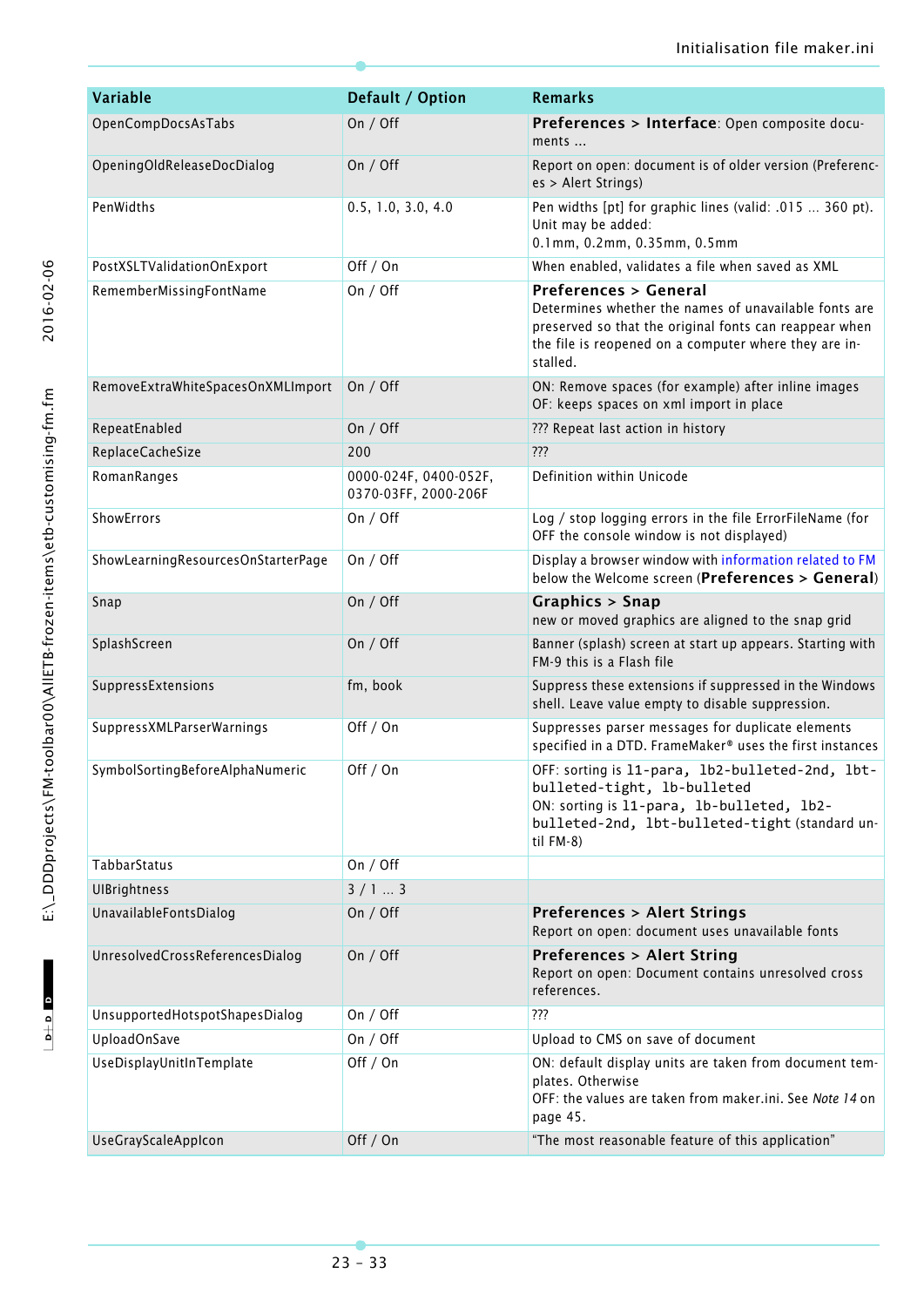| <b>Variable</b>        | Default / Option                                 | Remarks                                                                                                                                                                                                                       |
|------------------------|--------------------------------------------------|-------------------------------------------------------------------------------------------------------------------------------------------------------------------------------------------------------------------------------|
| <b>UsePostscript</b>   | On $/$ Off                                       | ON: FM uses built in methods of generating PostScript<br>code, is faster and of higher quality.<br>OFF: use standard Windows methods. makes FM print the<br>preview image of EPS graphics instead of the PostScript<br>image. |
| <b>UseSystemCursor</b> | Off $/$ On                                       | OFF: Cursor images taken from FM<br>ON: Most cursor images taken from OS                                                                                                                                                      |
| Zoom                   | 25, 50, 80, 100, 120, 140,<br>150, 160, 200, 400 | Zoom factor settings (25  16000 are valid). A setting<br>of 353 provides 0.1mm per pixel                                                                                                                                      |

### <span id="page-33-1"></span>**[Directories]**

| <b>Variable</b>       | Default / Option                                                                      | <b>Remarks</b>                                                                                                                                                    |
|-----------------------|---------------------------------------------------------------------------------------|-------------------------------------------------------------------------------------------------------------------------------------------------------------------|
| AlwaysOnTopPaletteDir | $fminit\left\langle \frac{\text{toolbox\pa}}{1 - \text{total}} \right\rangle$<br>ette | See Note 7 on page 45                                                                                                                                             |
| Clipart               | clipart                                                                               | FM files with clip art made with FM-graphic tools                                                                                                                 |
| ColorLib              | fminit\Color                                                                          | Color library files. These files are read in at start-up and<br>appear in the Colour Libraries pop-up menu in the Col-<br>our Definitions dialogue box.           |
| FontDir               | fminit\fonts                                                                          | Folders to be scanned for variable-width font informa-                                                                                                            |
| FontDirCache          | fminit\fonts\.cache                                                                   | tion for Japanese fonts. Do not change these settings.                                                                                                            |
| HelpDir               | help                                                                                  | Files for the local Help system; See Note 19 on page 46.                                                                                                          |
| IndexSortDir          | fminit\indexsort                                                                      | Files for Asian index sorting                                                                                                                                     |
| OnlineManuals         | Documents                                                                             | In FM-11 only a subdirectory containing files with SGML<br>errors exists.                                                                                         |
| OpenDirOnStart        |                                                                                       | Specifies which folder should initially appear in the<br>Open dialog box. On exit this setting is updated to the<br>folder from which you last opened a document. |
| PaletteDir            | fminit\maker                                                                          | See Note 7 on page 45                                                                                                                                             |
| PaletteDirStructure   |                                                                                       | See Note 7 on page 45                                                                                                                                             |
| Samples               | samples                                                                               | Document samples                                                                                                                                                  |
| TemplateDir           | template                                                                              | Standard templates that come with the product, except<br>the ones for custom documents and text files.                                                            |
| <b>Templates</b>      | templates                                                                             | ???                                                                                                                                                               |
| UnicodeDir            | fminit\unicode                                                                        | Unicode files that are used to support Asian text in Ac-<br>robat bookmarks and other Acrobat features                                                            |

### <span id="page-33-0"></span>**[Files]**

| Variable                | Default / Option                                    | <b>Remarks</b>                                                                               |
|-------------------------|-----------------------------------------------------|----------------------------------------------------------------------------------------------|
| AlternateResources      | fminit\fmcustom.dll                                 | Define dialogue boxes, menus, error messages, and<br>other resources. See Note 8 on page 45. |
| ConfigCommandsFile      | fminit\configui\cmds.cfg                            | Commands common to all platforms.                                                            |
| ConfigCustomUlFile      | fmminit\configui\Custo-<br>mUI.cfg                  | Menu and command customisation. See Note 9 on<br>page 45.                                    |
| ConfigMathFile          | fminit\configui\mathc-<br>mds.cfg                   | Math commands (for the Equation Editor)                                                      |
| ConfigMenuFile          | fminit\workspaces\unstruc-<br>tured\menus\menus.cfg | Standard menus for the FrameMaker interface                                                  |
| ConfigMenuFileStructure | fminit\workspaces\struc-<br>tured\menus\menus.cfg   | Standard menus for the Structured FrameMaker inter-<br>face                                  |
| ConfigurationFilePath   |                                                     | ???                                                                                          |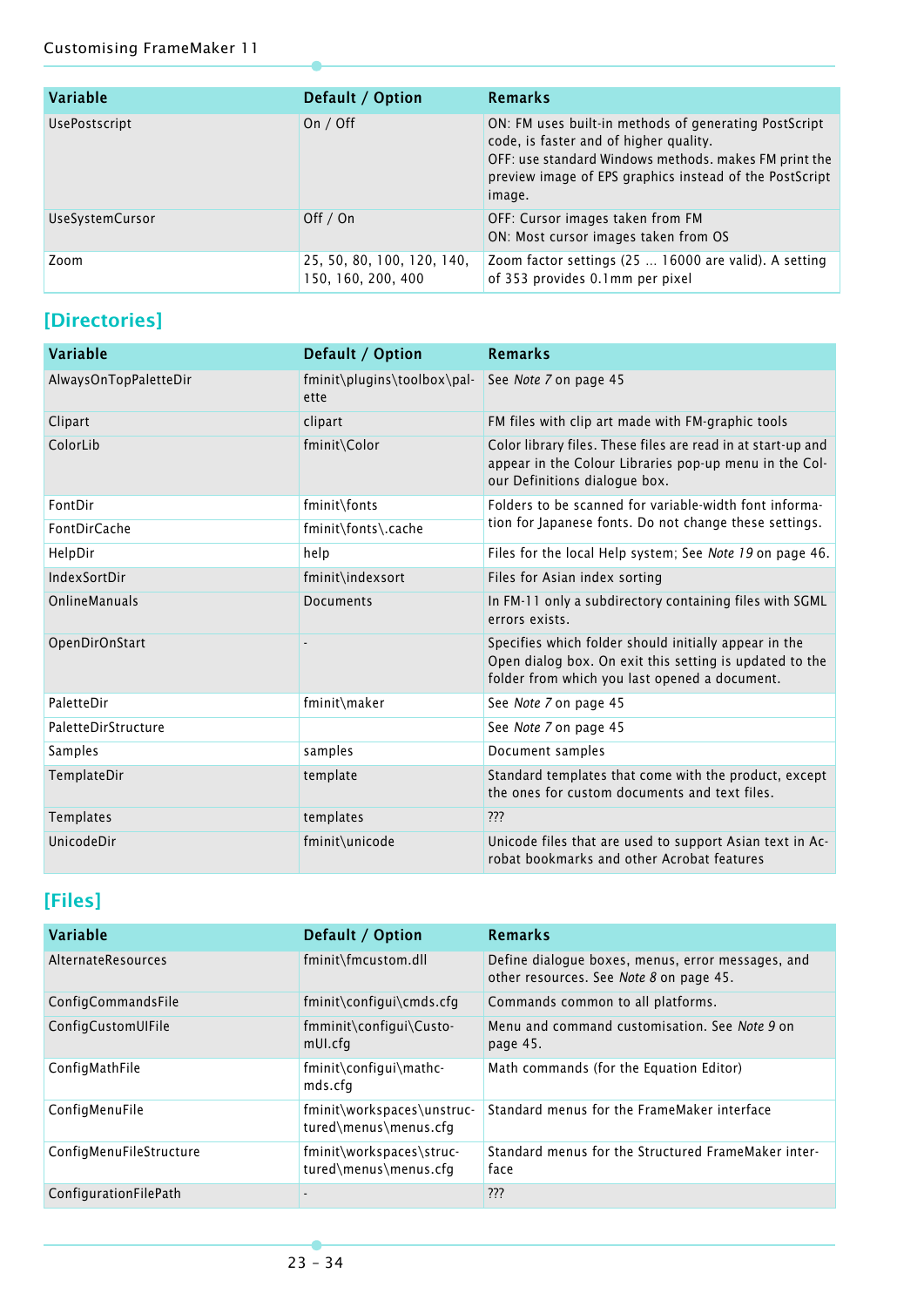| Variable                      | Default / Option                            | <b>Remarks</b>                                                                                                                                                                                                                                          |
|-------------------------------|---------------------------------------------|---------------------------------------------------------------------------------------------------------------------------------------------------------------------------------------------------------------------------------------------------------|
| CustomDoc                     | fminit\custom                               | Template for new custom documents. Defines the mini-<br>mal format catalogues.                                                                                                                                                                          |
| DialogResources               | fminit\fmdlg.dll                            | Define dialogue boxes, menus, error messages, and<br>other resources. Note 08                                                                                                                                                                           |
| EPSHeader                     | fminit\header.ps                            | PostScript header file. Do not change this setting                                                                                                                                                                                                      |
| EquationDoc                   | fminit\equation                             | Equations palette                                                                                                                                                                                                                                       |
| FirstRunOpenDoc               |                                             | Document to be opened at first run after installation.<br>Entry is cleared after that.                                                                                                                                                                  |
| <b>FMFont</b>                 | fminit\fm5font.ttf                          | Special text symbols like $\P$ , $\P$ , $\P$ , $\P$ , $\rangle$ , $\langle$                                                                                                                                                                             |
| <b>FMSmallFont</b>            | fminit\fmsmall.fon                          | Font used in the Tools palette. Do not change this set-<br>ting                                                                                                                                                                                         |
| InsetFilePathForMissingPoster | MissingPoster.bmp                           | Default poster image for multimedia insets                                                                                                                                                                                                              |
| MarshallingDLL                | afmfdk.dll                                  | ???                                                                                                                                                                                                                                                     |
| MathCharacterFile             | fminit\mathchar.cfg                         | Defining the mathematical symbols                                                                                                                                                                                                                       |
| MSWinConfigCommandsFile       | minit\configui\wincmds.cfg                  | Windows specific commands                                                                                                                                                                                                                               |
| PageSizesFile                 | fminit\pagesize.cfg                         | Defines the page sizes for the seven standard page siz-<br>es listed in the Page Sizes popup menu in the<br>Custom Blank Paper. For a new custom document,<br>it also defines the default unit, column gap, and margin<br>settings for each paper size. |
| Resources                     | fminit\fmres.dll                            | Define dialog boxes, menus, error messages, and other<br>resources. Note 8 on page 45                                                                                                                                                                   |
| RunWrappedPlugin              | fmrnclnt.exe                                | ???                                                                                                                                                                                                                                                     |
| SiteDictionary                | dict\site.dct                               | Site wide dictionary. See Note 2 on page 44.                                                                                                                                                                                                            |
| StructTemplateBrowserDoc      | fminit\maker\tmpltbrw_s                     | Template browser for structured document, This is a FM<br>palette                                                                                                                                                                                       |
| TemplateBrowserDoc            | fminit\maker\tmpltbrw                       | Template browser for unstructured document, ths is a<br>FM palette                                                                                                                                                                                      |
| <b>ThesaurusDoc</b>           | fminit\thesaurs                             | Thesaurus dialogue box, This is an FM template                                                                                                                                                                                                          |
| <b>ToolBarXMLFile</b>         | fminit\toolbars\fmtool-<br>bar.xml          | List of available toolbars for the current workspace. See<br>Note 16 on page 46                                                                                                                                                                         |
| TransformationFilePath        | fminit\XSLT\DefaultTrans-<br>formations.xml | Default global transformations. Custom transforma-<br>tions can be loaded from XML files. See menu XSLT ><br><b>Manage Transformations</b>                                                                                                              |

**RecentlyVisitedFiles** This section is filled only in the user area. It gets a list of the last 10 modified files which is displayed in the file history **File > Recent Files…**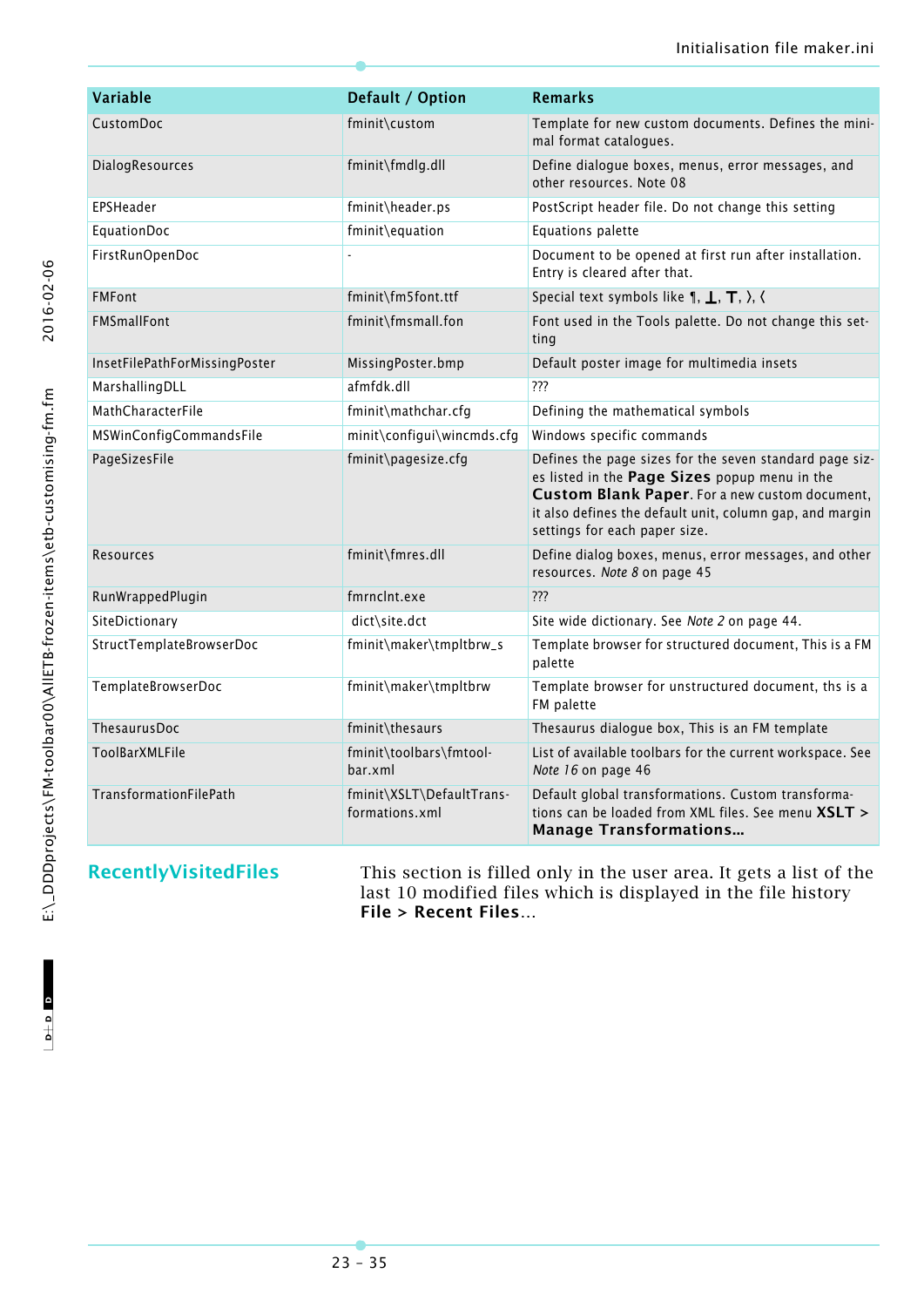## <span id="page-35-0"></span>**Language services**

#### <span id="page-35-1"></span>**[SpellingProvider Preferences]**

| Variable  | Value (example according to the settings in menu<br><b>Preferences</b> )                                                                                                                                                                                                                                                                                       |
|-----------|----------------------------------------------------------------------------------------------------------------------------------------------------------------------------------------------------------------------------------------------------------------------------------------------------------------------------------------------------------------|
| Hunspell  | US English, Deutsch, Schweizerdeutsch, Français, Es-<br>pañol, Catalá, Italiano, Português, Português do Brasil,<br>Dansk, Norsk, Nynorsk, Svenska, Deutsch (neu),<br>Schweizerdeutsch (neu), Nederlands (nieuw),<br>Ελληνικά, русский, čeština, polski, magyar, Türkçe,<br>slovenčina, Slovenščina, български, Hrvatski, eesti,<br>latviešu, lietuvi, Română, |
| Proximity | UK English, Canadien Français, Nederlands, Suomi,                                                                                                                                                                                                                                                                                                              |

#### <span id="page-35-2"></span>**[HyphenationProvider Preferences]**

| <b>Variable</b> | Value (example according to the settings in menu<br><b>Preferences</b> )                                                                                                                                                                                                                                                                                                                                   |
|-----------------|------------------------------------------------------------------------------------------------------------------------------------------------------------------------------------------------------------------------------------------------------------------------------------------------------------------------------------------------------------------------------------------------------------|
| Hunspell        | US English, Deutsch, Schweizerdeutsch, Français, Ca-<br>nadien Français, Español, Catalá, Italiano, Português,<br>Português do Brasil, Dansk, Nederlands, Norsk,<br>Nynorsk, Suomi, Svenska, Deutsch (neu), Schweizer-<br>deutsch (neu), Nederlands (nieuw), Ελληνικά, русский,<br>čeština, polski, magyar, Türkçe, slovenčina,<br>Slovenščina, български, Hrvatski, eesti, latviešu, lietu-<br>vi, Română |
| Proximity       | <b>UK English</b>                                                                                                                                                                                                                                                                                                                                                                                          |

#### <span id="page-35-3"></span>**[ThesaurusProvider Preferences]**

| Variable  | Value (example according to the settings in menu<br><b>Preferences</b> )                                                                                                          |
|-----------|-----------------------------------------------------------------------------------------------------------------------------------------------------------------------------------|
| Hunspell  | None                                                                                                                                                                              |
| Proximity | US English, UK English, Schweizerdeutsch, Français, Canadien<br>Français, Español, Italiano, Dansk, Norsk, Svenska, Deutsch<br>(neu), Schweizerdeutsch (neu), Nederlands (nieuw), |

<span id="page-35-4"></span>**[Spelling]** All of these settings are the defaults for the spell checking dialogue, which changes the settings in maker.ini

| Default / Option | <b>Remarks</b> |
|------------------|----------------|
| obs.             |                |
| On $/$ Off       |                |
| Off / On         |                |
| Off $/$ On       |                |
| On $/$ Off       |                |
| On $/$ Off       |                |
| On $/$ Off       |                |
| On $/$ Off       |                |
| Off $/$ On       |                |
| On $/$ Off       |                |
|                  |                |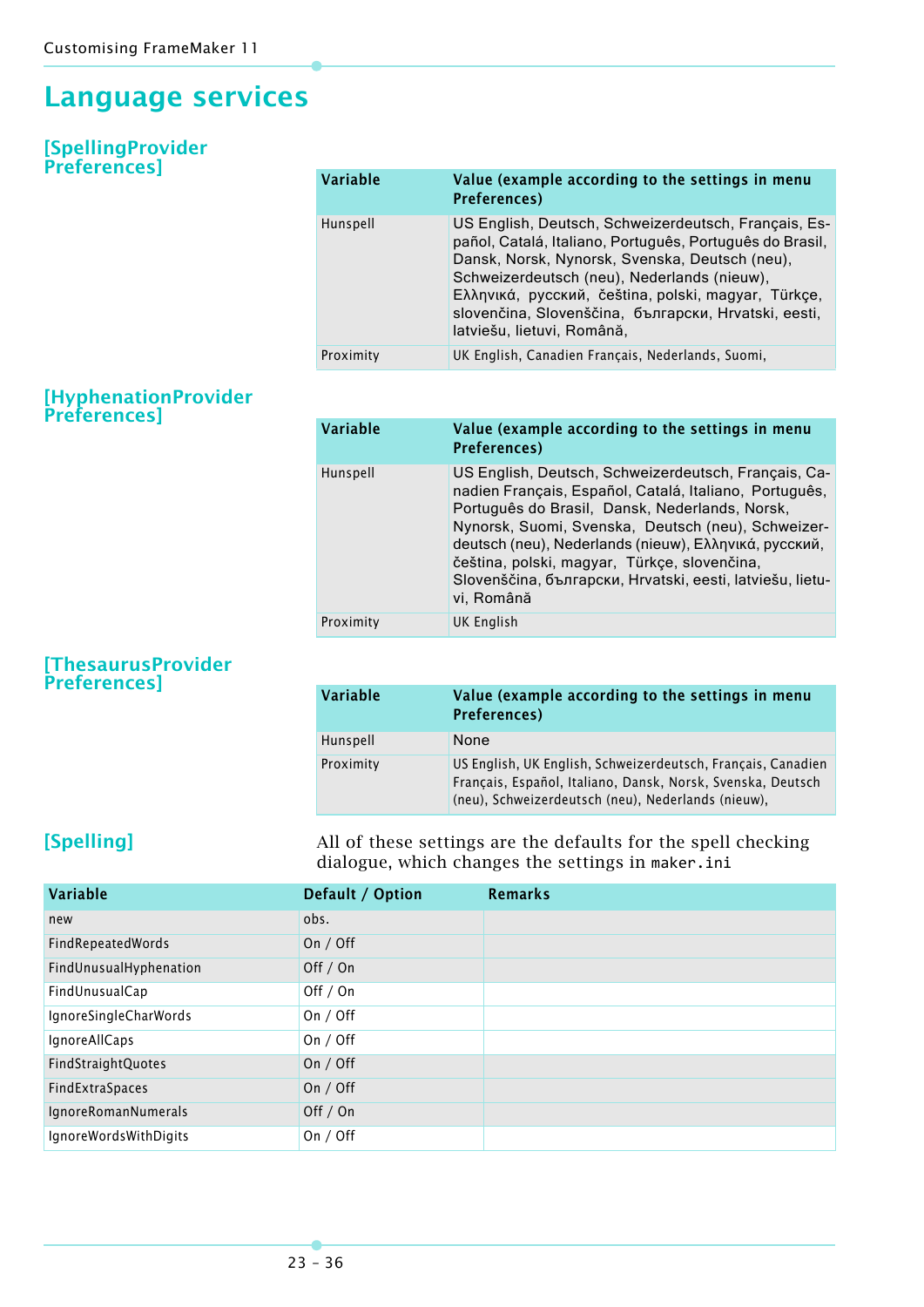| <b>Variable</b>       | Default / Option                                 | <b>Remarks</b>                                                                       |
|-----------------------|--------------------------------------------------|--------------------------------------------------------------------------------------|
| FindTwoInARow         | On $!?$                                          |                                                                                      |
| IgnoreWordsContaining | On.                                              |                                                                                      |
| FindSpaceBefore       | On.<br>$\{1\},\ldots;7\}$ \xC8\xD3\xD5\xDD       | List of symbols. Watch the blank after On/Off                                        |
| FindSpaceAfter        | On.<br>$\{( {\xC7\xD2\xD4\xDC\xE2}$<br>$\chi$ E3 |                                                                                      |
| SmartQuotes           | \xd4\xd5\xd2\xd3                                 | Left single, right single, left double, right double quote.<br>SeeNote 3 on page 44. |

2016-02-06

## <span id="page-36-0"></span>**Content management**

<span id="page-36-1"></span>**[CMSFavourites]** This is initially empty and most likely gets filled at the use of a CMS.

#### <span id="page-36-2"></span>**[DctmPreferences]** Preferences for Documentum®

| <b>Variable</b>              | Default / Option         |
|------------------------------|--------------------------|
| DctmOverwriteObjectAsVersion | Off $/$ On               |
| DctmOverwriteObjectOnUpload  | On / Off                 |
| <b>DfsSdkPath</b>            | $\overline{\phantom{a}}$ |
| ShowHiddenObjects            | Off / On                 |
| <b>ShowPrivateCabinets</b>   | Off / On                 |

#### <span id="page-36-3"></span>**[SpPreferences]** Preferences for SharePoint®

| Variable                   | Default / Option |
|----------------------------|------------------|
| SpOverwriteObjectAsVersion |                  |
| SpOverwriteObjectOnUpload  | On / Off         |

## <span id="page-36-4"></span>**Miscellaneous**

<span id="page-36-5"></span>**[DialogLayout]** This section defines top and left position (pixels) of dialogues and windows. These values are set by the program.

> If for some reason a window or dialogue is no more visible, it is useful to delete the appropriate entry (or all entries) in the user area prior to a new start of FM.

<span id="page-36-6"></span>**[ViewClients[** This should be modified only on request of Adobe Support.

| Variable     | <b>Definition</b>                                                    |
|--------------|----------------------------------------------------------------------|
| Author View  | internal, structured, author view, null, PL_SwitchToAV               |
| WYSIWYG View | internal, all, wysiwyg view, null, PL_SwitchToWYSIWYG                |
| XML View     | plugin, structured, xml view, FMXmlView.dll, PL_Switch-<br>ToXmlView |

#### <span id="page-36-7"></span>**[XSLTProcessors]** Definition syntax: *jar path*, *TransformerFactory class* [, default]

all dependent jars should be in same directory

 $D + D$  D

 $\begin{array}{c|c|c|c|c} \hline \multicolumn{3}{c|}{\mathbf{b}+\mathbf{b}} & \multicolumn{3}{c|}{\mathbf{b}} \end{array}$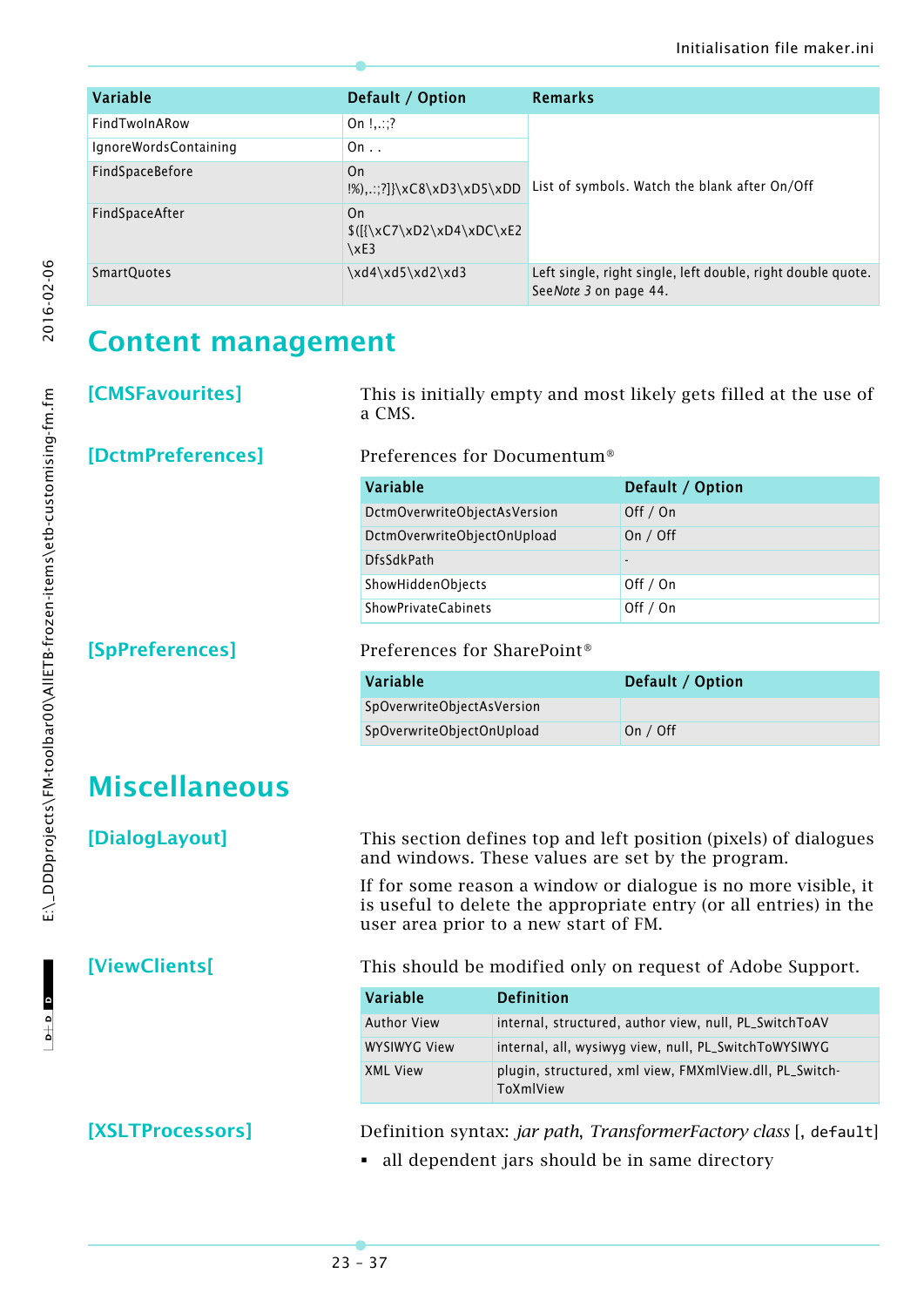<span id="page-37-0"></span>

|                                                                                                                                                        | • if default is not specified $-1st$ processor becomes default.                                                                                                                                                                                |                                                                                                                      |  |
|--------------------------------------------------------------------------------------------------------------------------------------------------------|------------------------------------------------------------------------------------------------------------------------------------------------------------------------------------------------------------------------------------------------|----------------------------------------------------------------------------------------------------------------------|--|
|                                                                                                                                                        | Variable                                                                                                                                                                                                                                       | <b>Definition</b>                                                                                                    |  |
|                                                                                                                                                        | SAXON                                                                                                                                                                                                                                          | fminit\XSLT\XSLTProcessors\saxon\saxonhe9-3-0-5j\sax-<br>on9he.jar, net.sf.saxon.TransformerFactoryImpl, Default     |  |
|                                                                                                                                                        | <b>XALAN</b>                                                                                                                                                                                                                                   | fminit\XSLT\XSLTProcessors\xalan\xalan-j_2_7_1-bin\xa-<br>lan.jar, org.apache.xalan.processor.TransformerFactoryImpl |  |
| [APIClients]                                                                                                                                           | This long list may be amended by the installation of plug ins.<br>Normally this section is not present in the user area. It may<br>be useful to move entries concerning plug ins into the user<br>area or greater flexibility.                 |                                                                                                                      |  |
| Definition syntax normal                                                                                                                               | ClientType, description, path, mode                                                                                                                                                                                                            |                                                                                                                      |  |
| Definition syntax for filter                                                                                                                           | ClientType, [facet, format_id, vendor_id, ] description, path,<br>mode, file extension<br>In the following example, Frame Script is activated for the<br>unstructured interface, but inactive (commented out) for the<br>structured interface. |                                                                                                                      |  |
|                                                                                                                                                        |                                                                                                                                                                                                                                                |                                                                                                                      |  |
| fs1=TakeControl,FrameScript,H:\Adobe\FM-addons\Fscript_5_100\fs15_100.dll,all<br>; FslStruct=Standard, FrameScript Struct Import/Export,  , structured |                                                                                                                                                                                                                                                |                                                                                                                      |  |
|                                                                                                                                                        | See also <i>Note 20</i> on page 47.                                                                                                                                                                                                            |                                                                                                                      |  |
| [DashPatterns]                                                                                                                                         | Only 8 patterns may be defined. Their names may use any<br>character (except comma).                                                                                                                                                           |                                                                                                                      |  |

The pattern starts with dash-length, followed gap-length etc. The length units is 1pt and depends for large line thickness also on the pattern.

If a dash pattern setting contains an odd number of segment lengths, the last dash value is repeated for the final gap.

<span id="page-37-1"></span>

| Variable       | <b>Standard defintion</b>       | <b>Example variant</b>       |
|----------------|---------------------------------|------------------------------|
|                | Dash, 8, 6                      | Dash, 8, 4                   |
| $\overline{2}$ | Hidden, 4                       | Short Dash, 4                |
| $\overline{3}$ | Longdash, 16, 10                | Long Dash, 16, 8             |
| $\overline{4}$ | Dot, 2, 4                       | Dots, 2, 3                   |
| $\overline{5}$ | Dash-Dot, 12, 6, 2, 6           | Dash Dot, 12, 4, 2, 4        |
| 6              | Dash-Dot-Dot, 12, 6, 2, 6, 2, 6 | Dash+Dot¨, 12, 4, 2, 4, 2, 4 |
| $\overline{7}$ | Chain, 12, 6, 6, 6              | Chain, 12, 4, 4, 4           |
| 8              | Phantom, 20, 6, 6, 6, 6, 6      | Jump, 20, 4, 4, 4, 4, 4      |

<span id="page-37-2"></span>**[Thermometers]** This defines colours for progress bars, such as while printing or creating PDF

| Variable             | Default / Option | Remarks    |
|----------------------|------------------|------------|
| ThermoDoneColor      | 255, 0, 255      | magenta    |
| ThermoRemainingColor | 192, 192, 192    | light gray |

<span id="page-37-3"></span>**[DocCompare]** Set up for the Document Compare Utility

| Variable                            | Default / Option | Remarks                                         |
|-------------------------------------|------------------|-------------------------------------------------|
| AddChangeBars                       | On $/$ Off       | Change bars are added to the composite document |
| <b>CompareAttributesForElements</b> | On $/$ Off       | For structured documents only                   |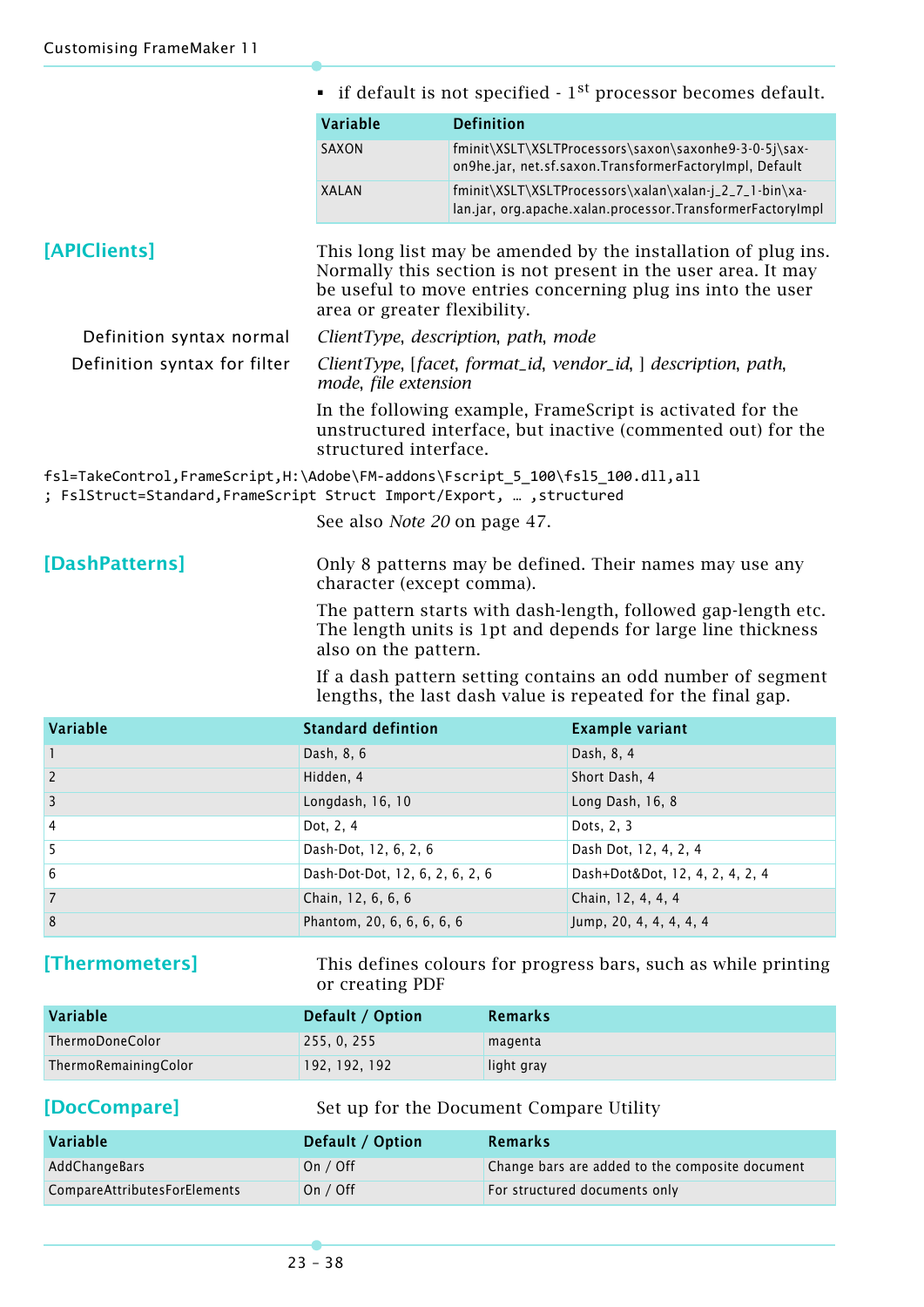| Variable               | Default / Option                                       | <b>Remarks</b>                                                                                                                                                  |
|------------------------|--------------------------------------------------------|-----------------------------------------------------------------------------------------------------------------------------------------------------------------|
| CreateSummaryOnly      | Off / On                                               | OFF: Create summary and composite document<br>ON: Create a summary document only                                                                                |
| DeleteConditionTag     | Deleted                                                | Condition tag to be defined for<br>MarkDeletedText = ConditionTag                                                                                               |
| DeleteReplacementText  | ٨                                                      | Replacement text to be defined for<br>$MarkDeletedText = ReplacementText$                                                                                       |
| InsertConditionTag     | Inserted                                               | Condition tag to be defined for<br>MarkInsertedText = ConditionTag                                                                                              |
| InsertHyperTextLinks   | On $/$ Off                                             | Hypertext links are added to the summary document                                                                                                               |
| MarkDeletedText        | ConditionDeleted / Condi-<br>tionTag / ReplacementText | Standard delete condition / custom condition / with re-<br>placement text                                                                                       |
| MarkInsertedText       | ConditionInserted / Condi-<br>tionTag / Nothing        | Standard inserted condition / custom condition $/$ -                                                                                                            |
| <b>ThresholdFactor</b> | 75                                                     | Controls when to mark an entire paragraph or table cell<br>as changed. 75: an entire paragraph is marked as<br>changed if 75% or more of the words are changed. |

# <span id="page-38-0"></span>**Structure view**

<span id="page-38-1"></span>**[StructureView]** This section defines the appearance of the structure view.

| Variable                   | Default / Option     | <b>Remarks</b>                       |  |
|----------------------------|----------------------|--------------------------------------|--|
| AlwaysStayOnTop            | On                   | Structure view window                |  |
| AttrFont                   | Arial                |                                      |  |
| AttrValFont                | Arial                | List of attributes                   |  |
| AttrSize                   | 10                   |                                      |  |
| AttrValSize                | 10                   |                                      |  |
| AttrValidate               | On / Off             | Validate attribute                   |  |
| AttrAllSym                 |                      |                                      |  |
| AttrErrSym                 | X                    |                                      |  |
| AttrSepSym                 | $=$                  |                                      |  |
| AttrNoneSym                | $^{+}$               | Symbols in the display of attributes |  |
| AttrSomeSym                | $^{+}$               |                                      |  |
| CollapseSym                | ä,                   |                                      |  |
| ExpandSym                  | $^{+}$               |                                      |  |
| Position                   | 360, 144, 376, 272   | Position, size of structure window   |  |
| ElemFont                   | Arial                |                                      |  |
| ElemFontJapanese           | MS Gothic            |                                      |  |
| ElemFontKorean             | Dotum                | List of elements                     |  |
| ElemFontSimplifiedChinese  | SimHei               |                                      |  |
| ElemFontTraditionalChinese | MingLiU              |                                      |  |
| ElemSize                   | 10                   |                                      |  |
| KeywordFont                | Arial                |                                      |  |
| KeywordSize                | 10                   |                                      |  |
| SnipFont                   | Arial                |                                      |  |
| SnipPos                    | 4, 8, 12, 16, 20, 24 | ???                                  |  |
| SnipSize                   | 10                   |                                      |  |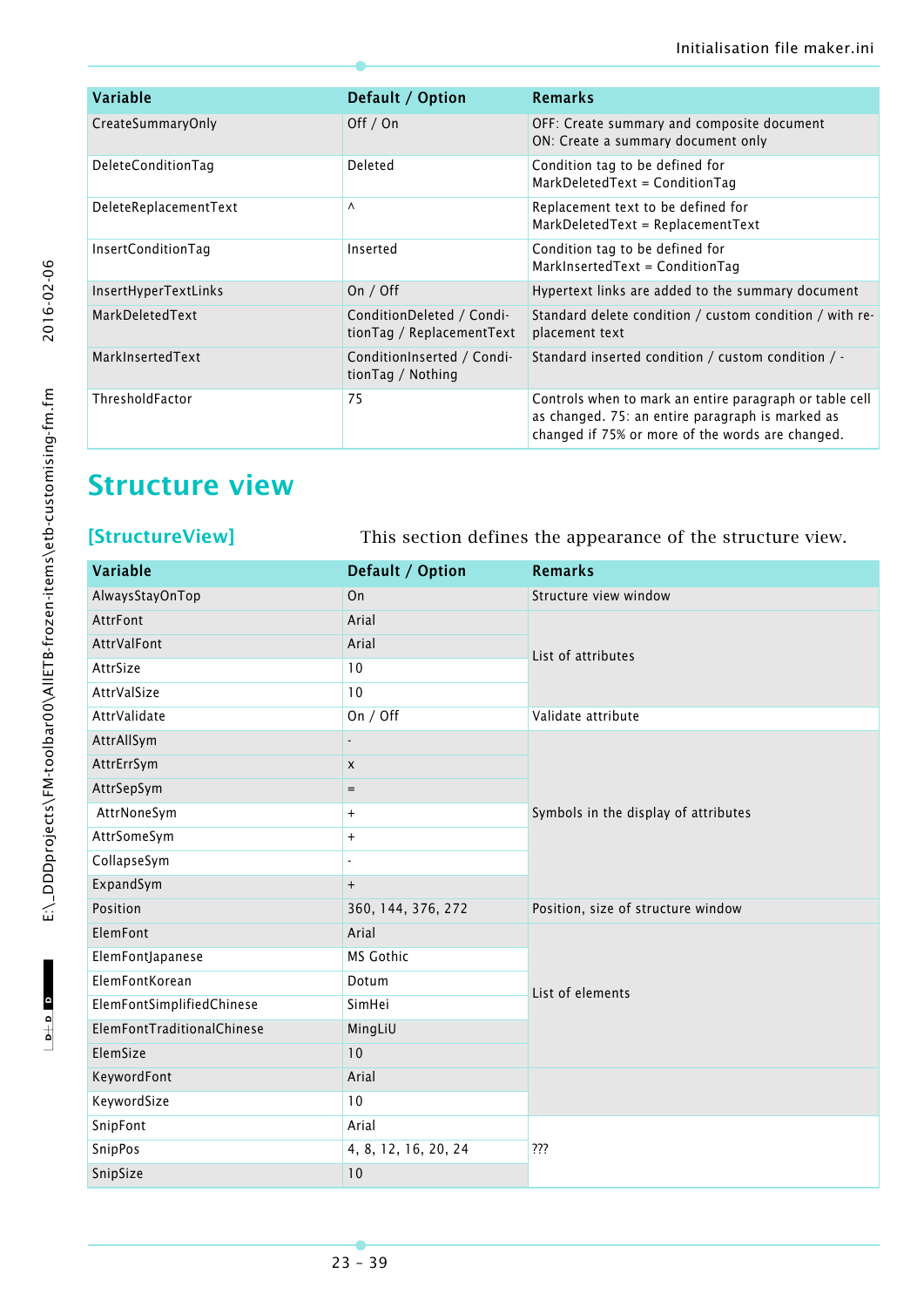| Variable       | Default / Option | Remarks |
|----------------|------------------|---------|
| <b>TagFont</b> | Arial            |         |
| TagSize        | 10               |         |
| Origin         | 24, 24           | ???     |

<span id="page-39-0"></span>**[BannerText]** Banner text in a FrameMaker file instructs you about what to enter in an element. Banner text is controlled using the BannerText element in the EDD.

| Variable                            | Default / Option      |
|-------------------------------------|-----------------------|
| <b>BannerTextBKColor</b>            | GrayVeryLight         |
| <b>BannerTextFontAngle</b>          | <b>Italic</b>         |
| <b>BannerTextFontFamily</b>         | Times variant         |
| <b>BannerTextFontVariation</b>      | Regular               |
| <b>BannerTextFontWeight</b>         | <b>Bold</b>           |
| RedisplayBannerTextForEmptyElements | On / Off <sup>a</sup> |

a. Determines whether the banner text gets redisplayed after it is deleted once.

ON: banner text always shows up for empty elements.

OFF: banner text doesn't show up after deleting it or reopening the file after saving it.

## <span id="page-39-1"></span>**Fonts**

#### <span id="page-39-2"></span>**[Fonts]**

| Variable                            | Default / Option                                       | <b>Remarks</b>                                                |  |
|-------------------------------------|--------------------------------------------------------|---------------------------------------------------------------|--|
| Angles                              | Regular, Kursiv, Slanted,<br>Oblique, Italic, Obliqued | Definition of the font vocabulary: a list of the words.       |  |
| AtmFontAutoActivation               | On $/$ Off                                             | See Note 11 on page 45.                                       |  |
| AtmFontSubstitution                 | Off / On                                               | SeeNote 12 on page 45.                                        |  |
| DefaultFamily                       | Times, Times New Roman,<br>Tms Rmn                     |                                                               |  |
| DefaultAngle                        | Regular                                                |                                                               |  |
| DefaultVariation                    | Regular                                                | Default used to map unknown fonts                             |  |
| DefaultWeight                       | Regular                                                |                                                               |  |
| DefaultSize                         | 12                                                     |                                                               |  |
| DefaultJapaneseDialogFont           | MS P ゴシック, 9                                           | For dialogues on Asian systems with nonacid resources         |  |
| DefaultJapaneseFamily               | MS 明朝, MS Mincho                                       | Japanese font in JIS X 0212-1990 Shift-JIS                    |  |
| DefaultKoreanDialogFont             | System, 10                                             | For dialogues on Asian systems with none-Asian re-<br>sources |  |
| DefaultKoreanFamily                 | ??, Batang                                             | Korean font in KS C 5601-1987                                 |  |
| DefaultSimplifiedChineseDialogFont  | System, 10                                             | For dialogues on Asian systems with none-Asian re-<br>sources |  |
| DefaultSimplifiedChineseFamily      | 宋体, SimSun                                             | Simplified Chinese font in GB 2312-80                         |  |
| DefaultTraditionalChineseDialogFont | System, 10                                             | For dialogs on Asian systems with none-Asian resources        |  |
| DefaultTraditionalChineseFamily     | 細明體, MingLiU                                           | Traditional Chinese font in Big5                              |  |
| MathFamily                          | Symbol                                                 | Font family used for FrameMath (Equation Editor)              |  |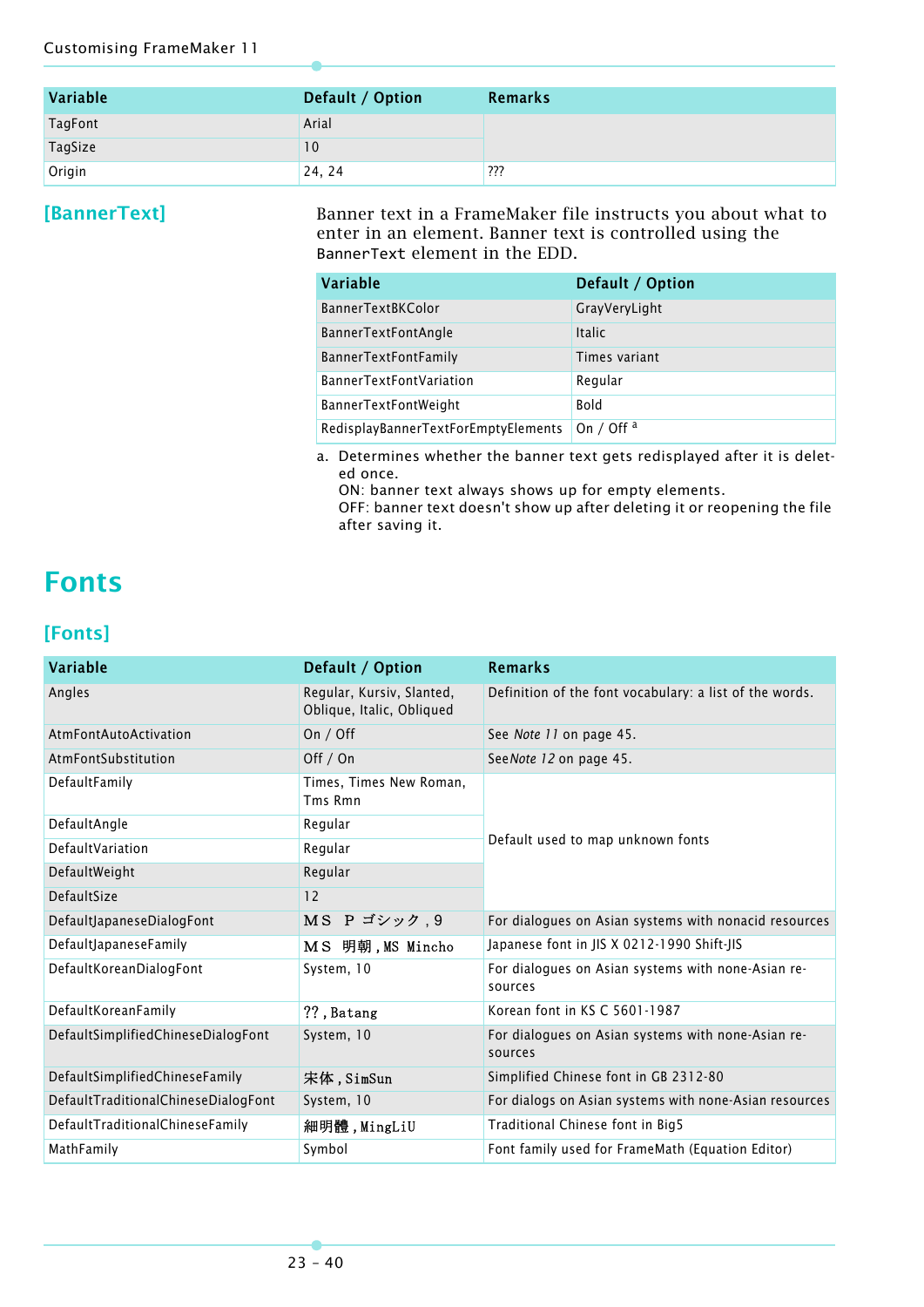| Variable               | Default / Option                                                                                                                                                       | <b>Remarks</b>                                                                                                                         |
|------------------------|------------------------------------------------------------------------------------------------------------------------------------------------------------------------|----------------------------------------------------------------------------------------------------------------------------------------|
| <b>NonTextFamilies</b> | ZapfDingbats, Symbol,<br>WingDings, Monotype Sorts,<br>Euro Monospace, Euro Sans,<br>Euro Serif                                                                        | Font families that will not be spell checked                                                                                           |
| <b>Sizes</b>           | 7pt, 8pt, 9pt, 10pt, 11pt,<br>12pt, 14pt, 18pt, 24pt, 36pt                                                                                                             | Sizes which will appear in the Format dialog boxes (val-<br>ues must be 2pt  400pt). The list may be extended                          |
| Variations             | UltraCompressed, Extra-<br>Compressed, Compressed,<br>Condensed, Narrow, Regu-<br>lar, Wide, Poster, Expanded                                                          | Definition of the font vocabulary: a list of the words.                                                                                |
| Weights                | Thin 100, ExtraLight 200,<br>SemiLight 250, Light 300,<br>Book 300, Regular 400, Sem-<br>iBold 600, DemiBold 600,<br>Bold 700, ExtraBold 800,<br>Heavy 900, Bolded 700 | Definition of the font vocabulary: list of words and the<br>associated weight for Windows, if the font comes from<br>another platform. |
| <b>UiCalcFont</b>      | MS Sans Serif, 8, 600                                                                                                                                                  | Font information used for UI calculations (size of pop-<br>up menus)                                                                   |
|                        |                                                                                                                                                                        | A font in Windows does not always have the same name as                                                                                |

the comparable font on another platform. This often happens because in Windows a variation such as Narrow is part of a font family, whereas on other platforms the variation is an option independent of the font family. Moreover, Windows uses only regular and italic for angles, while some fonts on other platforms have additional angles such as oblique.

### <span id="page-40-0"></span>**[FontAngleAliases]**

| <b>Variable</b> | Defautl / Option | Remarks                                                                                                                                           |
|-----------------|------------------|---------------------------------------------------------------------------------------------------------------------------------------------------|
| Obliqued        | Oblique          | Angle aliases used when reading documents from other<br>platforms (basically synonyms used when reading a doc-<br>ument). See Note 13 on page 45. |

### <span id="page-40-1"></span>**[FontWeightAliases]**

| Variable      | Default / Option | Remarks                                              |
|---------------|------------------|------------------------------------------------------|
| <b>Bolded</b> | <b>Bold</b>      |                                                      |
| Demi          | DemiBold         | Weight aliases used when reading documents from oth- |
| Medium        | Regular          | er platforms (basically synonyms used when reading a |
| Roman         | Reaular          | document). See Note 13 on page 45.                   |
| Semi          | SemiBold         |                                                      |

<span id="page-40-2"></span>**[WindowsToFrame FontAliases]**

Each setting under [WindowsToFrameFontAliases] assigns a Windows font to a FrameMaker font name. Thus, font information appears in the Windows interface as it does in other versions of FrameMaker. For example, Helvetica Narrow is normally a font family in Windows, but with aliasing Helvetica appears as a font family and Narrow appears as a variation in the Character Designer and Paragraph Designer.

Font aliasing also makes it possible to go back and forth easily between Windows and other platforms. FrameMaker automatically converts Windows fonts to their FrameMaker equivalents for you.

The settings use this syntax (it must be on one line):

 $\begin{array}{c|c|c|c|c} \hline \multicolumn{3}{c|}{\mathbf{b}+\mathbf{b}} & \multicolumn{3}{c|}{\mathbf{b}} \end{array}$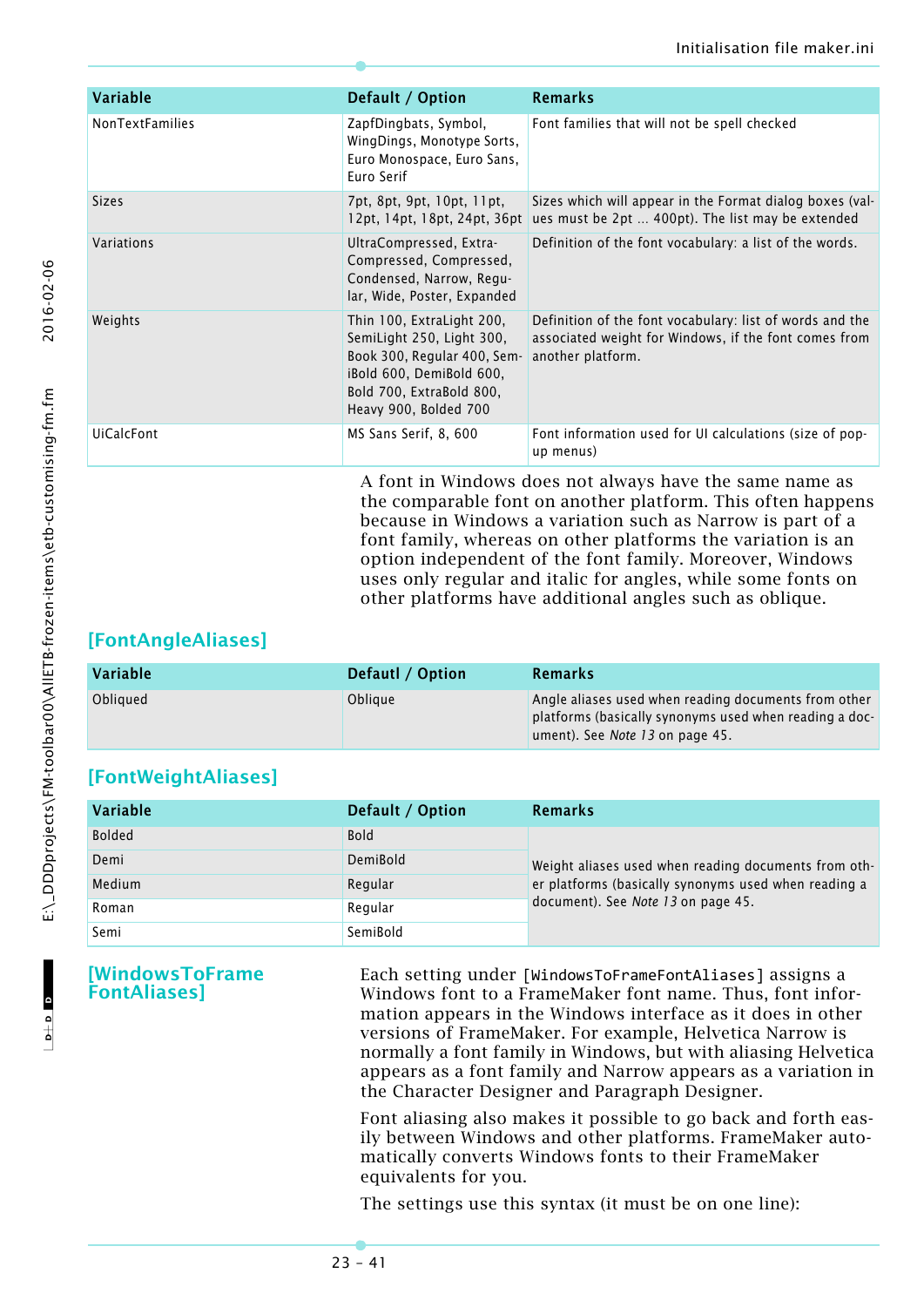<span id="page-41-0"></span>

|                                                                                                                               | Windows-font [angle *], [weight *]=Frame-font [angle *], [weight *], [variation *]                                                                                                                                                                                                                                                                                                                                               |  |
|-------------------------------------------------------------------------------------------------------------------------------|----------------------------------------------------------------------------------------------------------------------------------------------------------------------------------------------------------------------------------------------------------------------------------------------------------------------------------------------------------------------------------------------------------------------------------|--|
| Windows-font                                                                                                                  | This is a font family available in Windows. The <i>angle</i> for this<br>font can be either Regular or Italic, and the weight can be<br>one of the weights defined in the font profile under [Fonts].<br>You can also use an asterisk (*) to specify no particular angle<br>or weight.                                                                                                                                           |  |
| Frame-font                                                                                                                    | This is a font family available on the other platforms. The<br>angle, weight, and variation for this family can be any of the<br>ones defined in the font profile. If you use an asterisk (*), the<br>FrameMaker font will use the angle, weight, or variation from<br>the Windows font.                                                                                                                                         |  |
| Example                                                                                                                       | HelveticaNarrow, $*$ , $*$ = Helvetica, $*$ , $*$ , Narrow                                                                                                                                                                                                                                                                                                                                                                       |  |
|                                                                                                                               | This setting assigns the Windows font family Helvetica<br>Narrow to the FrameMaker font name Helvetica with the<br>Narrow variation: The two asterisks specify that angles and<br>weights are not affected in this alias.                                                                                                                                                                                                        |  |
|                                                                                                                               | If you do not have an appropriate alias defined for a Windows<br>font, the default alias is used:                                                                                                                                                                                                                                                                                                                                |  |
|                                                                                                                               | Windows-font $*$ , $*$ =Frame-font $*$ , $*$ , $*$                                                                                                                                                                                                                                                                                                                                                                               |  |
|                                                                                                                               | You can find more examples at Common Font Aliases for<br>FrameMaker for Windows and Cross-platform font usage in<br>FrameMaker                                                                                                                                                                                                                                                                                                   |  |
| [UnknownToKnown<br><b>FontMap]</b>                                                                                            | When you open a document that requires fonts not available<br>on your system, an alert box appears telling you the docu-<br>ment uses unavailable fonts. If you click OK, FrameMaker<br>opens the document and substitutes the unavailable fonts<br>with the fonts specified under [UnknownToKnownFontMap]e. Ini-<br>tially, this section has some mappings for common situations,<br>such as fonts from none-Windows platforms. |  |
| Note:                                                                                                                         | The settings under [UnknownToKnownFontMap] map one<br>FrameMaker font to another. This is different from<br>[WindowsToFrameFontAliases], which assigns a FrameMaker<br>font name to an equivalent Windows font.                                                                                                                                                                                                                  |  |
|                                                                                                                               | The mappings must use this syntax (it must be on one line):                                                                                                                                                                                                                                                                                                                                                                      |  |
| $unavailable_F$ rame_font [angle]*], [weight]*], [variation]*]<br>= available_Frame_font [angle *], [weight *], [variation *] |                                                                                                                                                                                                                                                                                                                                                                                                                                  |  |
|                                                                                                                               | The angles, weights, and variations for these mappings can be.<br>any of the ones defined in the font profile under [Fonts]. You<br>can also use an asterisk (*) to specify no particular angle,<br>weight, or variation.                                                                                                                                                                                                        |  |
| Example                                                                                                                       | Lumina, $*$ , $*$ = Helvetica, $*$ , $*$ , $*$<br>Helvetica, $*$ , Light, $*$ = Helvetica, $*$ , Regular, $*$<br>Helvetica, *, *, UltraCompressed = Helvetica, *, *, Narrow                                                                                                                                                                                                                                                      |  |
|                                                                                                                               | If you open a document with unavailable fonts and don't have<br>substitutes mapped for those fonts, FrameMaker replaces<br>them with the default fonts defined under [Fonts] instead<br>(typically a Times variant).                                                                                                                                                                                                             |  |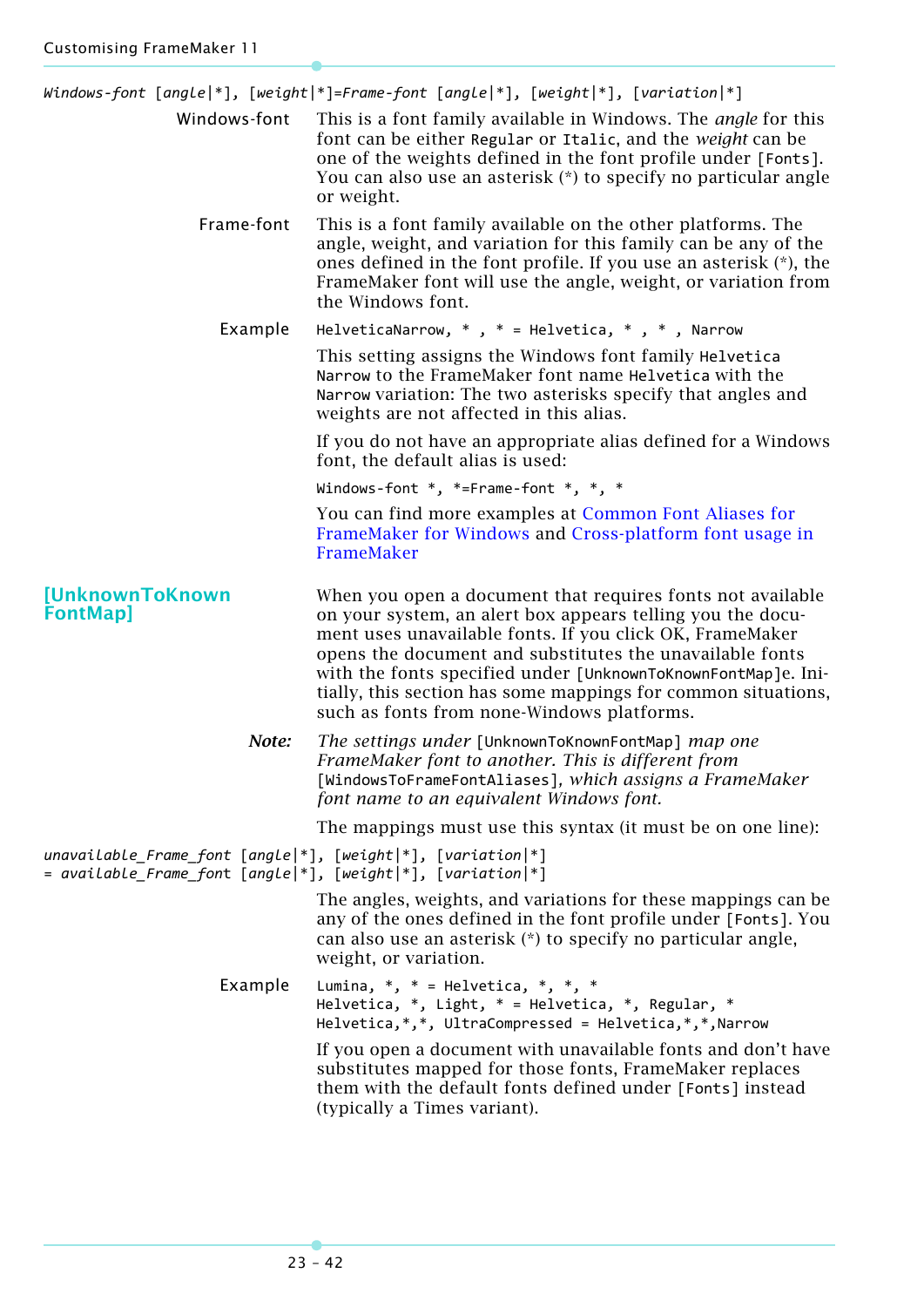## <span id="page-42-0"></span>**Filters**

<span id="page-42-1"></span>**[Filters]** 17) This section contains settings for identifying foreign file formats, export filters, and import filters. FrameMaker provides these settings when you install filters. If you want to change any of the settings, install the filters again. Do not edit the settings manually in an initialisation file.

Syntax definition changed over the development of FM:

| $FM-3$ | $n =$ <source-name> <destination-name> <type> <via> <file-extension></file-extension></via></type></destination-name></source-name>                                                                        |
|--------|------------------------------------------------------------------------------------------------------------------------------------------------------------------------------------------------------------|
| $FM-4$ | n= <ui-name> <clipboard-name> <type> <via: executable="" in-fmt="" out-fmt<br=""><math>\ldots</math>&gt;</via:></type></clipboard-name></ui-name>                                                          |
| FM-5   | n= <formatid><vendorid><source-name> <destination-name> <type><br/><description> <via> <file-extension></file-extension></via></description></type></destination-name></source-name></vendorid></formatid> |

The concatenation <vendorid><filterid> is used by FM to identify filters uniquely.

<vendorid> and <filterid> are 4-byte strings (if shorter, blank-pad on the right and enclose in straight quotes.

|              | <b>Example definitions</b>                                                              |
|--------------|-----------------------------------------------------------------------------------------|
|              | "CDR " IMAG CDR FrameVector GFXImport "Corel Draw" IMAGMARK.DLL ^.cdr                   |
| $\mathbf{R}$ | "DIB" FRAM DIB DIB FMGFXImport "DIB" Frame.exe ^.bmp                                    |
| 307          | "0602" AW4W MIF WordPerfect ExportFilter "WordPerfect Mac 3.5" aw4w.xxx<br>$\wedge$ .wp |

See also *Note 20* [on page 47.](#page-46-2)

2016-02-06

<sup>17</sup> As far as I know the new installation routines do not allow to specify subsets of filters to be installed. IMHO since FM-9 all filters are installed.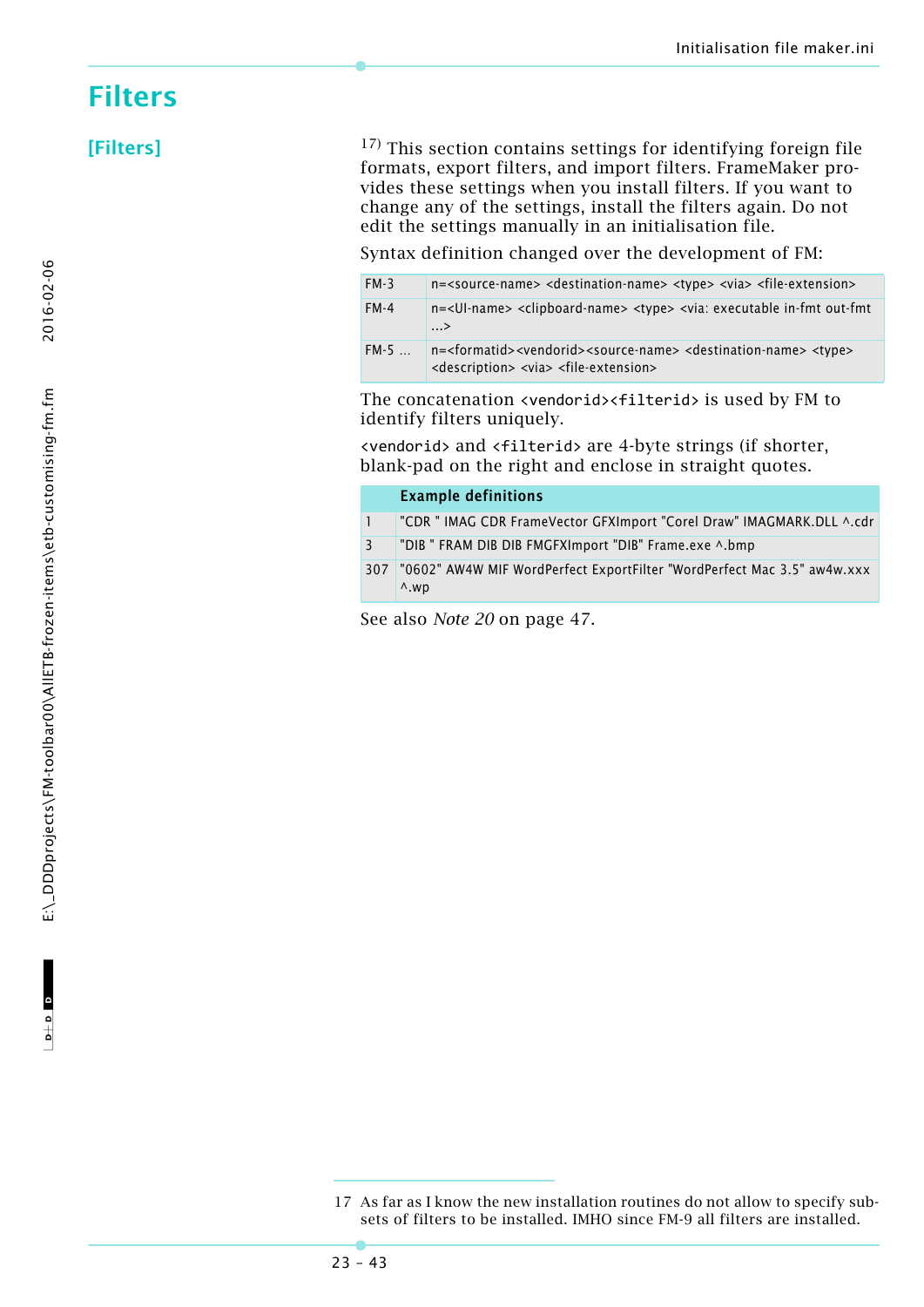# <span id="page-43-0"></span>**Notes to the maker.ini entries**

<span id="page-43-1"></span>

| ٠ | ____ |  |
|---|------|--|
|   |      |  |

With the development of Windows the clipboard formats and their order changed:

<span id="page-43-6"></span><span id="page-43-5"></span><span id="page-43-4"></span><span id="page-43-3"></span><span id="page-43-2"></span>

|               | $FM-3$                                                                                                                                                                                                                                                                                                                                                                                                                                          | OLE, META, DIB, BMP, TIFF, FrameTable, RTF, TEXT                                                                                                                                          |  |
|---------------|-------------------------------------------------------------------------------------------------------------------------------------------------------------------------------------------------------------------------------------------------------------------------------------------------------------------------------------------------------------------------------------------------------------------------------------------------|-------------------------------------------------------------------------------------------------------------------------------------------------------------------------------------------|--|
|               | $FM-4$                                                                                                                                                                                                                                                                                                                                                                                                                                          | OLE, META, DIB, BMP, MIF, RTF, TEXT                                                                                                                                                       |  |
|               | FM-5  FM-7                                                                                                                                                                                                                                                                                                                                                                                                                                      | FILE, OLE 2, EMF, META, DIB, BMP, MIF, RTF, TEXT                                                                                                                                          |  |
|               | FM-8  FM-9                                                                                                                                                                                                                                                                                                                                                                                                                                      | FILE, OLE 2, EMF, META, DIB, BMP, MIFW, MIF, RTF, UNICODE TEXT,<br>TEXT                                                                                                                   |  |
|               | FM-10                                                                                                                                                                                                                                                                                                                                                                                                                                           | FILE, MIFW, MIF, RTF, OLE 2, META, EMF, DIB, BMP, UNICODE TEXT,<br><b>TEXT</b>                                                                                                            |  |
|               | Most time you want plain text with no formatting. For this<br>change the order in this list to:                                                                                                                                                                                                                                                                                                                                                 |                                                                                                                                                                                           |  |
|               | FILE, OLE 2                                                                                                                                                                                                                                                                                                                                                                                                                                     | UNICODE TEXT, TEXT, RTF, MIF, MIFW, EMF, META, DIB, BMP,                                                                                                                                  |  |
| <b>Note 2</b> | With FM-9 the dictionaries became shared with other Adobe<br>Applications and are now in User-<br>area\Adobe\Linguistics\Dictionaries. The mechanism to<br>integrate user dictionaries is not that clear despite the Adobe<br>blog entry.                                                                                                                                                                                                       |                                                                                                                                                                                           |  |
| <b>Note 3</b> |                                                                                                                                                                                                                                                                                                                                                                                                                                                 | The following quotation marks are defined for the languages<br>given. Only one may be active (not commented out):                                                                         |  |
|               | ;English                                                                                                                                                                                                                                                                                                                                                                                                                                        |                                                                                                                                                                                           |  |
|               | SmartQuotes=\xd4\xd5\xd2\xd3<br>$\mathbf{r}$                                                                                                                                                                                                                                                                                                                                                                                                    |                                                                                                                                                                                           |  |
|               | ;German<br>SmartQuotes=\xe2\xd4\xe3\xd2                                                                                                                                                                                                                                                                                                                                                                                                         |                                                                                                                                                                                           |  |
|               | ;French<br>$\longleftrightarrow$<br>$\alpha$<br>$\rightarrow$                                                                                                                                                                                                                                                                                                                                                                                   |                                                                                                                                                                                           |  |
|               | SmartQuotes=\xdc\xdd\xc7\xc8                                                                                                                                                                                                                                                                                                                                                                                                                    |                                                                                                                                                                                           |  |
|               | ;Swedish/Finn.<br>; SmartQuotes=\xd5\xd5\xd3\xd3                                                                                                                                                                                                                                                                                                                                                                                                |                                                                                                                                                                                           |  |
|               | ;Italian                                                                                                                                                                                                                                                                                                                                                                                                                                        |                                                                                                                                                                                           |  |
|               |                                                                                                                                                                                                                                                                                                                                                                                                                                                 | ; SmartQuotes=\xd4\xd5\xd2\xd3                                                                                                                                                            |  |
| Note 4        | There are a pair of settings for each of these items so that<br>both inches and centimetres can be specified. The values that<br>FrameMaker uses depend on the measurement system speci-<br>fied in the Number tab of the Regional Settings Control Panel<br>in Windows. The unit of measure (in, cm) must be noted at the<br>value.                                                                                                            |                                                                                                                                                                                           |  |
| <b>Note 5</b> | When using a Language specific keyboard (Windows plat-<br>form), the Right Alt-key (AltGr) triggers specific accented<br>characters in the selected input language. The CtrlAltIsAltGr<br>setting simply adds this facility to using the $ctrl + alt$ keys<br>together. This is useful in the case of no right-alt key being<br>available on say a notebook keyboard. Without the ON setting<br>some shortcuts CTRL+ALT+x do not work properly. |                                                                                                                                                                                           |  |
| Note 6        |                                                                                                                                                                                                                                                                                                                                                                                                                                                 | Typing text in Asian fonts is accomplished via a special input<br>device. FrameMaker can recognize when you are typing an<br>Asian font and invoke this device automatically. By default, |  |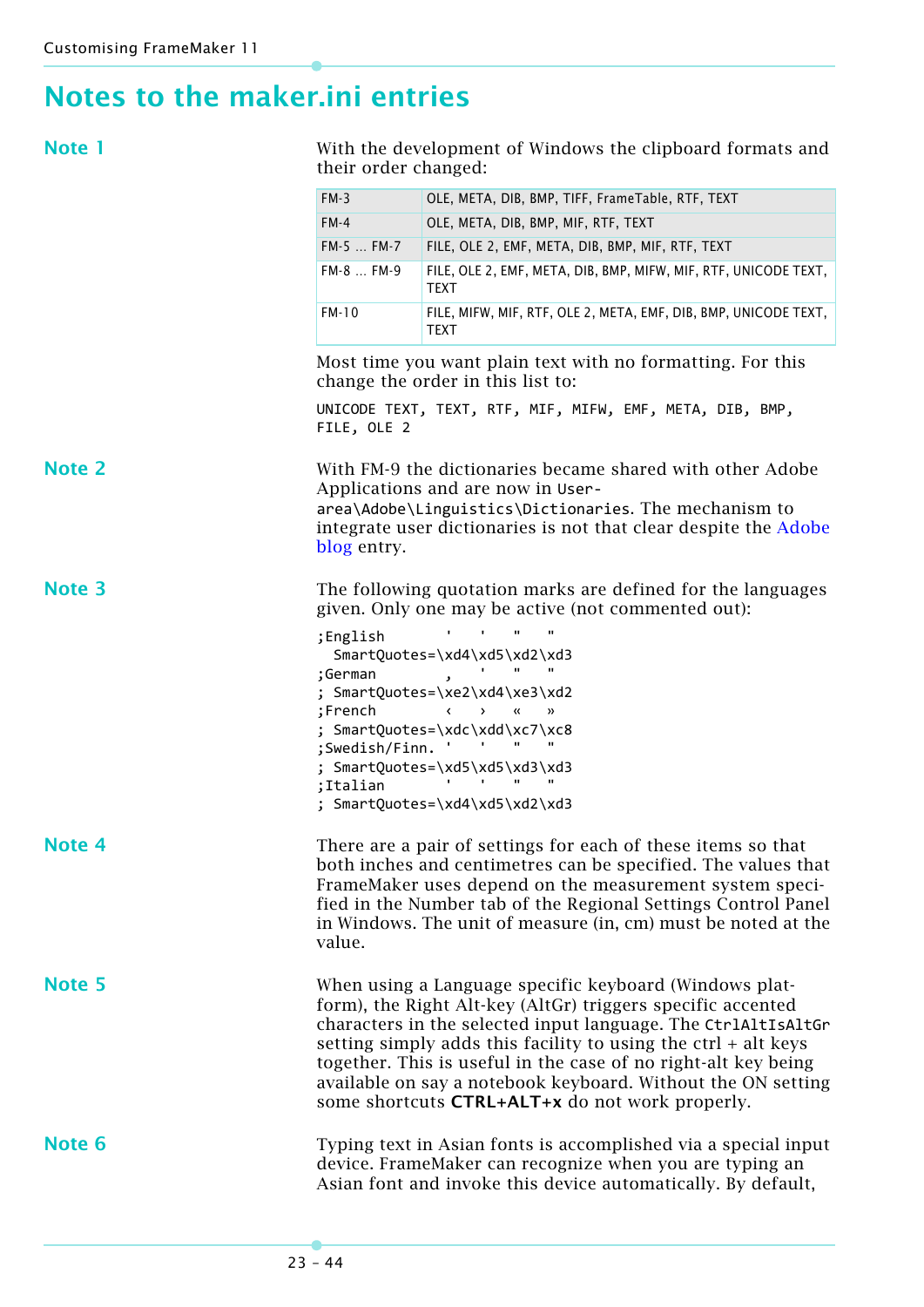this is set to On. If you set this to Off, you must use the

<span id="page-44-2"></span>appropriate command to invoke the input device. **Note 7** PaletteDir, PaletteDirStructure, and AlwaysOnTopPaletteDir specify palette folders. The values for these settings are a list of folder names, separated by commas. When you store a document in one of these folders, FrameMaker treats it as a palette (such as the Tools palette or Equations palette). Palettes in AlwaysOnTopPaletteDir always float in front of documents. **Note 8** See for example Toolbar resources for FM ≤ 8 and Toolbar resources in FrameMaker 10. **Note 9** ConfigCustomUIFile specifies the file that contains additional custom menus or changes to existing menus or commands that you have added. The default file for this setting is customui.cfg. You can either add your menu customisations to this file, or create your own file and put its path and file name in this setting. **Note 10** FrameMaker always uses printer font metrics to calculate where line breaks and page breaks occur. However, by default (before FM\_8), the relative position of each character within a line is displayed on the screen using screen font metrics. This looks better on the screen but is misleading in that the positions of characters within a line on a printed page may be different than on a displayed page. In particular, if you are trying to position a graphic relative to a character in a line, you should change this setting to ON which results in the use of printer font metrics when displaying lines. **Note 11** AtmFontAutoActivation determines whether font sets in Adobe Type Manager Deluxe 4.x will be automatically activated. This means that if you open a document that uses a font that is installed on your computer but is not in a font set that's currently active, the font set will be activated automatically. The otherwise inactive font is displayed and prints correctly, but it does not appear in font menus. **Note 12** AtmFontSubstitution determines whether ATM Deluxe will create a stand-in font for one that is missing by simulating the shape and spacing of the missing font. The simulated font will not be an exact match but will preserve line breaks and the general look of the de-installed font. Font substitution may delay displaying a document on slower computers or if there are many fonts that must be substituted. **Note 13** Windows fonts use different font angles and weights, even when font names are the same as on other platforms. The settings under [FontAngleAliases] and [FontWeightAliases] assign angles and weights used on other platforms to Windows angles and weights. **Note 14** With UseDisplayUnitInTemplate to On, the default display units for the ruler, grid, and snap are taken from the document. When set to Off, the values are taken from what in the ini file itself. This makes a difference because you may want

<span id="page-44-7"></span><span id="page-44-6"></span><span id="page-44-5"></span><span id="page-44-4"></span><span id="page-44-3"></span><span id="page-44-1"></span><span id="page-44-0"></span>2016-02-06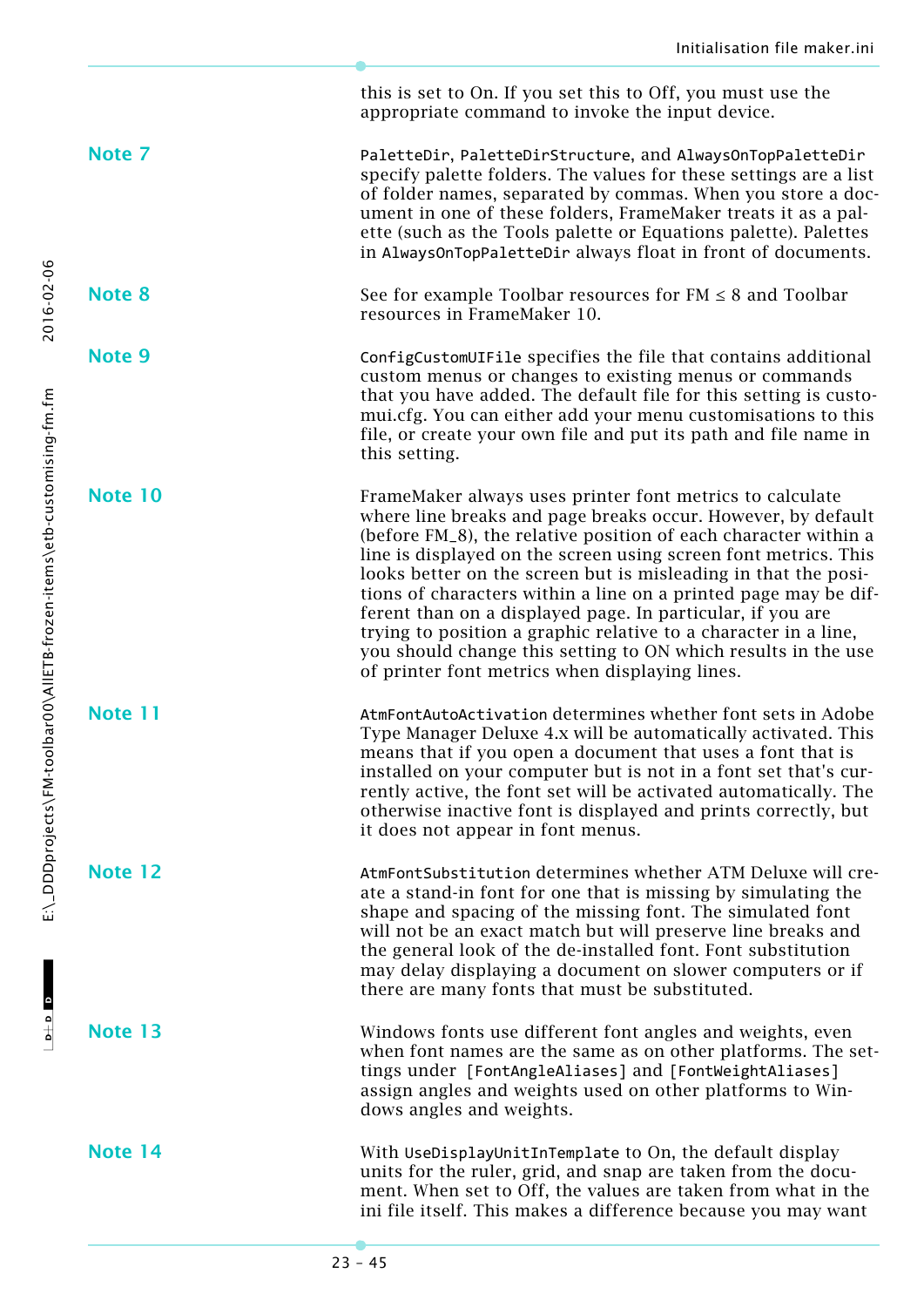your template users to be always working in points, but unless you set this to On, no amount of tweaking the template to only use points will assure that the users will only see points.

<span id="page-45-1"></span>**Note 15** I said wouldn't it be great if FrameMaker could automatically show you just the text frame. The engineers agreed, and the Fit Window to Text Frame option in the zoom pop-up menu was born. But this feature had a side-effect:. After you've chosen Fit Page in Window or Fit Window to Page from the Zoom pop-up menu, the window size changes when you change the zoom level. So what? Well, it turns out that a lot of people like to click the little z or the big Z several times in a row to zoom incrementally. And they couldn't do that anymore because the z's moved around when the window resized. Hence, the DisableAutofitAfterZoom option was born. [Source]

- <span id="page-45-4"></span>**Note 16** See details at blogs.adobe.com. The file fmcustom.dll got many new icons. An additional resource file (owlres.dll) is not mentioned in maker.ini.
- <span id="page-45-2"></span>**Note 17** If the value is On, the file name in the document or book window title is shown in the format *filename pathname*. This format is also used to display the file name in the dialogue that lists all open files. By default the value is set to Off, the line is marked as a comment, and the file name is displayed in the format *pathname filename*, as previously.

<span id="page-45-0"></span>**Note 18** When you import an image, it is stored as a temporary file on the local computer. If you import the same file again, the file is not downloaded. If you modify the file after importing it into FrameMaker, the modifications will not take effect until you delete the temporary file and import the graphic again into the FrameMaker document, or set the value of the AlwaysDownloadURL flag to On. However, if you copy the FrameMaker document containing the imported graphic to another computer, the file is downloaded again when you import it by specifying the HTTP file path.

> When you import a graphic into a structured document by specifying an HTTP path, the graphic is downloaded each time you import the graphic. The HTTP path of the graphic is retained when the document is saved as an XML document.

<span id="page-45-3"></span>**Note 19** Help formats changed during the development of FM:

| $FM-3$      | Unknown                                                                                                                     |
|-------------|-----------------------------------------------------------------------------------------------------------------------------|
| $FM-4$      | FM-4 view only file with help.api (about 65 files)                                                                          |
| FM-5        | FM-5 view only file (about 50 files)                                                                                        |
| <b>FM-6</b> | Windows Help file (1 file)                                                                                                  |
| $FM-7$      | HTML-help (about 1250 html files)                                                                                           |
| FM-8        | Windows compiled HTML help (1 chm file)                                                                                     |
| $FM-9$      | No local help file any more. Help > Help Topics invokes a link<br>to Adobe Online Help. A pdf can be downloaded from there. |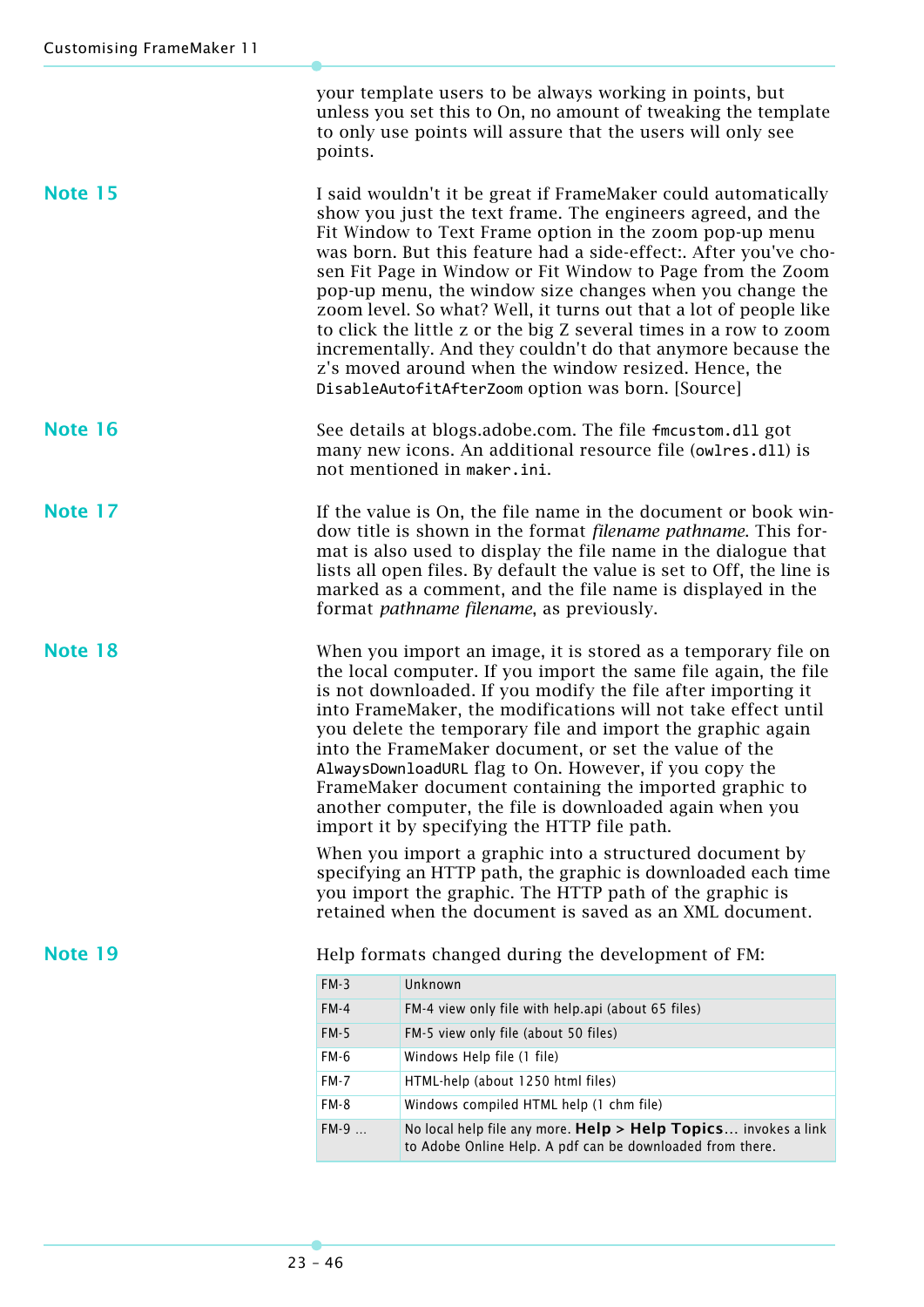<span id="page-46-2"></span>**Note 20** Number of APIs and Filters have significantly changed over time:

| Number of                                   | $FM-3$       | $FM-4$ | $FM-5$ | <b>FM 5.5 FM 6</b> |      | $FM-7$     | $FM-8$ | $FM-9$ | <b>FM-10</b> | <b>FM-11</b> |
|---------------------------------------------|--------------|--------|--------|--------------------|------|------------|--------|--------|--------------|--------------|
| API's                                       | $\mathbf{0}$ | 2      | 6      | 10                 | 9    | 44         | 55     | 45     | 69           | 82           |
| <b>Filters</b>                              | 71           | 39     | 27     | 78                 | 78   | 78         | 47     | 48     | 70           | 73           |
| Lines in maker.ini including. com-<br>ments | 378          | 448    | 501    | 638                | 660  | ~2745      | 805    | 842    | 911          | 963          |
| Size of maker.exe [MB]                      |              | 2.9    |        |                    | 3.8  | 4.6        | 7.6    | 9.6    | 9.3          | 9.7          |
| Size of installation directory [MB] en      |              | 18.8   |        |                    | 96.5 | 22030<br>0 | 769    | 612    | 638          | 746          |

<span id="page-46-1"></span>**Note 21** Most library colours contain a CMYK value and an RGB value. The CMYK value is used for printing and the RGB value is used for screen display. The 4 options are:

> Printing&Screen This is the FrameMaker 5.x behaviour. It will display and print the converted RGB value.

- None This is the FrameMaker 5.5 behaviour. It will display and print the RGB value produced by the colour library.
- Printing This is the default in FrameMaker since version 5.5.6. It will display the RGB value produced by the colour library and print the converted RGB.
- Screen This displays the converted RGB and prints the RGB values from the library.

**Note 22** With FM-11 Views were introduced which moved this enty into AuthorView.ini (section General) and/or XmlCodeView.ini (section General).

**Note 23** When FrameMaker was first developed, placed graphics needed a screen representation within the document to facilitate placement. However, if your choice of imported formats (like AI and PDF files) doesn't require generating those images then you can trim the size of your files by turning off the flag for producing facets for placed images. You now have the choice of removing graphic facets from imported files, which has the net effect of reducing your FrameMaker file size.

<span id="page-46-0"></span>**Note 24** If you wish to round trip to applications such as Visio files and PowerPoint, you set the variable to ON. This lets you see the direct reference to the file in the XML View, and doubleclicking on the placed image in FrameMaker will open up the graphic in the appropriate application. If other applications should be supported for OLE, add them to the [Filters] section of maker.ini according to these examples:

54="pptx" OLE2 OLE2 OLE2 FMGFXImport "pptx" frame.exe ^.pptx 55="VSD" OLE2 OLE2 OLE2 FMGFXImport "VSD" frame.exe ^.vsd

 $D + D$  D

 $-1$